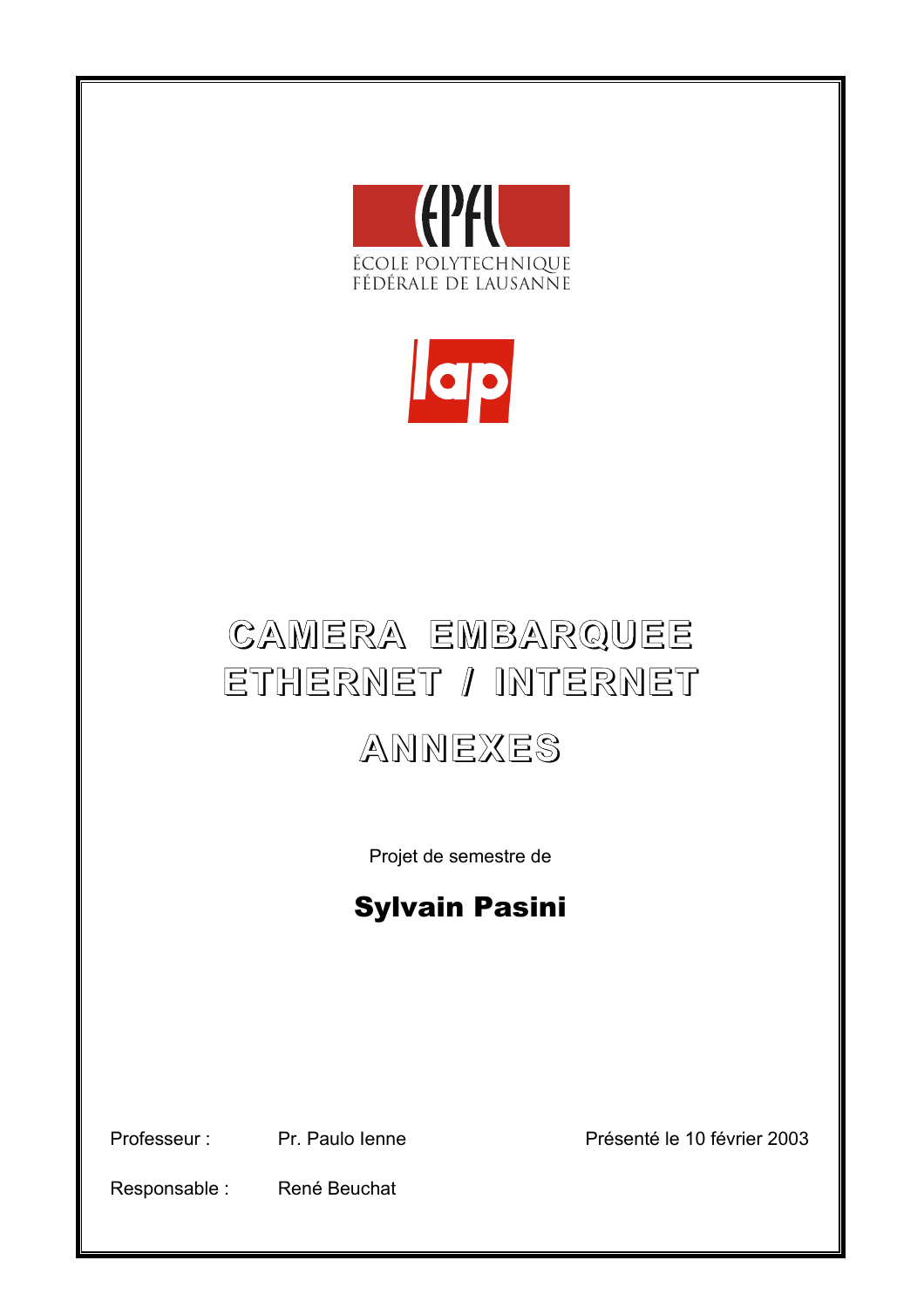# Table des matières

| 1. ORGANISATION DES ANNEXES                                                                                                                                                                                                    | $\mathbf{2}$   |
|--------------------------------------------------------------------------------------------------------------------------------------------------------------------------------------------------------------------------------|----------------|
| 2. ARCHITECTURE GÉNÉRALE POUR LA CARTE EXCALIBUR                                                                                                                                                                               | 3              |
| ARCHITECTURE SOUS QUARTUS CONSENSE AND ARCHITECTURE SOUS QUARTUS                                                                                                                                                               | $\mathbf{3}$   |
| <b>ASSIGNEMENT DES PINS</b>                                                                                                                                                                                                    | $\overline{4}$ |
| 3. ARCHITECTURE GÉNÉRALE POUR LA CARTE ROKAPEX                                                                                                                                                                                 | $\overline{7}$ |
| ARCHITECTURE SOUS QUARTUS                                                                                                                                                                                                      | $\overline{7}$ |
| <b>ASSIGNEMENT DES PINS</b>                                                                                                                                                                                                    | 8              |
| 4. INTERFACE DE DONNÉES DE LA CAMÉRA                                                                                                                                                                                           | 12             |
|                                                                                                                                                                                                                                | 12             |
|                                                                                                                                                                                                                                | 16             |
|                                                                                                                                                                                                                                | 18             |
| <b>5. INTERFACE DE CONFIGURATION DE LA CAMERA (I2C)</b>                                                                                                                                                                        | 22             |
| I2C INTERFACE.VHD CONTROLLER CONTROLLER CONTROLLER CONTROLLER CONTROLLER CONTROLLER CONTROLLER CONTROLLER CONTROLLER CONTROLLER CONTROLLER CONTROLLER CONTROLLER CONTROLLER CONTROLLER CONTROLLER CONTROLLER CONTROLLER CONTRO | 22             |
| <u>I2C CORE.VHD</u>                                                                                                                                                                                                            | 26             |
|                                                                                                                                                                                                                                | 34             |
|                                                                                                                                                                                                                                | 35             |
| <u>I2C.C</u>                                                                                                                                                                                                                   | 36             |
| <b>6. SERVEUR WEB</b>                                                                                                                                                                                                          | 38             |
| WEBSERVEUR.C <b>Example 2018</b>                                                                                                                                                                                               | 38             |
| <b>7. PAGES HTML</b>                                                                                                                                                                                                           | 51             |
|                                                                                                                                                                                                                                | 51             |
| <b>CAMERA.HTML</b>                                                                                                                                                                                                             | 52             |
|                                                                                                                                                                                                                                | 53             |
|                                                                                                                                                                                                                                | 55             |
|                                                                                                                                                                                                                                | 56             |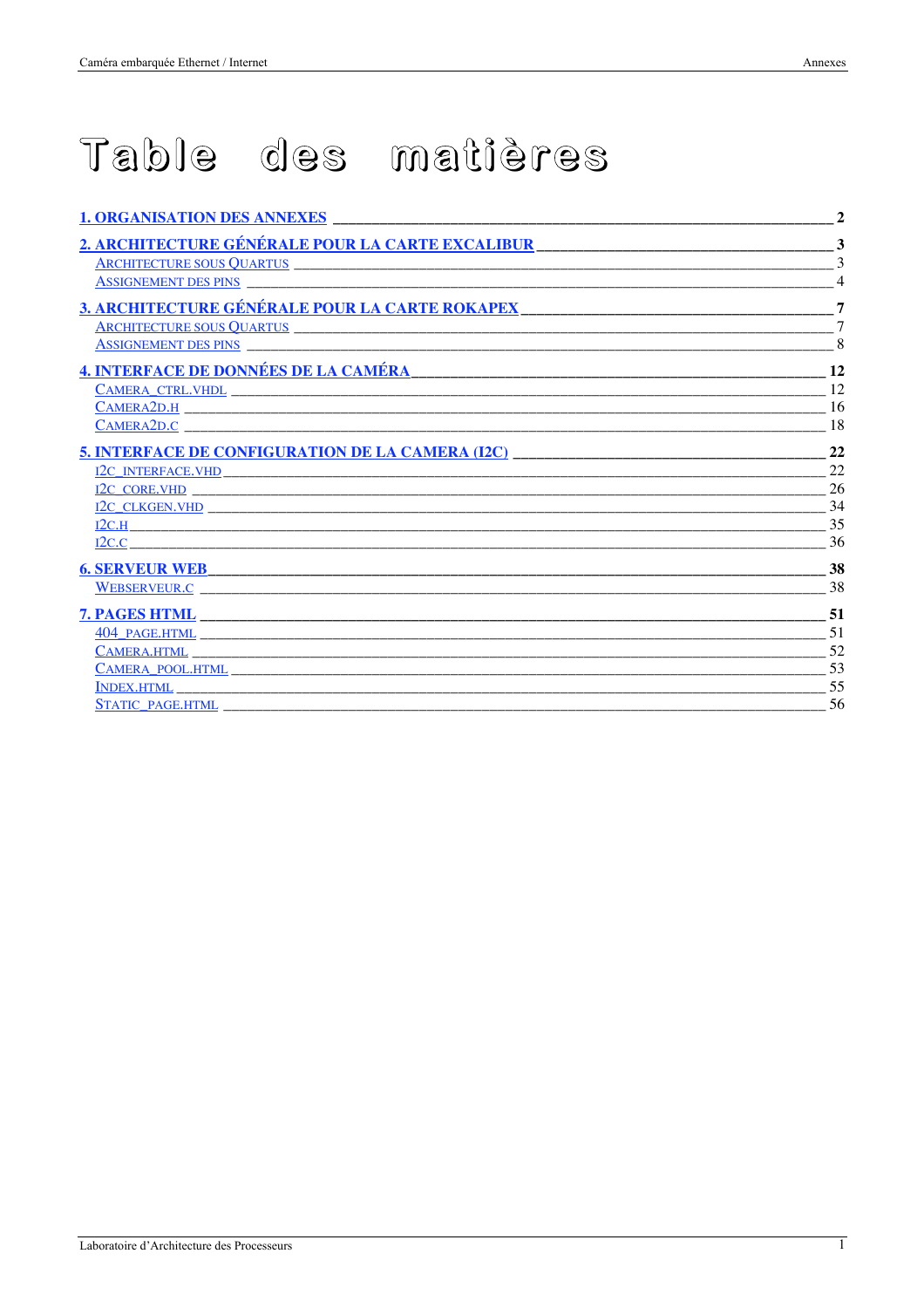### **1. Organisation des annexes**

Afin de comprendre l'utilité de chaque fichier, le schéma ci-dessous a été réalisé. Il permet surtout de comprendre à quelle partie du projet s'attache le code en question :



*Figure : Schéma représentant l'importance de chaque code*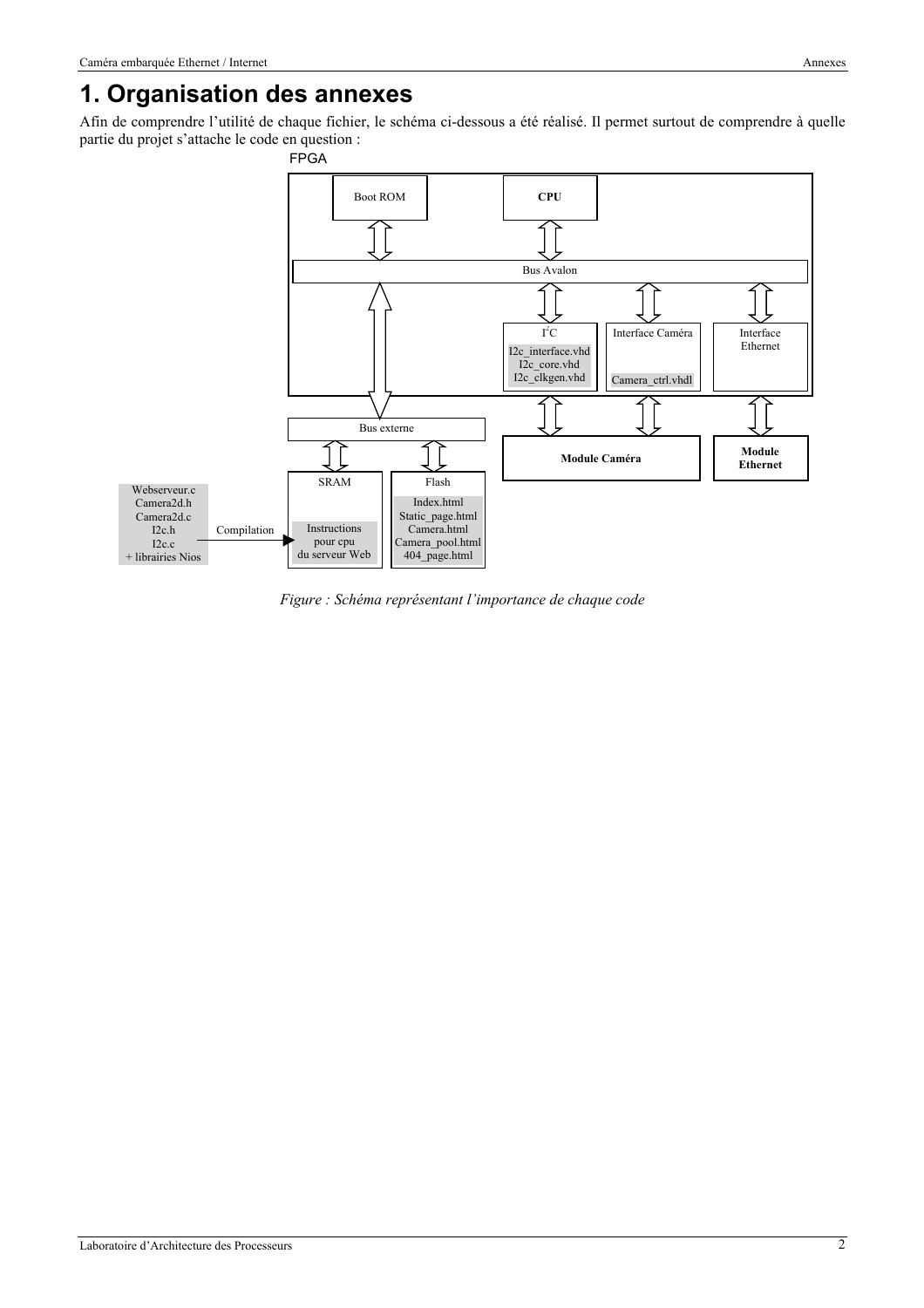## **2. Architecture générale pour la carte Excalibur**

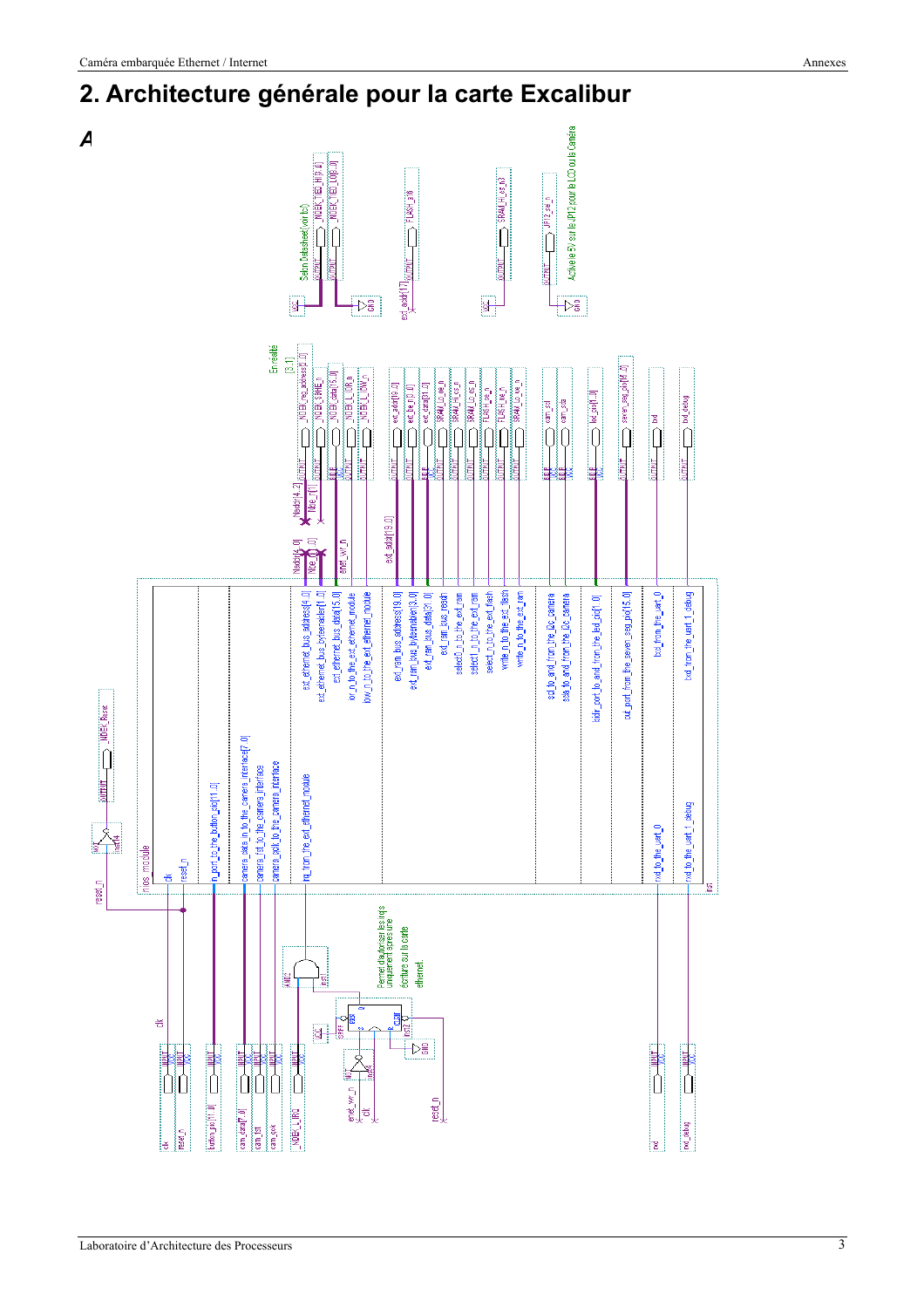#### *Assignement des pins*

Laboratoire d'Architecture des Processeurs 4 ############################################################################### # pin\_assign.tcl ############################################################################## # This script allows you to make pin assignments to the Nios tutorial design # # You can run this script from Quartus by observing the following steps: # 1. Place this TCL script in your project directory # 2. Open your project # 3. Go to the View Menu and Auxilary Windows -> TCL console # 4. In the TCL console type: source pin\_assign\_ethernet.tcl # 5. The script will assign pins and return an "assignment made" message ############################################################################### ################ Open a Project if one does not yet exist #################### set project\_name nios\_ethernet set top\_name nios\_ethernet if { ![project exists ./\$project\_name] } { project create ./\$project name  $\mathbf{r}$ project open ./\$project\_name set cmp\_settings\_group \$top\_name if { ![project cmp\_exists \$cmp\_settings\_group] } { project create cmp \$top name } project set active cmp \$top name cmp add assignment \$top\_name "" "" DEVICE EP20K200EFC484-2X ############################################################################## ###################### Set the pin location variables ######################## #Convention : bit de poids faible d'abord exemple : a<0> a<1> a<2> (-> a(0) de la mémoire) ... a<17> (-> a(15) de la mémoire) #Horloges set clk L6 #Logidule : reset set reset\_n F12 #Communication série set rxd W8 set txd D15 set rxd\_debug F14 set txd\_debug F13 #Signaux d'interface avec la mémoire SRAM set ext\_addr {G17 A8 B8 A7 B7 B6 A6 A5 B5 B4 A3 A4 C3 C1 D3 D2 C2 D1 B3 E3} set ext\_data {C4 H11 G10 D8 E7 D4 D5 G9 F8 E8 C5 D6 C6 F9 H10 D7 C7 E9 E10 D9 C8 F10 G11 C9 C10 H12 D10 G12 G13 F11 B11 B10} set SRAM\_Lo\_oe\_n A2 set SRAM\_Lo\_we\_n E6 set SRAM\_Hi\_cs\_n E2 set SRAM<sup>Hics</sup>n3 H4 set SRAM\_Lo\_cs\_n E4 set ext\_be\_n {F5 F2 F4 H5} #set ext\_addr\_unused {B17 Y11 L15 C19 J19} set FLASH\_ce\_n E1 set FLASH\_we\_n H13 set FLASH\_a16 F3 set JP12 sel n V7 #Port parallèle set button\_pio {Y9 T9 Y8 W9 V9 U9 T10 U10 V10 P11 U12 Y10} #(0..3)->SW4..SW7 (4..11) -> Registre 8 bits set led\_pio {T18 T19} set seven\_seg\_pio {W17 U18 Y18 W18 U8 T11 R10 C18 V17 V18 Y17 V8 Y7 U11 R11 D18} #Uniquement si Caméra non connectée #set lcd\_pio {U21 P17 U1 U2 T2 T3 U4 U19 R18 W20 N15} #Vers Module Ethernet set \_NDEK\_Reset M16 set \_NDEK\_L\_IRQ J1 set \_NDEK\_reg\_address {N20 K20 K22} #addr EDK[4..2] -> Nios[3..1] set \_NDEK\_SBHE\_n M6<br>set \_NDEK\_data {L20 J18 K18 M17 N18 M20 L16 R21 N6 J3 K5 R4 J7 J5 K3 N2}<br>set \_NDEK\_L\_IOR\_n N5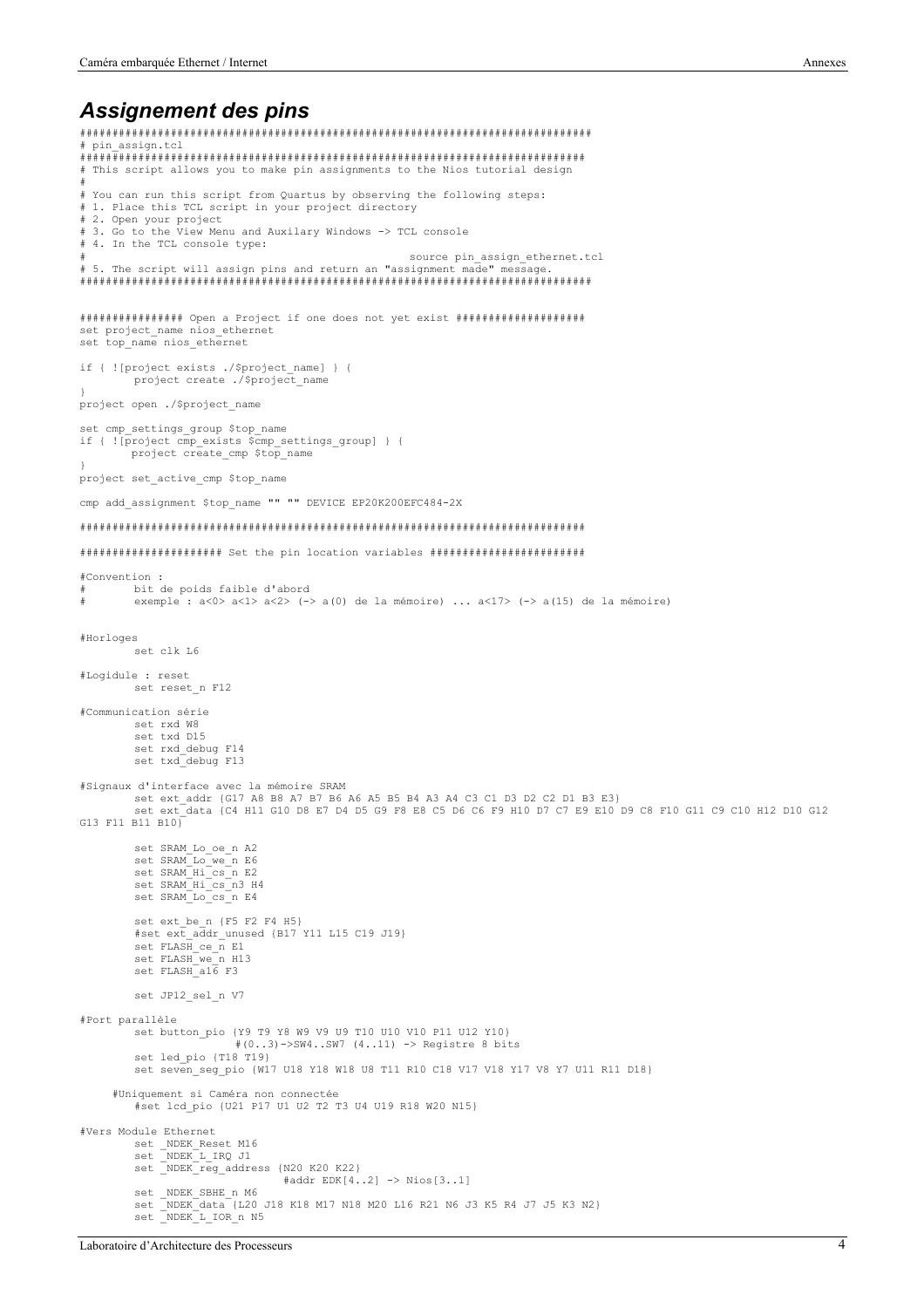set \_NDEK\_L\_IOW\_n L7 set \_NDEK\_TIED\_HI {K4 P4 P21 K16} # MEMW MEMR A8 A9 ( selon docs: ethernet p.26 ) set \_NDEK\_TIED\_LO {R5 N21 L17 K19 P22 N22 R22 P20 K15} #A0 CSh CSl A4 A5 A6 A7 A10 A11 ( selon docs: ethernet p.26 ) #Vers Module I2c de la caméra set cam\_scl P19 set cam\_sda L15 #Vers Module Caméra set cam\_data { W20 N15 P17 U2 T3 U19 U4 T2 } set cam\_fst R18 set cam\_qck U21 ############################################################################## ################ Make the clock and reset signal assignments ################ #Horloges cmp add\_assignment \$top\_name "" clk LOCATION "Pin\_\$clk" #Logidule : reset cmp add\_assignment \$top\_name "" reset\_n LOCATION "Pin\_\$reset\_n" #Communication série cmp add\_assignment \$top\_name "" rxd LOCATION "Pin\_\$rxd"<br>cmp add\_assignment \$top\_name "" txd LOCATION "Pin\_\$txd"<br>cmp add\_assignment \$top\_name "" rxd\_debug LOCATION "Pin\_\$rxd\_debug"<br>cmp add\_assignment \$top\_name "" txd\_debug #Signaux d'interface avec la mémoire SRAM set i 0 foreach {a} \$ext\_addr { cmp add\_assignment \$top\_name "" "ext\_addr\[\$i\]" LOCATION "Pin\_\$a" set i [expr \$i+1] } #set i 0 #foreach {a} \$ext\_addr\_unused { # cmp add\_assignment \$top\_name "" "ext\_addr\_unused\[\$i\]" LOCATION "Pin\_\$a" # set i [expr \$i+1] #} set i 0 foreach {a} \$ext\_data { cmp add\_assignment \$top\_name "" "ext\_data\[\$i\]" LOCATION "Pin\_\$a" set i [expr \$i+1]  $\mathcal{L}$ cmp add\_assignment \$top\_name "" SRAM\_Lo\_oe\_n LOCATION "Pin\_\$SRAM\_Lo\_oe\_n" cmp add\_assignment \$top\_name "" SRAM\_Lo\_we\_n LOCATION "Pin\_\$SRAM\_Lo\_we\_n"<br>cmp add\_assignment \$top\_name "" SRAM\_Hi\_cs\_n LOCATION "Pin\_\$SRAM\_Hi\_cs\_n"<br>cmp add\_assignment \$top\_name "" SRAM\_Hi\_cs\_n3 LOCATION "Pin\_\$SRAM\_Hi\_cs\_n3 set i 0 foreach {a} \$ext\_be\_n { cmp add assignment \$top name "" "ext be n\[\$i\]" LOCATION "Pin \$a" set i [expr \$i+1] } cmp add\_assignment \$top\_name "" FLASH\_ce\_n LOCATION "Pin\_\$FLASH\_ce\_n"<br>cmp add\_assignment \$top\_name "" FLASH\_we\_n LOCATION "Pin\_\$FLASH\_we\_n"<br>cmp add\_assignment \$top\_name "" FLASH\_al6 LOCATION "Pin\_\$FLASH\_al6"<br>cmp add assign #Port parallèle set i 0 foreach {a} \$button\_pio { cmp add\_assignment \$top\_name "" "button\_pio\[\$i\]" LOCATION "Pin\_\$a" set i [expr \$i+1] }  $\overline{S}$ foreach {a} \$led\_pio { cmp add assignment \$top name "" "led pio\[\$i\]" LOCATION "Pin \$a" set i [expr \$i+1] } set i 0 foreach {a} \$seven\_seg\_pio { cmp add\_assignment \$top\_name "" "seven\_seg\_pio\[\$i\]" LOCATION "Pin\_\$a" set i [expr \$i+1] } #set i 0 #foreach {a} \$lcd\_pio { # cmp add\_assignment \$top\_name "" "lcd\_pio\[\$i\]" LOCATION "Pin\_\$a" # set i [expr \$i+1] #} #Vers Module Ethernet cmp add\_assignment \$top\_name "" \_NDEK\_Reset LOCATION "Pin\_\$\_NDEK\_Reset" cmp add\_assignment \$top\_name "" \_NDEK\_L\_IRQ LOCATION "Pin\_\$\_NDEK\_L\_IRQ" set i 0 foreach {a} \$\_NDEK\_reg\_address { cmp add\_assignment \$top\_name "" "\_NDEK\_reg\_address\[\$i\]" LOCATION "Pin\_\$a" set i [expr \$i+1] } cmp add\_assignment \$top\_name "" \_NDEK\_SBHE\_n LOCATION "Pin\_\$\_NDEK\_SBHE\_n"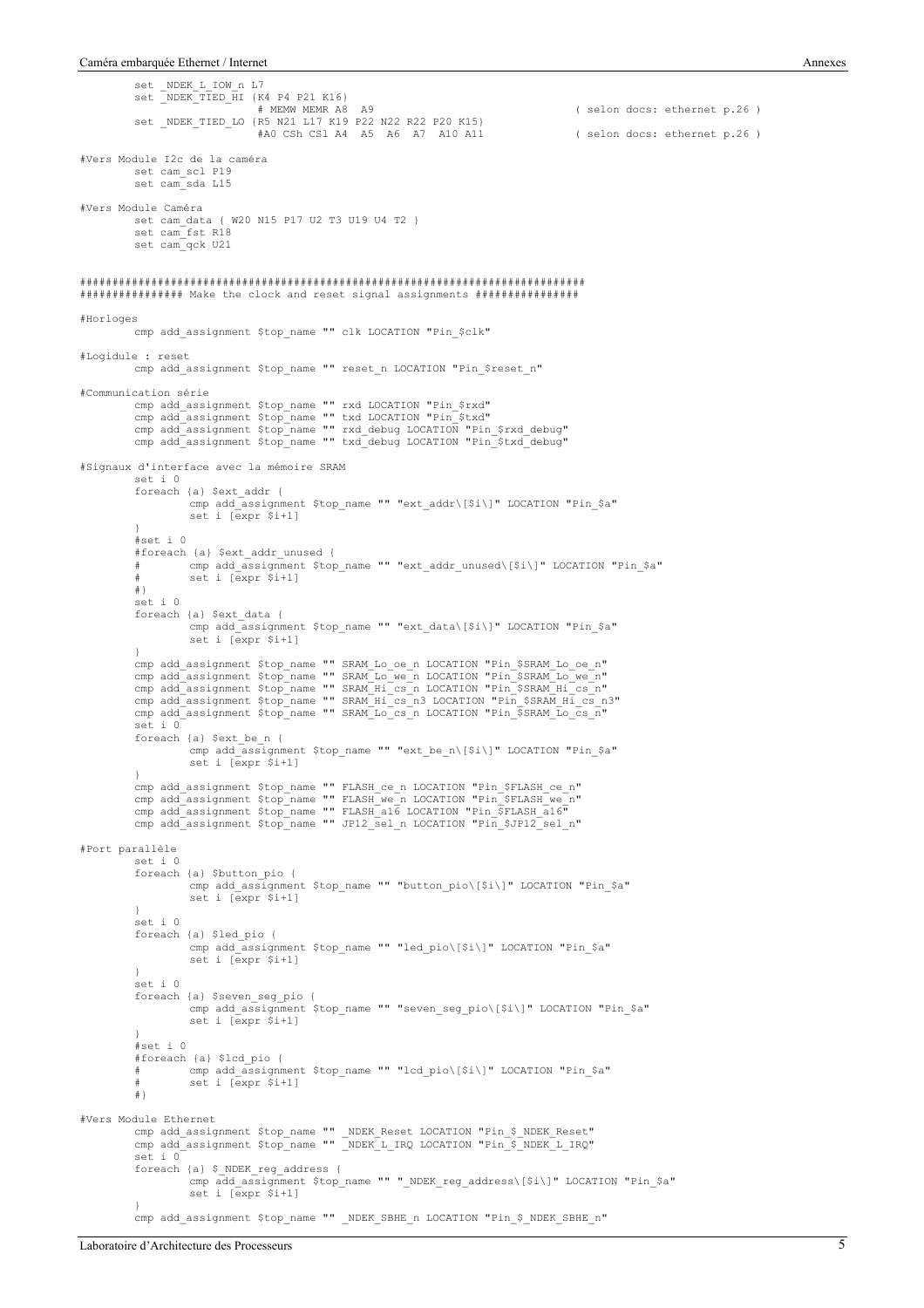set i 0

foreach {a} \$\_NDEK\_data { cmp add\_assignment \$top\_name "" "\_NDEK\_data\[\$i\]" LOCATION "Pin\_\$a" set i [expr \$i+1] } cmp add\_assignment \$top\_name "" \_NDEK\_L\_IOR\_n LOCATION "Pin\_\$\_NDEK\_L\_IOR\_n"<br>cmp add assignment \$top\_name "" \_NDEK\_L\_IOW\_n LOCATION "Pin\_\$\_NDEK\_L\_IOW\_n" set i 0 foreach {a} \$\_NDEK\_TIED\_HI { cmp add\_assignment \$top\_name "" "\_NDEK\_TIED\_HI\[\$i\]" LOCATION "Pin\_\$a" set i [expr \$i+1] } set i 0 foreach {a} \$\_NDEK\_TIED\_LO { cmp add\_assignment \$top\_name "" "\_NDEK\_TIED\_LO\[\$i\]" LOCATION "Pin\_\$a" set i [expr \$i+1] } #Vers Module I2c de la caméra cmp add\_assignment \$top\_name "" cam\_scl LOCATION "Pin\_\$cam\_scl" cmp add\_assignment \$top\_name "" cam\_sda LOCATION "Pin\_\$cam\_sda" #Vers Module Caméra set i 0 foreach {a} \$cam\_data { cmp add\_assignment \$top\_name "" "cam\_data\[\$i\]" LOCATION "Pin\_\$a" set i [expr \$i+1] } cmp add\_assignment \$top\_name "" cam\_fst LOCATION "Pin\_\$cam\_fst" cmp add\_assignment \$top\_name "" cam\_qck LOCATION "Pin\_\$cam\_qck"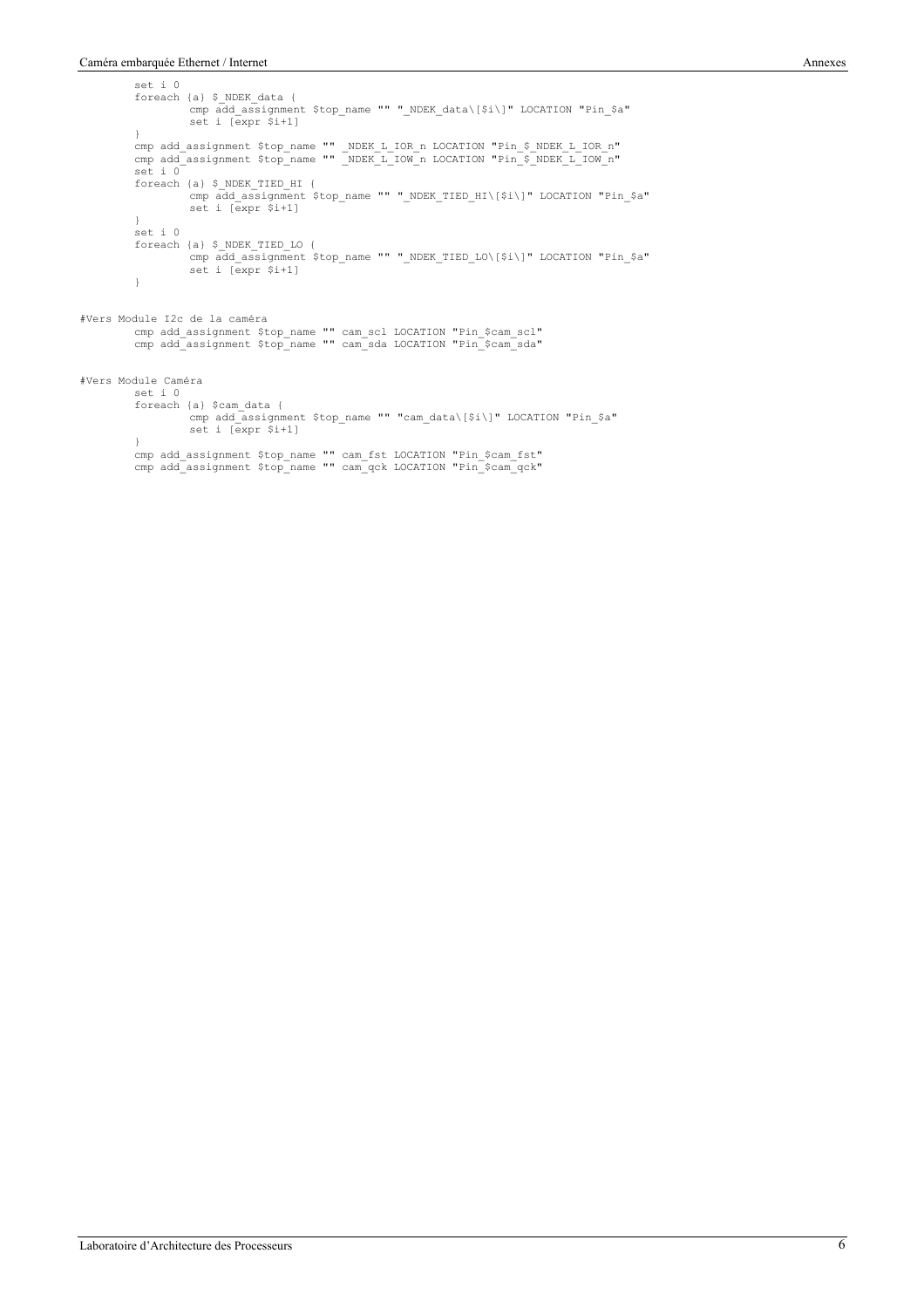# *Architecture sous Quartus*

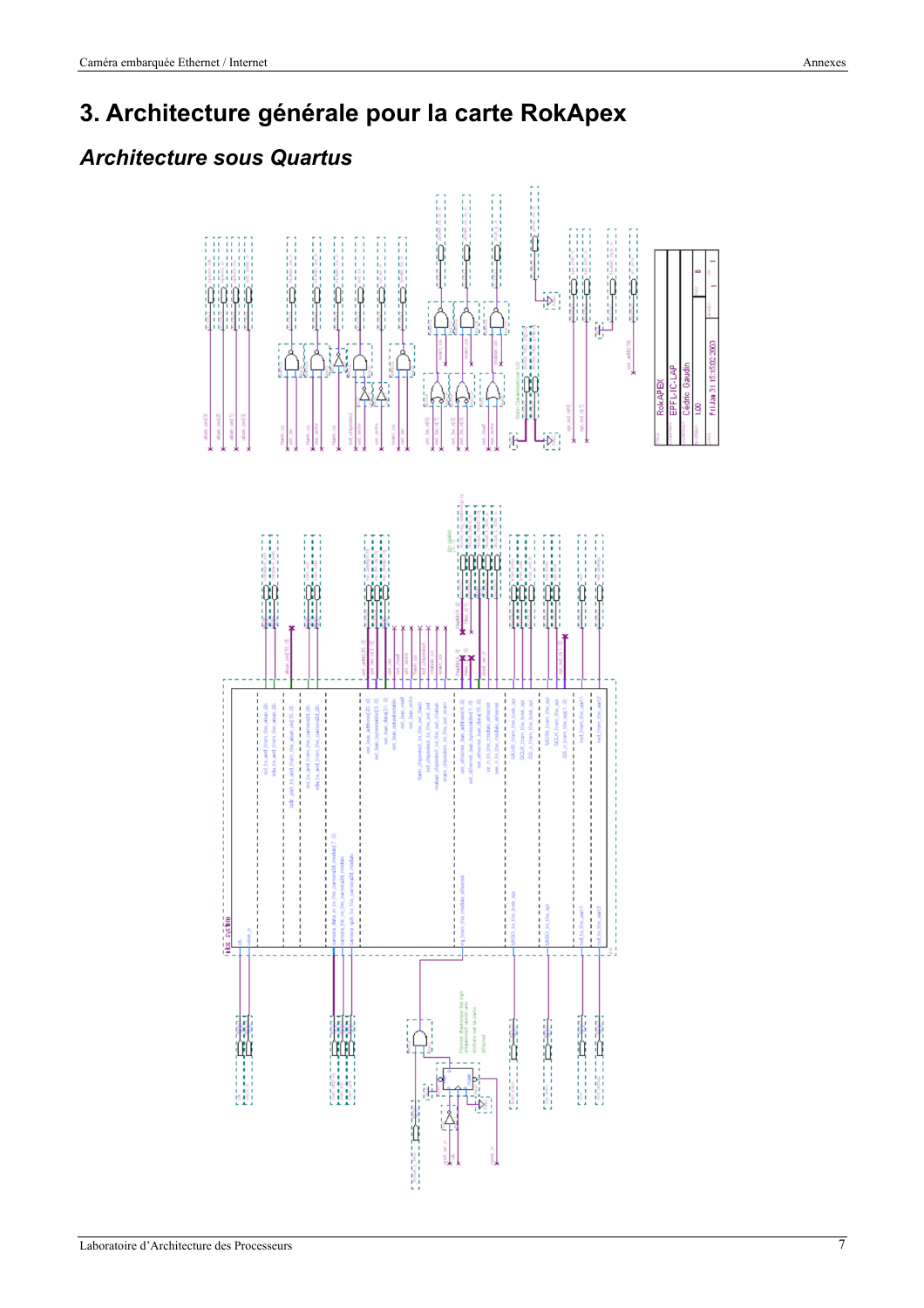#### *Assignement des pins*

```
###############################################################################
# pin_assign.tcl
#
.<br># This script allows you to make pin assignments for the RokAPEX PCB
# using RokAPEX reference design
#
# Author : Cédric Gaudin
# Revision : 1.0<br># Date : 27
          .... : 1:0<br>2002 : 27 june :
#
# You can run this script from Quartus by observing the following steps:
# 1. Place this TCL script in your project directory
# 2. Open your project
# 3. Go to the View Menu and Auxilary Windows -> TCL console
# 4. In the TCL console type:
                                                                 source pin assign.tcl
# 5. The script will assign pins and return an "assignment made" message.
###############################################################################
################ Open a Project if one does not yet exist ####################
#set project_name
set top_name RokAPEX
#if { ![project exists ./$project_name] } {
# project create ./$project_name
+}
#project open ./$project_name
#set cmp_settings_group $top_name
#if { ![project cmp_exists $cmp_settings_group] } {
# project create cmp $top name
#}
#project set_active_cmp $top_name
#cmp add_assignment $top_name "" "" DEVICE EP20K200EFC484-2X
##############################################################################
########## Set the pin location variables
# Main Clock & Software Reset
set clk 31
# Apex_Clk1 - base clock
set reset_n 212
# Apex_Clear* - Software reset for the nios processor
# User Clock
set usr_clk0 151
set usr<sup>-</sup>clk1 34
set usr<sup>-</sup>clk2 154
# External BUS (on-board and some connectors)
set ext_addr { 202 201 198 197 196 194 193 192 191 190 187 186 184 183 182 99 98 96 95 94 136 135 }
set ext_data { 203 200 195 189 185 181 169 166 130 129 126 125 124 123 121 143 138 174 173 172 171 170 133 180 131
164 163 161 160 157 156 178 }
set ext_be_n { 105 104 103 102 }
set rd_wr_n 107
# 374 LED register
set led cs 118
# Push-button
set usr_pb0 110
set usr_pb1 109
# SRAM memories
set a1_a19 134
set SRAM_cs_lo_n 91
set SRAM_cs_hi_n 88
set SRAM oe^-n - 106
# FLASH memory (EPC16)
set FLASH_byte_n 204
set FLASH_we_n 205
set FLASH_ce_n 207<br>set FLASH_ce_n 206
set FLASH_oe_n
# A-BUS connector
set rokbase scl 117
set rokbase_sda 116
set odol_a <sup>1</sup> 69<br>set odol b 68
\begin{array}{ccc} \text{set odd} \\ \text{set odd} \\ \text{set odd} \\ \end{array}set odor<sup>--</sup>a 66<br>set odor b 65
\begin{array}{ccc}\n\text{set odor} & - \\
\text{set odor} & - \\
\text{set sn} & \text{sel} & n\n\end{array}set spi_sel0_n -set adc_shdn_n 119
set pwml_pulse 63
set pwml<sup>dir</sup> 64
```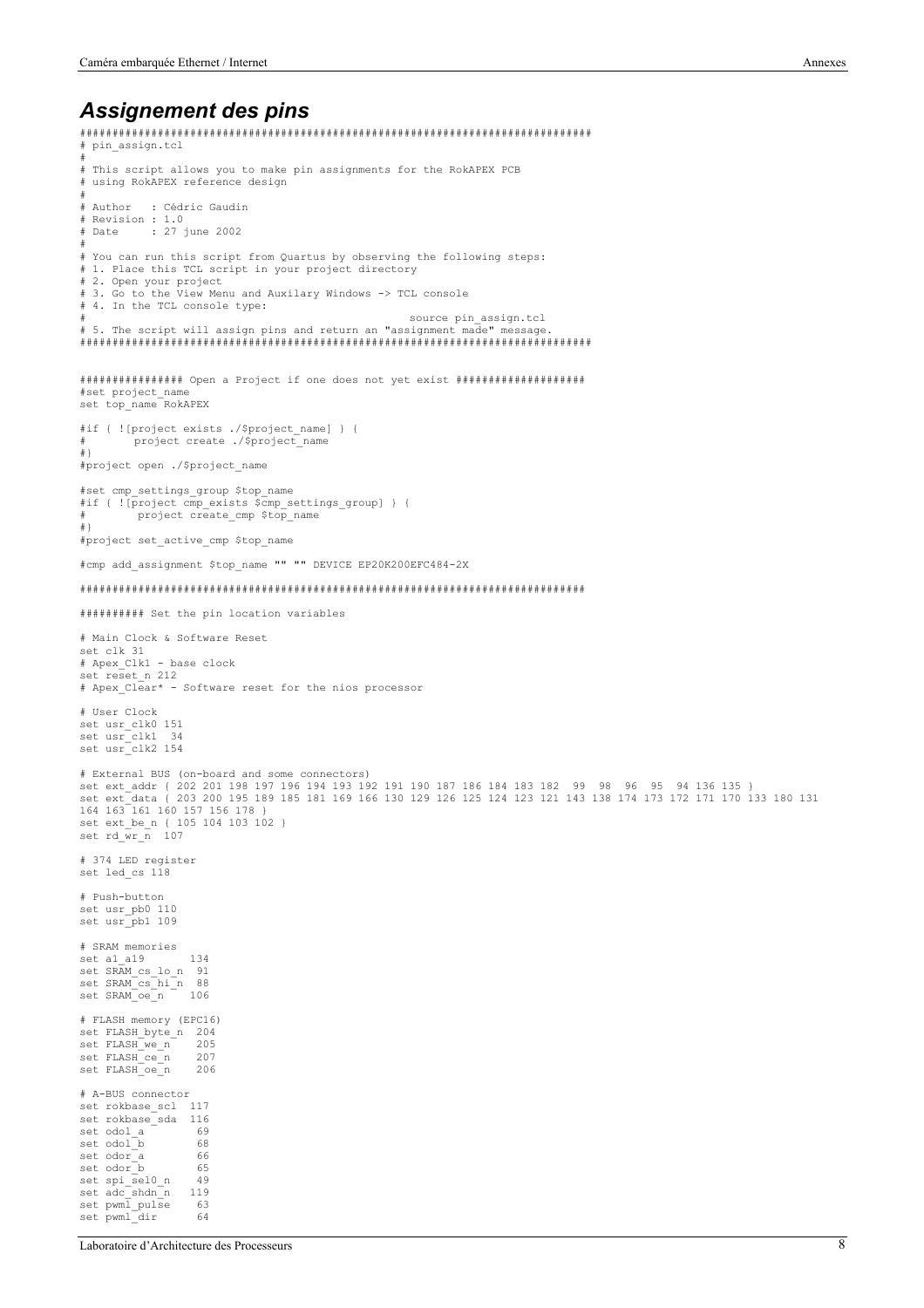set pwmr\_pulse 61<br>set pwmr dir 62 set pwmr\_dir 62<br>set buz 115 set buz <sup>-</sup> 115<br>set optsen clk 37 set optsen\_clk 37<br>set optsen\_rst 36 set optsen\_rst 36<br>set optsen\_si 35 set optsen\_si set vdd\_fault\_n 114 set batt\_fault\_n 113<br>set wakeup 112  $\frac{1}{\text{set wakeup}}$  - 112<br>set pwr en n 111 set pwr\_en\_n # Extension connectors # set proto\_io { 239 238 237 236 235 234 233 232 231 230 228 227 226 225 224 223 222 221 220 219 217 216 215 25 24 23 22 21 20 18 17 16 13 11 10 9 8 7 4 3 } set proto cs\_n 2 # enable CYBUS 3384 drivers when connected to GND # MuBUS connector set mub\_p\_n 101 # selection signal /P set mub\_irq\_n 100 # interrupt request signal /IRQ # Camera2D connector (Camera2D module) set cam\_io0 76 # FST set cam\_scl 73  $#$  T<sub>2C</sub>  $c\overline{1}$ ock set cam\_sda 72  $#$  T2C data set cam qck 71 # QCK set cam io1 75 # QCKTRI set cam\_io2 74 # SIN set cam\_clki 70 # CLKI<br>set cam\_db set cam\_db { 85 84 83 82 81 80 79 77 } # SPI connector set spi\_sck 54 set spi\_mosi 53 set spi<sup>miso</sup> 50 set spi\_sel1\_n 48 # K-NET connector set knet\_sck 47 set knet\_miso 46<br>set knet mosi 44 set knet\_mosi set knet\_sel\_n 43 set knet\_pai set  $knet$  $f7_n$  40 # UART connectors set rxd # RxD0 set txd 58 # TxD0 set rxd\_debug 57 # RxD1 set txd\_debug 55 # TxD1 #Vers Module Ethernet set \_NDEK\_Reset 3 set \_NDEK\_L\_IRQ 8 set \_NDEK\_L\_1RQ &<br>set \_NDEK\_reg\_address {239 238 234} #addr EDK[4..2] -> Nios[3..1] set \_NDEK\_SBHE n 4 set \_NDEK\_data {217 216 215 25 18 17 16 13 219 24 23 22 21 20 10 9} set \_NDEK\_L\_IOR\_n 227 set \_NDEK\_L\_IOW\_n 226 set \_NDEK\_TIED\_HI {236 237 224 223} # MEMW MEMR A8 A9 ( selon docs: ethernet p.26 ) set \_NDEK\_TIED\_LO {220 225 11 233 232 231 230 222 221} #A0 CSh CSl A4 A5 A6 A7 A10 A11 ( selon docs: ethernet p.26 ) ################################################ #### Make all pin assignments cmp add\_assignment \$top\_name "" clk LOCATION "Pin\_\$clk" cmp add\_assignment \$top\_name "" reset\_n LOCATION "Pin \$reset n" cmp add\_assignment \$top\_name "" usr\_clk0 LOCATION "Pin\_\$usr\_clk0" cmp add\_assignment \$top\_name "" usr\_clk1 LOCATION "Pin\_\$usr\_clk1" cmp add\_assignment \$top\_name "" usr\_clk2 LOCATION "Pin\_\$usr\_clk2" set i 0 foreach {a} \$ext\_addr { cmp add\_assignment \$top\_name "" "ext\_addr\[\$i\]" LOCATION "Pin\_\$a" set i [expr \$i+1] }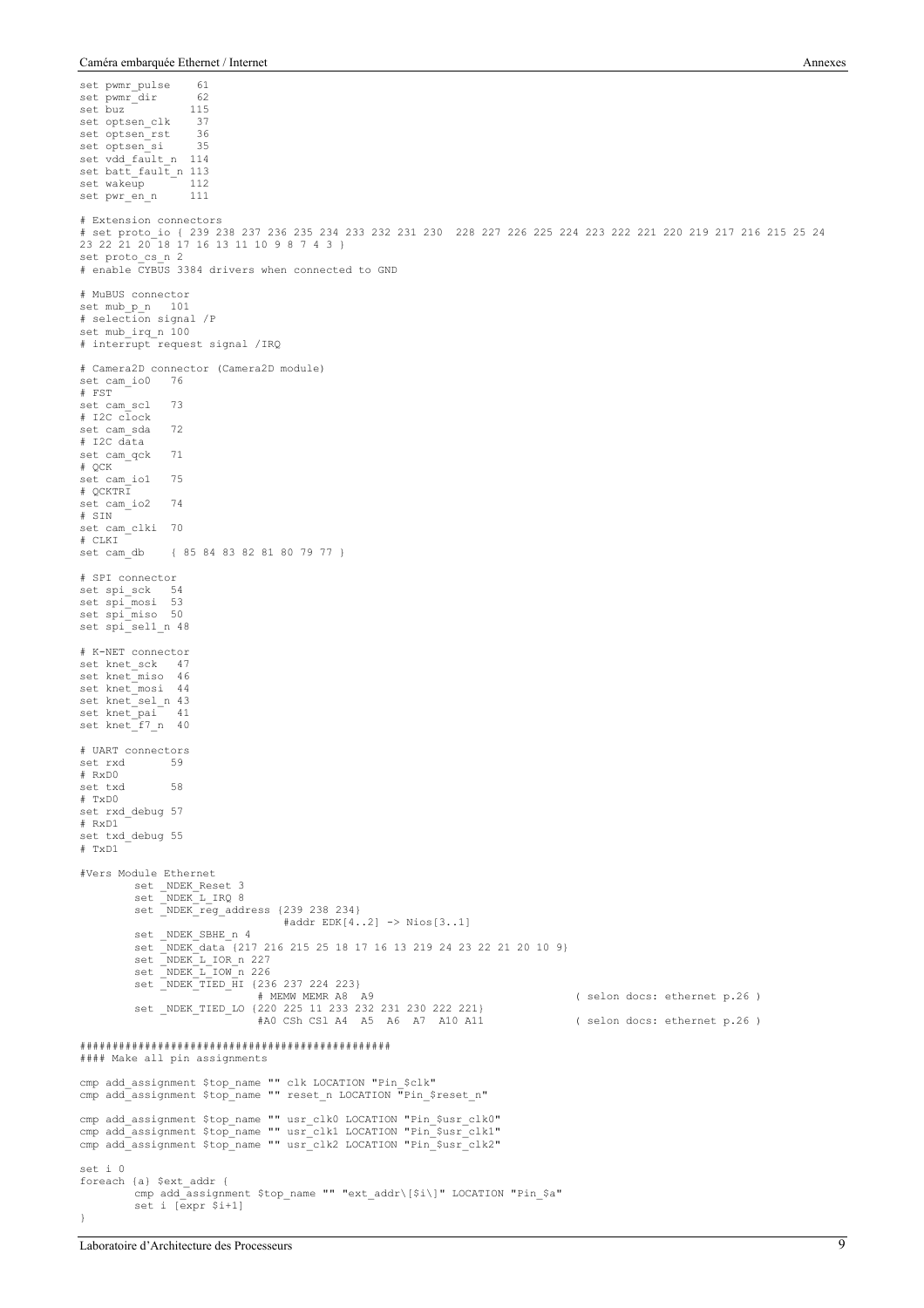set i 0

```
foreach {a} $ext_data {
              cmp add_assignment $top_name "" "ext_data\[$i\]" LOCATION "Pin_$a"
              set i [expr $i+1]
}
set i 0
foreach {a} $ext_be_n {
              cmp add_assignment $top_name "" "ext_be_n\[$i\]" LOCATION "Pin_$a"
              set i [expr $i+1]
}
cmp add assignment $top_name "" rd wr_n LOCATION "Pin $rd wr_n"
cmp add_assignment $top_name "" led_cs LOCATION "Pin_$led_cs"
cmp add_assignment $top_name "" usr_pb0 LOCATION "Pin_$usr_pb0"
cmp add_assignment $top_name "" usr_pb1 LOCATION "Pin_$usr_pb1"
cmp add_assignment $top_name "" a1_a19 LOCATION "Pin_$a1_a19"
cmp add_assignment $top_name "" SRAM_cs_lo_n LOCATION "Pin_$SRAM_cs_lo_n"
cmp add_assignment $top_name "" SRAM_cs_hi_n LOCATION "Pin_$SRAM_cs_hi_n"
cmp add_assignment $top_name "" SRAM_oe_n LOCATION "Pin_$SRAM_oe_n"
cmp add_assignment $top_name "" FLASH_byte_n LOCATION "Pin_$FLASH_byte_n"<br>cmp add_assignment $top_name "" FLASH_we_n LOCATION "Pin_$FLASH_we_n"<br>cmp add_assignment $top_name "" FLASH_ce_n LOCATION "Pin_$FLASH_ce_n"<br>cmp add 
cmp add_assignment $top_name "" rokbase_scl LOCATION "Pin_$rokbase_scl"<br>cmp add_assignment $top_name "" rokbase_sda LOCATION "Pin_$rokbase_sda"<br>cmp add_assignment $top_name "" odol_a           LOCATION "Pin_$odol_a"<br>cmp ad
cmp add_assignment $top_name "" odor_a LOCATION "Pin_$odor_a"
cmp add_assignment $top_name "" odor_b LOCATION "Pin_$odor_b"
cmp add_assignment $top_name "" spi_sel0_n LOCATION "Pin_$spi_sel0_n"<br>cmp add_assignment $top_name "" adc_shdn_n LOCATION "Pin_$adc_shdn_n"<br>cmp add_assignment $top_name "" pwml_pulse LOCATION "Pin_$pwml_pulse"
cmp add_assignment $top_name "" adc_shdn_n LOCATION "Pin_$adc_shdn_n"<br>cmp add_assignment $top_name "" pwml_pulse LOCATION "Pin_$pwml_pulse"<br>cmp add_assignment $top_name "" pwml_dir LOCATION "Pin_$pwml_dir"<br>cmp add_assignme
cmp add_assignment $top_name "" pwmr_dir LOCATION "Pin_$pwmr_dir"
cmp add_assignment $top_name "" buz LOCATION "Pin_$buz"
cmp add_assignment $top_name "" optsen_clk LOCATION "Pin_$optsen_clk"
cmp add_assignment $top_name "" optsen_rst LOCATION "Pin_$optsen_rst"
cmp add_assignment $top_name "" optsen_si LOCATION "Pin $optsen_si"
cmp add_assignment $top_name "" vdd_fault_n LOCATION "Pin_$vdd_fault_n"
cmp add_assignment $top_name "" batt_fault_n LOCATION "Pin_$batt_fault_n"
cmp add_assignment $top_name "" wakeup LOCATION "Pin_$wakeup"
cmp add_assignment $top_name "" pwr_en_n LOCATION "Pin_$pwr_en_n"
#est i \cap#foreach {a} $proto_io {
# cmp add_assignment $top_name "" "proto_io\[$i\]" LOCATION "Pin_$a"
# set i [expr $i+1]
#}
cmp add_assignment $top_name "" proto_cs_n LOCATION "Pin_$proto_cs_n"
cmp add_assignment $top_name "" mub_p_n LOCATION "Pin_$mub_p_n"
cmp add_assignment $top_name "" mub_irq_n LOCATION "Pin_$mub_irq_n"
cmp add_assignment $top_name "" cam_io0 LOCATION "Pin_$cam_io0"
cmp add_assignment $top_name "" cam_scl LOCATION "Pin_$cam_scl"
cmp add_assignment $top_name "" cam_scl LOCATION "Pin_$cam_scl"<br>cmp add_assignment $top_name "" cam_sda LOCATION "Pin_$cam_sda"<br>cmp add_assignment $top_name "" cam_qck LOCATION "Pin_$cam_qck"
cmp add_assignment $top_name "" cam_qck LOCATION "Pin_$cam_qck"<br>cmp add_assignment $top_name "" cam_io1 LOCATION "Pin_$cam_io1"
cmp add_assignment $top_name "" cam_io1 LOCATION "Pin_$cam_io1"
cmp add_assignment $top_name "" cam_io2 LOCATION "Pin_$cam_io2"
cmp add_assignment $top_name "" cam_clki LOCATION "Pin_$cam_clki"
set i 0
foreach {a} $cam_db {
              cmp add assignment $top name "" "cam db\[$i\]" LOCATION "Pin $a"
              set i [expr $i+1]
}
cmp add_assignment $top_name "" spi_sck LOCATION "Pin_$spi_sck"
cmp add_assignment $top_name "" spi_mosi LOCATION "Pin_$spi_mosi"
cmp add_assignment $top_name "" spi_miso LOCATION "Pin_$spi_miso"
cmp add_assignment $top_name "" spi_sel1_n LOCATION "Pin_$spi_sel1_n"
cmp add_assignment $top_name "" knet_sck LOCATION "Pin_$knet_sck"<br>cmp add assignment $top name "" knet_mosi LOCATION "Pin_$knet_mosi"
cmp add_assignment $top_name "" knet_mosi LOCATION "Pin_$knet_mosi"<br>cmp add_assignment $top_name "" knet_mosi LOCATION "Pin_$knet_mosi"
cmp add<sup>_</sup>assignment $top_name "" knet_miso
cmp add_assignment $top_name "" knet_sel_n LOCATION "Pin_$knet_sel_n"<br>cmp add_assignment $top_name "" knet_sel_n LOCATION "Pin_$knet_pai<sup>"</sup>
cmp add_assignment $top_name "" knet_pai LOCATION "Pin_$knet_pai"<br>cmp add_assignment $top_name "" knet_f7 n LOCATION "Pin_$knet_f7 n"
cmp add_assignment $top_name "" knet f7 n
cmp add_assignment $top_name "" "rxd" LOCATION "Pin_$rxd"
cmp add_assignment $top_name "" "txd" LOCATION "Pin_$txd"
cmp add_assignment $top_name "" "rxd_debug" LOCATION "Pin_$rxd_debug"
cmp add_assignment $top_name "" "txd_debug" LOCATION "Pin_$txd_debug"
```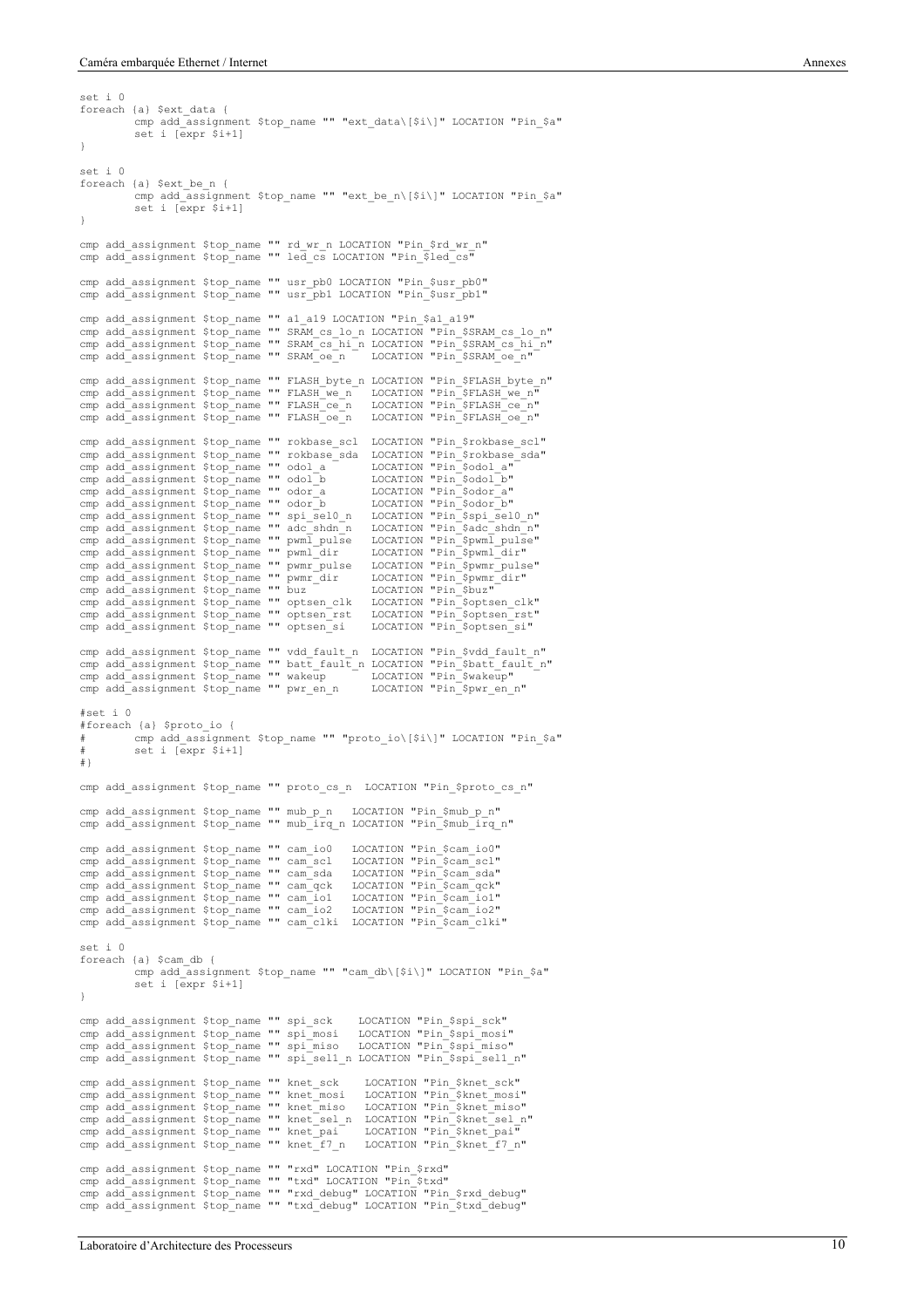#Vers Module Ethernet cmp add\_assignment \$top\_name "" \_NDEK\_Reset LOCATION "Pin\_\$\_NDEK\_Reset" cmp add\_assignment \$top\_name "" \_NDEK\_L\_IRQ LOCATION "Pin\_\$\_NDEK\_L\_IRQ" set i 0 foreach {a} \$\_NDEK\_reg\_address { cmp add\_assignment \$top\_name "" "\_NDEK\_reg\_address\[\$i\]" LOCATION "Pin\_\$a" set i [expr \$i+1] } cmp add\_assignment \$top\_name "" \_NDEK\_SBHE\_n LOCATION "Pin\_\$\_NDEK\_SBHE\_n" set i 0 foreach {a} \$\_NDEK\_data { cmp add\_assignment \$top\_name "" "\_NDEK\_data\[\$i\]" LOCATION "Pin\_\$a" set i [expr \$i+1] } cmp add\_assignment \$top\_name "" \_NDEK\_L\_IOR\_n LOCATION "Pin\_\$\_NDEK\_L\_IOR\_n"<br>cmp add\_assignment \$top\_name "" \_NDEK\_L\_IOW\_n LOCATION "Pin\_\$\_NDEK\_L\_IOW\_n" set i 0 foreach {a} \$\_NDEK\_TIED\_HI { cmp add\_assignment \$top\_name "" "\_NDEK\_TIED\_HI\[\$i\]" LOCATION "Pin\_\$a" set i [expr \$i+1] } set i 0 foreach {a} \$\_NDEK\_TIED\_LO { cmp add\_assignment \$top\_name "" "\_NDEK\_TIED\_LO\[\$i\]" LOCATION "Pin\_\$a" set i [expr \$i+1] }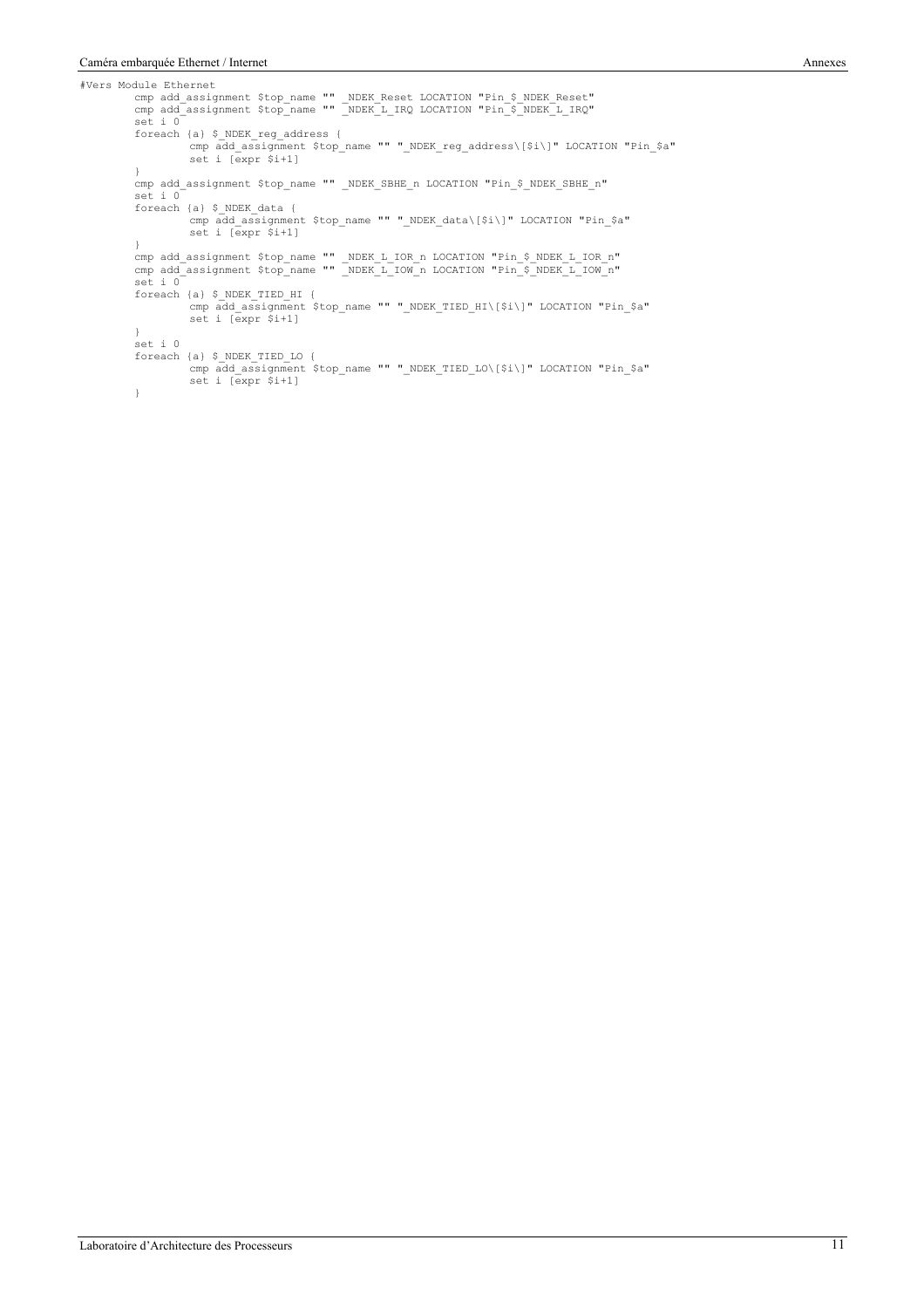#### **4. Interface de données de la caméra**

#### *Camera\_ctrl.vhdl*

```
---------------------------------------------------------------------
-- camera_ctrl.vhdl -- Controller for CMOS Camera
---------------------------------------------------------------------
-- $Id: camera_ctrl.vhdl,v 1.2 2002/11/25 13:54:47 Exp $
---------------------------------------------------------------------
-- $Author: Sylvain Pasini $
-- $Revision: 1.2 $
-- $Date: 2002/11/25 13:54:47 $
                                                ---------------------------------------------------------------------
library lpm;
use lpm.lpm_components.all;
library ieee;
use ieee.std logic unsigned.all;
use ieee.std_logic_1164.all;
use ieee.std_logic_arith.all;
entity camera_ctrl is
   port (
     -- Avalon Bus Interface Signals<br>clk : in std logic
               \therefore in std_logic;
reset : in std_logic;<br>
address : in std_logic_vector(1 downto 0);<br>
chipselect : in std_logic;<br>
read : in std_logic;<br>
write : in std_logic;<br>
readdata : out std_logic_vector(31 downto 0);<br>
writedata : in std_logic_vector(31 
      -- Camera Signals
 camera_qclk : in std_logic;
 camera_fst : in std_logic;
 camera_data_in : in std_logic_vector(7 downto 0)
 );
end camera_ctrl;
architecture synt of camera_ctrl is
COMPONENT lpm_fifo
   GENERIC (
      lpm_width : NATURAL;
      lpm_numwords : NATURAL;
 lpm_widthu : NATURAL;
 lpm_showahead : STRING;
     lpm_hint : STRING;<br>lpm_type : STRING
     1pm\_type );
    PORT (
empty : OUT STD_LOGIC ;<br>clock : IN STD_LOGIC ;<br>rdreq : IN STD_LOGIC ;
 aclr : IN STD_LOGIC ;
 full : OUT STD_LOGIC ;
 sclr : IN STD_LOGIC ;
 q : OUT STD_LOGIC_VECTOR (7 DOWNTO 0);
 wrreq : IN STD_LOGIC ;
 data : IN STD_LOGIC_VECTOR (7 DOWNTO 0);
      usedw : OUT STD_LOGIC_VECTOR (9 DOWNTO 0)
      );
END COMPONENT;
type state_type is ( Idle, WaitFrameStart, WaitClockEdge, GetData );
signal state : state type;
-- Falling Edge Camera Clock Logic Signals
signal qclk_falling_edge : std_logic;<br>signal qclk_last
                                                              : std logic vector(3 downto 0);
-- Signal FST synchronised
signal fst sync : std logic;
-- Data Counter Signals<br>signal data_counter
{\tt signal\ data\_counter} \hspace{2.5cm} : \hspace{2.5cm} \texttt{std\_logic\_vector(15\ downto 0)}\, ; \hspace{2.5cm} \texttt{signal\ data\_counter\_limit} \hspace{2.5cm} : \hspace{2.5cm} \texttt{std\_logic\_vector(15\ downto 0)}\, ; \hspace{2.5cm}: std\_logic\_vector(15 down to 0);signal data_counter_flag : std_logic;
signal data_counter_limit_reached : std_logic;
 -- FIFO Control & Data Signals
signal fifo_data_in : std_logic_vector(7 downto 0);
```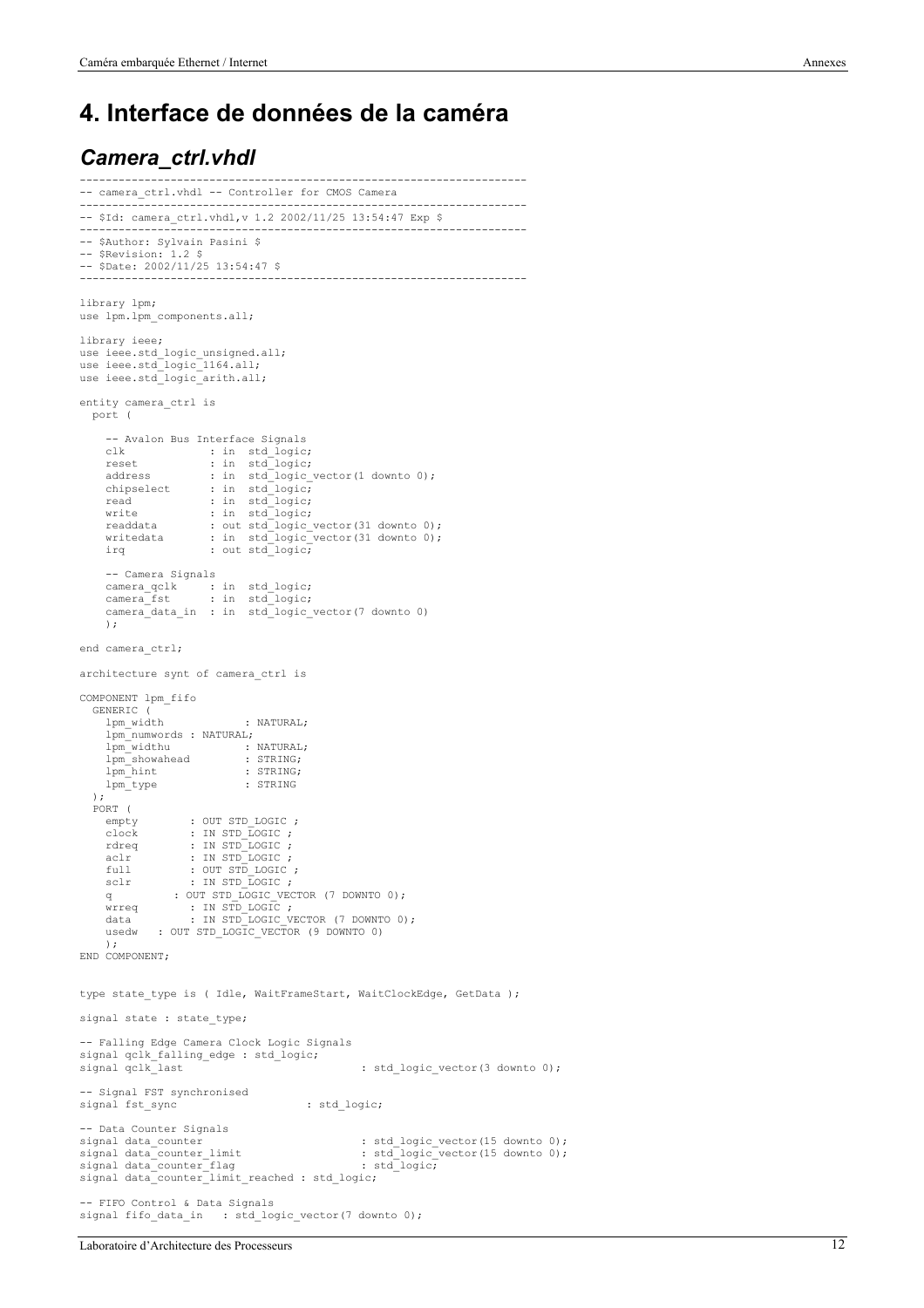signal running : std logic;

```
signal fifo_data_out : std_logic_vector(7 downto 0);
signal fifo_wrreq : std_logic;
signal fifo_rdreq : std_logic;
signal fifo_rddone : std_logic;<br>signal fifo_clear : std_logic;
signal fifo_clear
signal fifo_overrun : std_logic; -- Déborde
signal fifo_empty : std_logic; -- Vide
signal fifo_usedw : std_logic_vector(9 downto 0);
signal fifo_flag : std_logic; -- Mi-plein
signal start \begin{array}{r} \text{signal static} \\ \text{signal wait_fst} \end{array} : std_logic;
signal wait_fst
{\tt signal}\ \text{intr\_pending} \qquad \qquad \texttt{std\_logic;} \\ {\tt signal}\ \text{intr\_enable} \qquad \qquad \texttt{std\_logic;} \qquad \qquad \texttt{std\_logic;}signal intr_enable
```
begin

```
irq <= intr_enable AND intr_pending;
data_counter_limit_reached <= '1' when (data_counter >= data_counter_limit) else '0';
 -- FIFO data buffer
dp_fifo_buf: lpm_fifo
    generic map (
      \begin{array}{lll} \text{1pm width} & = > 8, \\ \text{1pm _ numbers} & = > 1024, \\ \text{1pm width} & = > 10, \end{array}1pm\_numwordslpmwidthu\begin{array}{lll} \texttt{lpm\_{}normal} & = & \texttt{--} \\ \texttt{lpm\_showahead} & = & \texttt{--} \\ \texttt{lpm\_type} & = & \texttt{--} \\ \texttt{lpm\_type} & = & \texttt{--} \\ \end{array}lpm_type => "LPM_FIFO",<br>lpm_hint => "USE_EAB=ON")
   lpm_hint<br>port map (
 rdreq => fifo_rdreq,
 sclr => fifo_clear,
 aclr => reset,
 clock => clk,
 wrreq => fifo_wrreq,
 data => fifo_data_in,
 q => fifo_data_out,
 full => fifo_overrun,
 empty => fifo_empty,
      usedw \Rightarrow fifo_usedw);
process(clk, reset)
begin
             if reset='1' then
                           qclk_last <br> \langle = (others => '0');<br> fst_sync \langle = '0';fst_sync <= '0';
qclk_falling_edge <= '0';
             elsif rising_edge(clk) then
                           if qclk_last(3)='1' and qclk_last(2)='0' then
                                        qclk falling edge \langle 1'1';else
                                        qclk_falling_edge <= '0';
                           end if;
                           qclk_last(3 downto 1) <= qclk_last(2 downto 0);
                           qclk\ last(0) <= camera_qclk;
                           fst<sub>sync</sub> \leq camera fst;
             end if;
end process;
-- Data access
process(clk, reset)
begin
    if (reset = '1') then
 start <= '0';
 wait_fst <= '0';
      intr\_enable \le 0'; intr_pending <= '0';
 fifo_clear <= '0';
 fifo_rdreq <= '0';
 readdata <= (others => '0');
 data_counter_flag <= '0';
 data_counter_limit <= (others => '0');
 fifo_flag <= '0';
      fito\_rddone \le 0'; elsif (rising_edge(clk)) then
              -- Lecture terminée
       fifo_rdreq <= '0';
      - Pas de clear<br>fifo clear \le '0';
 fifo_clear <= '0';
 -- Pas de flag
 fifo_flag <= '0';
 -- If running, no start
 if running='1' then
             start\leq='0';
```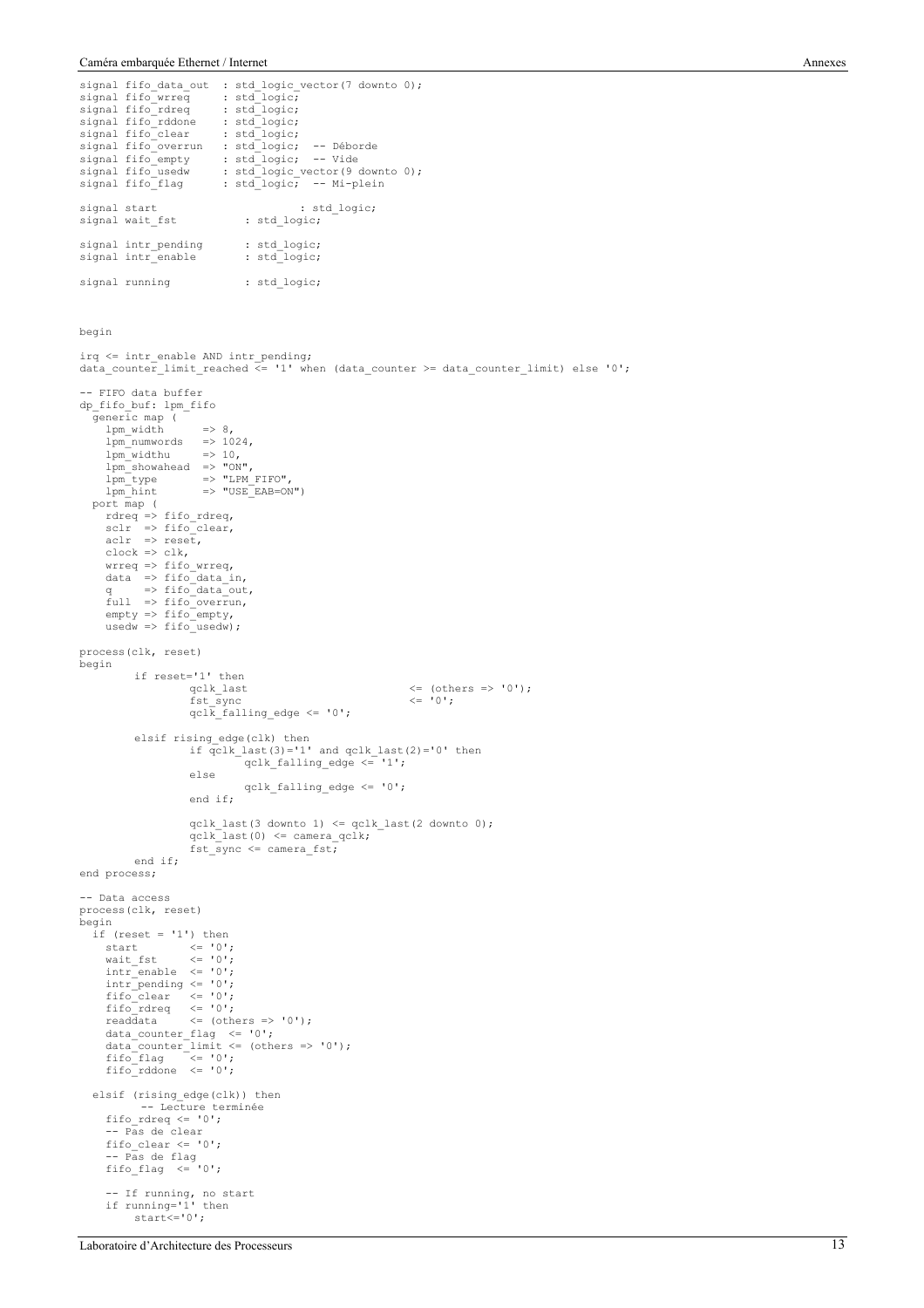$end if$ ;

```
 -- All picture is readed ?
 if running='1' and data_counter_limit_reached='1' then
 data_counter_flag <= '1';
 intr_pending <= '1';
 start <= '0';
      end if;
      -- FIFO half full ?
 if fifo_usedw(9)='1' then
 fifo_flag <= '1';
      end if;
       - Generate Interrupt Pending
 if ( fifo_flag='1' or fifo_overrun='1') then
 intr_pending <= '1';
     end if -- Write access
      if chipselect='1' and write='1' then
         -- Control register
 if address="00" then
 if running='0' then
 start <= writedata(0);
 wait_fst <= writedata(1);
 intr_enable <= writedata(2);
 fifo_clear <= writedata(3);
          end if;
 -- Status register
 elsif address="01" then
             -- Clear Interrupt Pending
 if intr_pending = '1' then
 intr_pending <= '0';
 data_counter_flag <= '0';
             end if;
          -- Counter limit
        elsif address="11" then
          data_counter_limit <= writedata(15 downto 0);
       end if end if;
      - Read access
      if chipselect='1' and read='1' then
        case address is
 -- Control Register
 when "00" =>
            readdata(0) \leq start; readdata(1) <= wait_fst;
 readdata(2) <= intr_enable;
            readdata(3) \leq fito<sup>[</sup>clear;
            readdata(31 downto \overline{4}) <= (others => '0');
           -- Status Register
          when "01" =>
             readdata(0) <= running;
             readdata(1) \leq intr\_pending; readdata(2) <= fifo_flag;
 readdata(3) <= fifo_overrun;
 readdata(4) <= data_counter_flag;
 readdata(5) <= fifo_empty;
 readdata(7 downto 6) <= (others => '0');
 readdata(17 downto 8) <= fifo_usedw;
            readdata(17 downto 0) \le 1110_docdwy<br>readdata(31 downto 18) \le (others => '0');
           -- FIFO Data Register
           when "10" =>
             -- Vide le fifo de 1 bytes
 readdata(7 downto 0) <= fifo_data_out;
 readdata(31 downto 8) <= (others => '0');
            if fifo rddone = '0' then
                     fifo~rdreq \le '1';
                     \text{fifo\_rddone} \leq 1';
                                  else
                                           fifo rddone \leq '0';
                                  end if;
           -- Data Counter Value & Limit
          when "11" =>
             readdata(15 downto 0) <= data_counter_limit;
            readdata(31 downto 16) <= data_counter;
         when others => null;
        end case;
 end if; -- read
 end if; -- clk
end process;
-- Camera Data Acquisition
process(reset, clk)
begin
   if reset='1' then
     state <= IDLE;
```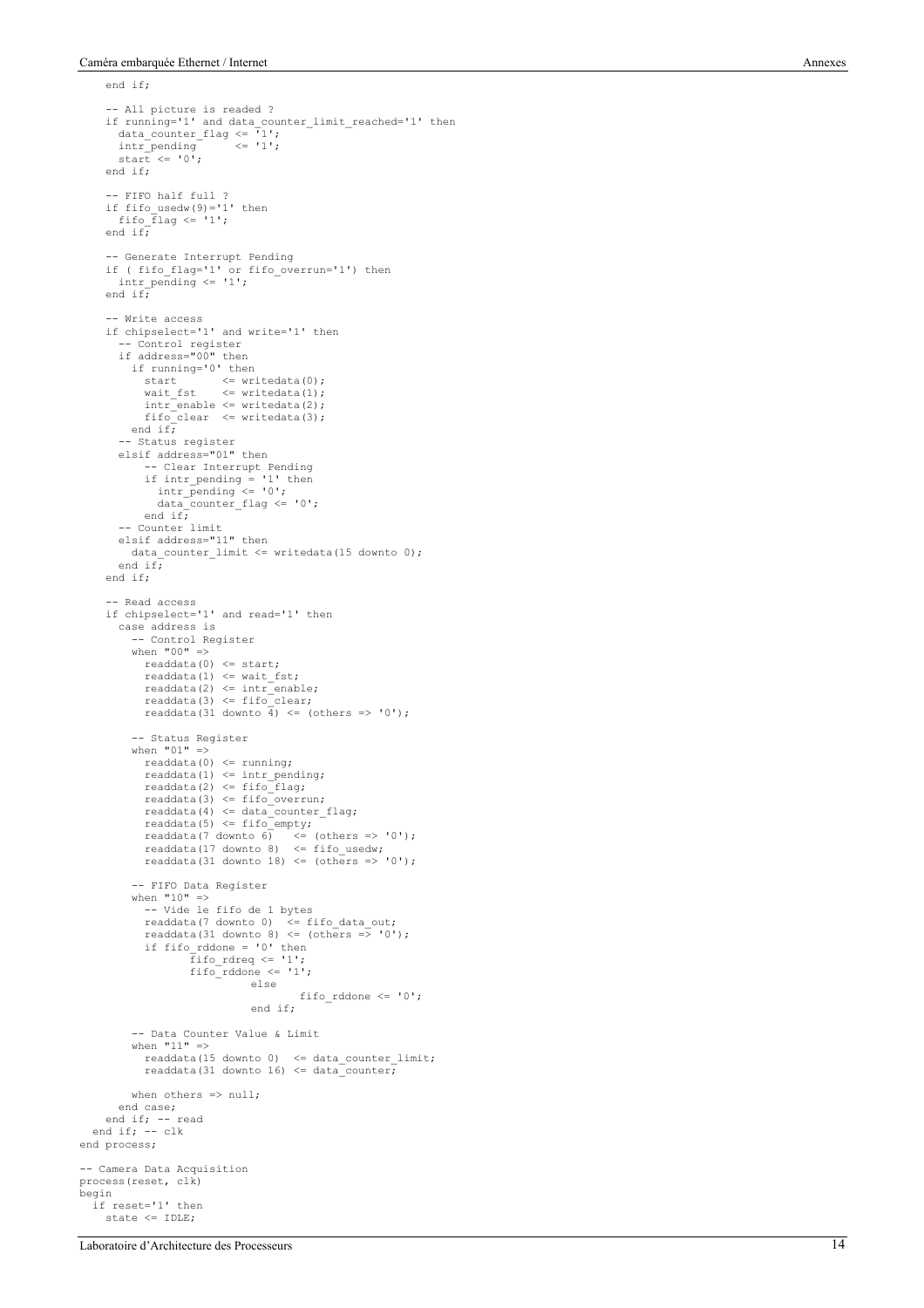```
data_counter \langle = \text{(others => '0');<br>fifo wrreq \langle = \text{'0'};data_counter<br>fifo_wrreq<br>fifo_data_in
 fifo_data_in <= (others => '0');
 data_counter <= (others => '0');
 running <= '0';
elsif rising_edge(clk) then<br>fifo wrreq <= '0';
      case state is
 when Idle =>
 running <= '0';
            -- Start ?
 if start='1' then
 if wait_fst='1' then
                state <= WaitFrameStart;
               else
                state <= WaitClockEdge;
              end if;
            end if;
 when WaitFrameStart =>
 running <= '1';
            -- Wait FST pin set
          if fst sync='1' then
             state <= WaitClockEdge;
            end if;
        when WaitClockEdge =>
          running \leq '1';
 -- Wait falling edge of QCLK
 if qclk_falling_edge='1' then
             state \lt = GetData;
            end if;
when GetData =><br>
running <= '1';
 -- read camera data and request a write
 -- into the FIFO buffer
 fifo_data_in <= camera_data_in;
 fifo_wrreq <= '1';
 -- data counter reached limit ?
 if data_counter_limit_reached='1' then
 -- clear counter & set flag
 data_counter <= (others => '0');
               state <= Idle;
 else
 -- increment counter
 data_counter <= data_counter + 1;
 state <= WaitClockEdge;
            end if;
        when others => null;
 end case;
 end if; -- clk
end process;
```

```
end synt;
```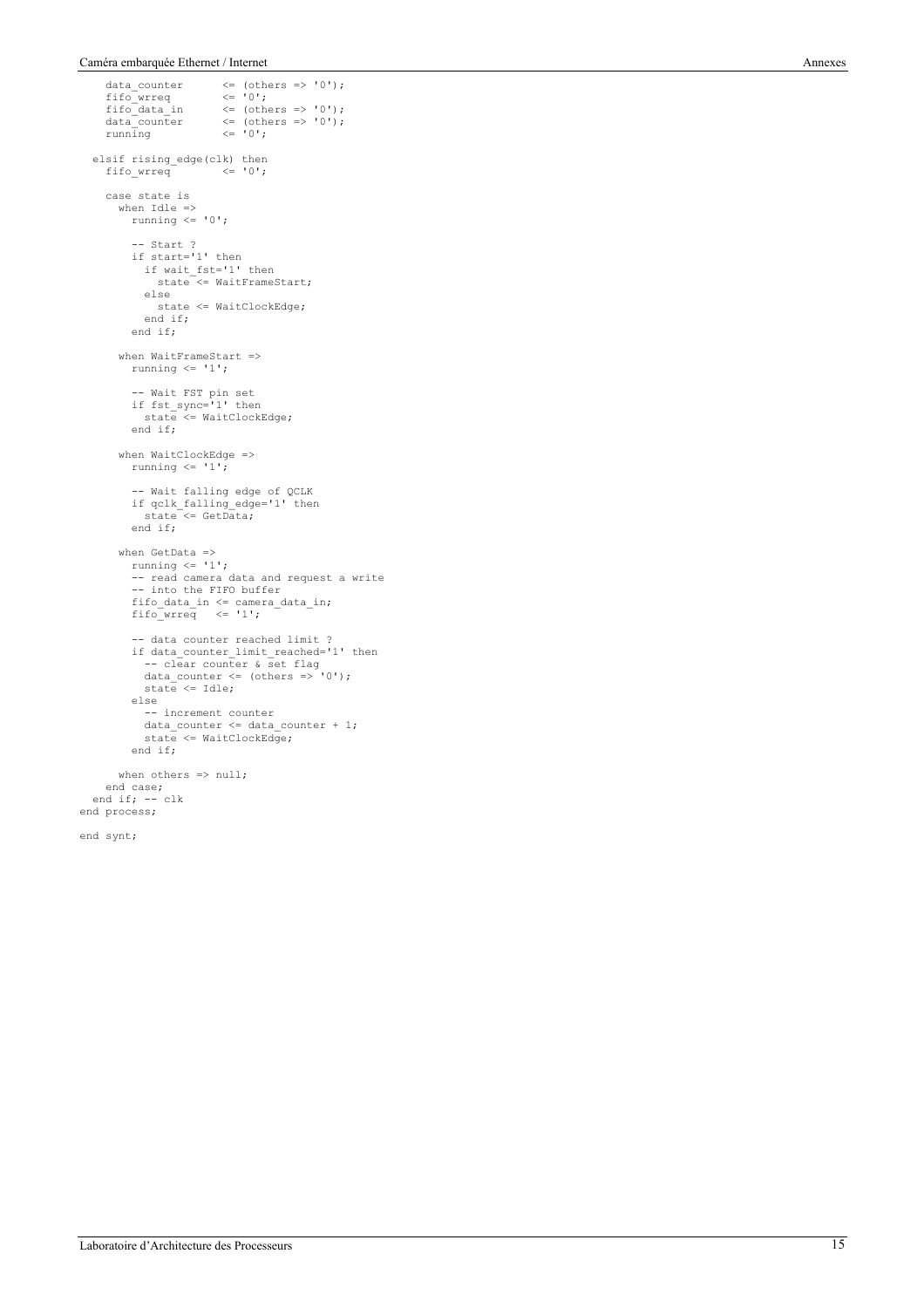#### *Camera2d.h*

```
 * camera2d.h - Camera 2D interface library
                           *-----------------------------------------------------------------
  * Id: camera2d.h, v 1.2 2002/11/24 18:20:57
                            *-----------------------------------------------------------------
  * Author : Sylvain Pasini
  * Revision : 1.2
   * Date: 2002/11/24 18:20:57
                                                 *---------------------------------------------------------------*/
#ifndef _camera2d_h_
#define _camera2d_h_
/*-----------------------------------------------------------------
 * Camera2D Video Data Acquisition Controller Interface
  *---------------------------------------------------------------*/
typedef volatile struct
{
    int np_cc_ctrl;
 int np_cc_status;
 int np_cc_data;
   int np_cc_limit;
} np_camera_ctrl;
// Control register
// ----------------
enum {
np_cc_ctrl_start_bit = 0,<br>
np cc ctrl waitfst bit = 1,
 np_cc_ctrl_intr_enable_bit = 2,
 np_cc_ctrl_fifo_clear_bit = 3,
 np_cc_ctrl_start_mask = (1<<0),
 np_cc_ctrl_waitfst_mask = (1<<1),
 np_cc_ctrl_intr_enable_mask = (1<<2),
 np_cc_ctrl_fifo_clear_mask = (1<<3)
};
// Status register
// ---------------
enum {
   \begin{array}{lll} \mbox{np\_cc\_status\_running bit} & = & 0, \\ \mbox{np\_cc\_status\_intr\_pending\_bit} & = & 1, \\ \mbox{np\_cc\_status\_fit0\_flag\_bit} & = & 2, \\ \end{array}n\bar{p} cc status intr pending bit
   npc<sub>status</sub>fifoflag_bit
np_cc_status_fifo_overrun_bit = 3,<br>
np_cc_status_data_counter_flag_bit = 4,<br>
np cc_status_fifo_empty_bit = 5,
   np_cc_status_running_mask = (1<0),<br>np_cc_status_intr_pending_mask = (1<0),<br>np_cc_status_fifo_flag_mask = (1<0),<br>np_cc_status_fifo_flag_mask = (1<0),
 np_cc_status_intr_pending_mask = (1<<1),
 np_cc_status_fifo_flag_mask = (1<<2),
 np_cc_status_fifo_overrun_mask = (1<<3),
 np_cc_status_data_counter_flag_mask = (1<<4),
   np_cc_status_fifo_empty_mask = (1\leq\leq5)};
/*-----------------------------------------------------------------
  * Camera2D I2C Interface
 *---------------------------------------------------------------*/
/* I2C address of VV6301 2D camera */
#define CAMERA2D_I2C_ADDR 0x20 /* I2C address of camera */
/* Error Codes */
#define CAMERA2D_ENODEV I2C_ENODEV /* no device */
#define CAMERA2D_EBADACK I2C_EBADACK /* bad acknowledge */
#define CAMERA2D_EBADIDX 3 /* bad index */
/* Status registers */
                                              1 /* device identifier */<br>2
#define CAMERA2D_DEVL 2<br>#define CAMERA2D_STATUS0 3
#define CAMERA2D_STATUS0 3<br>#define CAMERA2D_FRAME AV 7
#define CAMERA2D_FRAME_AV 7
/* Setup registers */
#define CAMERA2D_SETUP0 16
#define CAMERA2D_SETUP1 17
#define CAMERA2D_SETUP2 18<br>#define CAMERA2D_SETUP3 19
#define CAMERA2D_SETUP3 19
#define CAMERA2D_SETUP4 20
/* Exposure registers */
% #define CAMERA2D_FINE 33<br>#define CAMERA2D_COARSE 35
#define CAMERA2D_COARSE 35
#define CAMERA2D_GAIN 36<br>#define CAMERA2D_CLKDIV 37
#define CAMERA2D_CLKDIV 37<br>#define CAMERA2D_GN LIM 38 /* gain limit
#define CAMERA2D_GN_LIM 38 /* gain limit */
```
/\*-----------------------------------------------------------------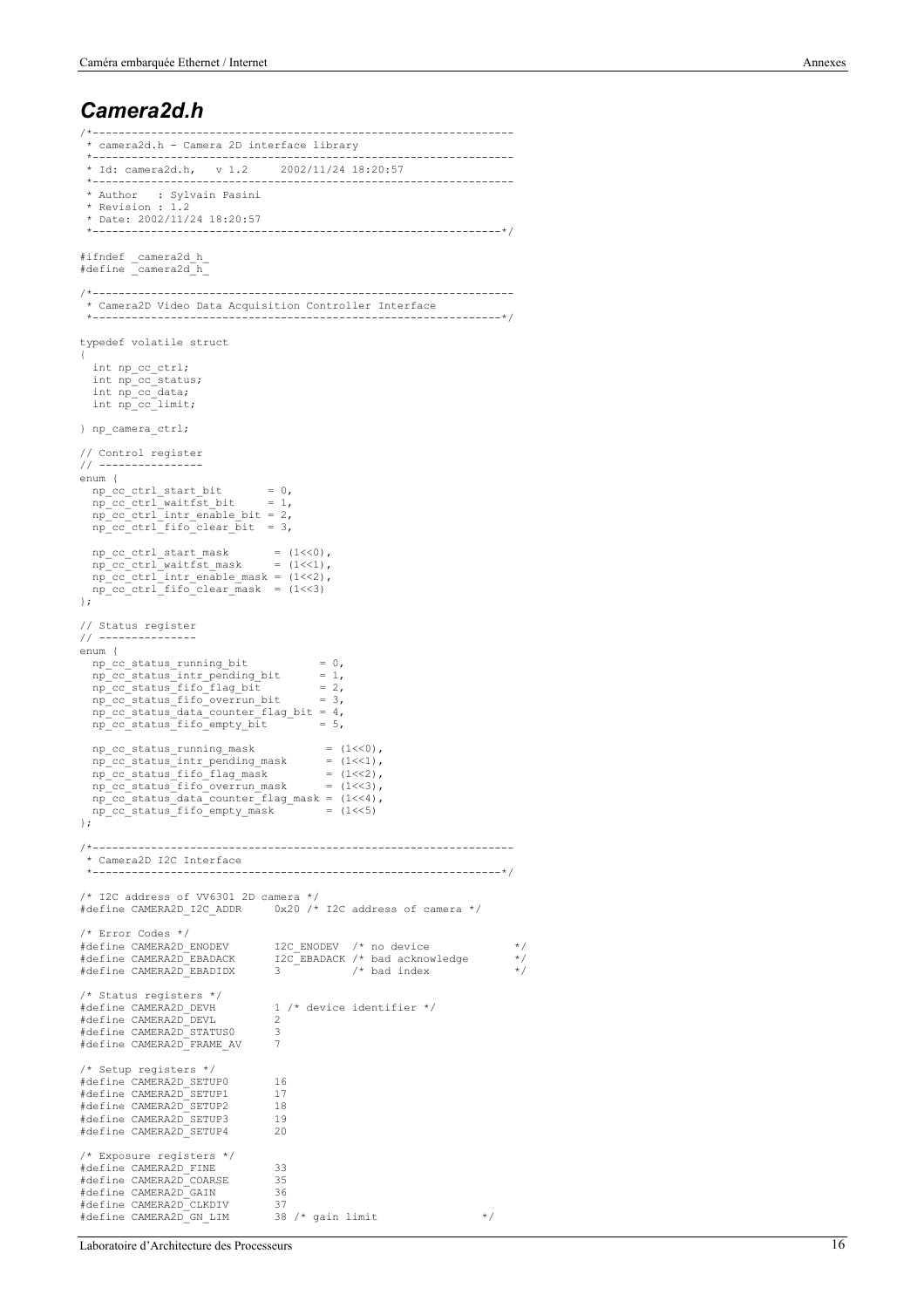```
#define CAMERA2D_TL 39 /* exposure lower threshold */
#define CAMERA2D_TC \frac{40}{x} exposure center threshold */<br>#define CAMERA2D_TC \frac{40}{x} exposure center threshold */
                                        41 /* exposure higher threshold */
/* System registers */
                                        112 /* black calibration */<br>113
#define CAMERA2D_B0 113<br>#define CAMERA2D_B1 114
#define CAMERA2D_B1 114
#define CAMERA2D_TMS 116 /* test */
% WORD WAREN WIRE CAMERA2D_CR0 118 /* analogue control */<br>#define CAMERA2D_CR0 119 119
#define CAMERA2D_CR1
/* Status bits */
#define CAMERA2D_STA_EXPO_PE (1<<0) /* exposure value update pending */
#define CAMERA2D_STA_GAIN_PE (1<<2) /* gain value update pending */
/* Setup bits */
#define CAMERA2D_SET_AUTO_EX (1<<0) /* automatic exposure control */
#define CAMERA2D_SET_AUTO_GN (1<<2) /* automatic gain control */
#define CAMERA2D_SET_FMT_SEL (1<<5) /* data format select */
#define CAMERA2D_SET_ADD_BLK (1<<0) /* additional black lines */
#define CAMERA2D_SET_SHUFFLE (1<<2) /* horizontal shuffle mode */
#define CAMERA2D_SET_60HZ (1<<6) /* 50Hz/60Hz timing selection */
/* standard configuration for Camera2D module */
extern void camera2d_configure(np_i2c *io);
/* display all registers */
extern void camera2d_dump_registers(np_i2c *io);
/* set index register (no data write) */
extern int camera2d_write_index(np_i2c *io, unsigned char index);
/* write into a single register */
extern int camera2d_single_write(np_i2c *io,
                                                 unsigned char index,
                                                 unsigned char value);
/* read from a single register */extern int camera2d_single_read(np_i2c *io,
                                               unsigned char index,
unsigned char *value);
/* write into multiple consecutive registers */
extern int camera2d_multiple_write(np_i2c *io,
                                                unsigned char index,
 unsigned char *values,
                                                  unsigned char count);
/* read from multiple consecutive registers */
extern int camera2d_multiple_read(np_i2c *io,
                                                 unsigned char index,
                                                  unsigned char *values,
                                                  unsigned char count);
#endif /* _camera2d_h_ */
```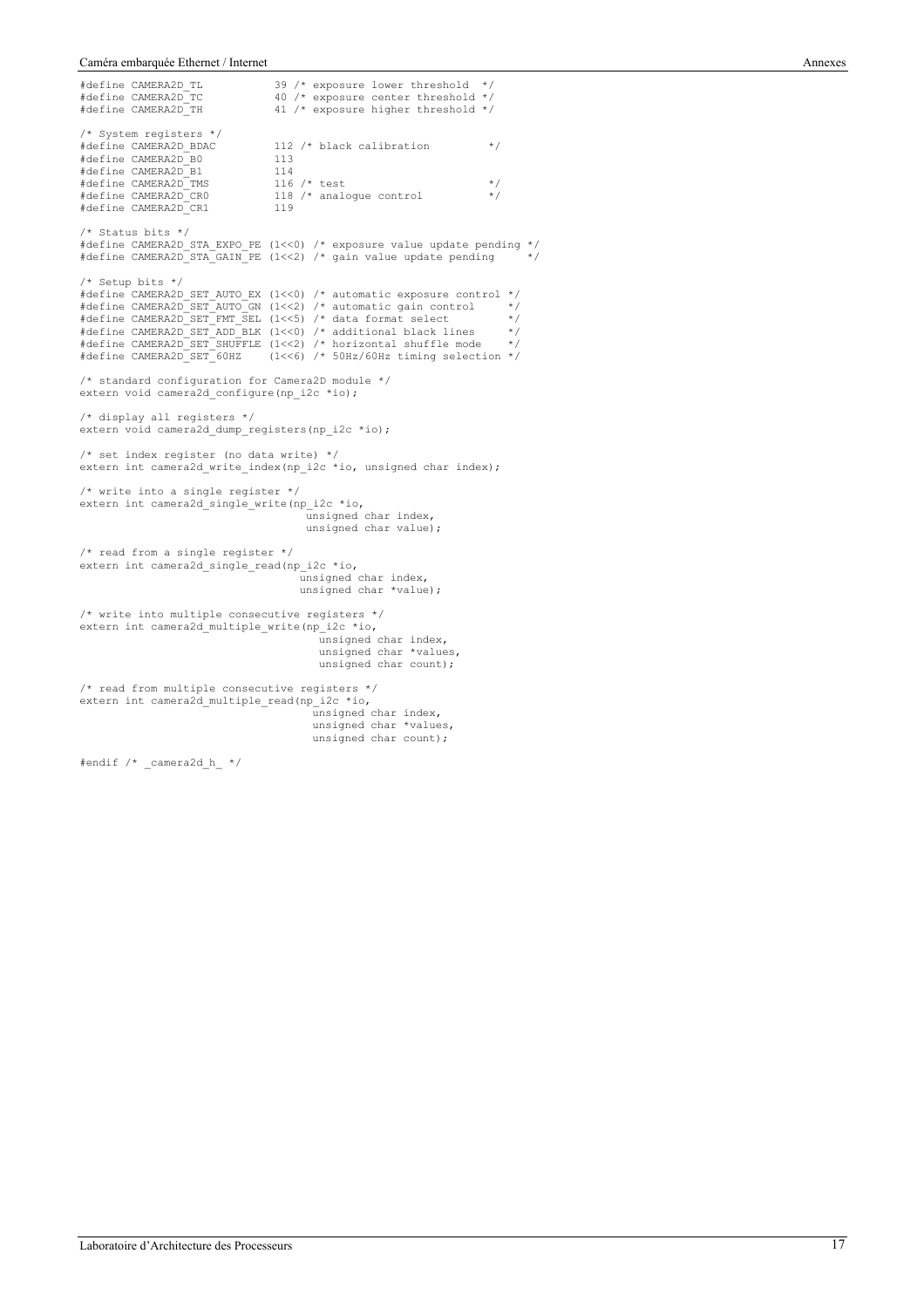#### *Camera2d.c*

```
/*-----------------------------------------------------------------
 * camera2d.c - Camera 2D interface library
 *-----------------------------------------------------------------
 * $Id: camera2d.c,v 1.1.1.1 2002/10/22 19:30:07 cgaudin Exp $
 *-----------------------------------------------------------------
  * $Author: cgaudin $
  * $Revision: 1.1.1.1 $
  * $Date: 2002/10/22 19:30:07 $
                                           *-----------------------------------------------------------------*/
#include "nios.h"
#include "i2c.h"
#include "camera2d.h"
/* wait some microseconds */
#define WAIT { int i; for (i=0; i<100; ) i++; }
/* wait for end of transfer */
#define WAIT_FOR_EOT(io,t) { while ((t=io->np_i2c_status) & I2C_TIP) WAIT; }
struct {
  unsigned char index;<br>char *name;
                   *name:
}
camera2d register names[] = {
 { 0, "DevH" },
 { 1, "DevL" },
   { 2, "Status0" },
 { 16, "Setup0" },
 { 17, "Setup1" },
 { 18, "Setup2" },
 { 19, "Setup3" },
 { 20, "Setup4" },
 { 33, "Fine" },
 { 35, "Coarse" },
    35, coarse f,<br>36, "Gain" },<br>37, "ClkDiv" },
{ 38, "GainLimit" },<br>
{ 39, "LowThreshold" },<br>
{ 40, "CenterThreshold" },<br>
{ 41, "HighThreshold" },<br>
{ 112, "BlackCalibration" },<br>
{ 113, "Black0" },<br>
{ 114, "Black1" },
 { 116, "SystemTest" },
 { 118, "AnCtrlReg0" },
   { 119, "AnCtrlReg1" },
    {0, 0}};
/*-----------------------------------------------------------------
  * Configuration Primitives
                                                        /*-----------------------------------------------------------------
  * Standard configuration for Camera2D module
                                                               *---------------------------------------------------------------*/
void camera2d configure(np_i2c *io)
{
   /*
    * automatic exposure control on
    * automatic gain control on
    * data format 8 wire parallel output
                                    * + --------------------------------+
    * | 0 : Automatic exposure |
   * | 2 : Automatic Gain |
    * | 5 : Data format 0=8bits 1=4bits |
     \vert 1,3,4,6,7 : Unused \vert * + --------------------------------+
    */
   camera2d_single_write(io, CAMERA2D_SETUP0, 0x02 |
 CAMERA2D_SET_AUTO_EX |
 CAMERA2D_SET_AUTO_GN);
 /*
    * disable additional black lines (3-8)
    * disable horizontal shuffle mode
    * 50Hz timing
          * + --------------------------------+
    * | 0 : Enable balck lines |
 * | 2 : Enable horiz shuffle |
 * | 6 : 50Hz / 60Hz |
   * | 1,3-5,7 : Unused
                  * + --------------------------------+
    */
  camera2d single write(io, CAMERA2D SETUP1, 0x32);
```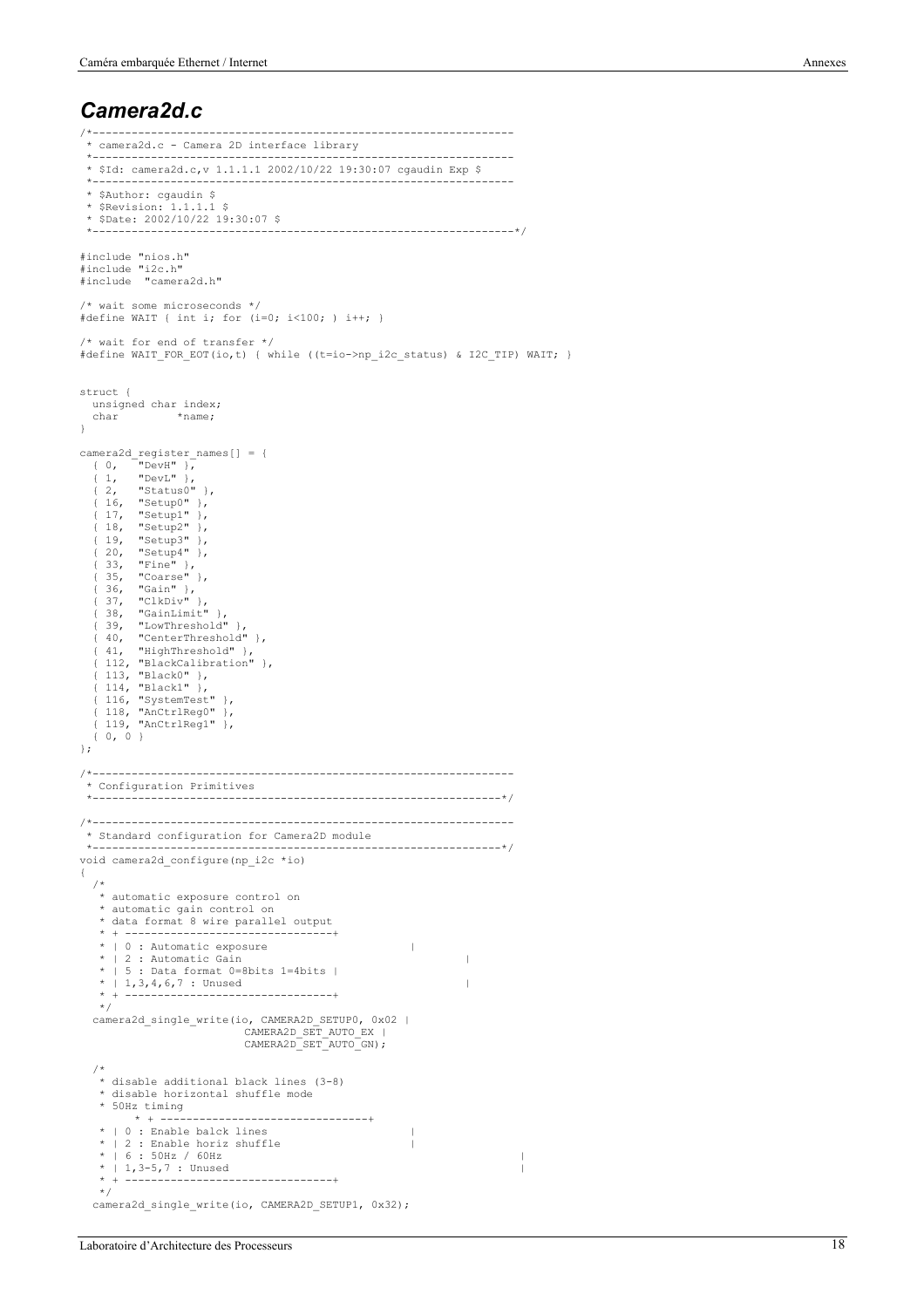/\* \* Exposure Step Size \* + -----------------------------------------------+ \* | 6-5 : Exposure step size 1/8 fast or 1/64 slow | \* | 0-4,7 : Unused | \* + ---------------- \*/ camera2d single write(io, CAMERA2D SETUP3, 0x00); /\* \* FST/QCK pin modes : FST\_pin = FST, QCK\_pin = QCK \* QCK modes = valid only during data period of line \* FST modes = normal behaviour FST will qualify \* the visible pixels in status line \* + --------------------------------+  $*$  | 1-0 : FST/QCK pin modes |<br> $*$  | 3-2 : OCK modes \* | 3-2 : QCK modes | \* | 7 : FST modes | \* | 4-5 : Unused | \* + --------------------------------+ \*/ camera2d\_single\_write(io, CAMERA2D\_SETUP4, 0x4C); camera2d\_single\_write(io, CAMERA2D\_CLKDIV, 0x00); //camera2d\_single\_write(io, CAMERA2D\_BDAC, 0x01); //camera2d\_single\_write(io, CAMERA2D\_CR0, 0x0C); //camera2d\_single\_write(io, CAMERA2D\_CR1, 0x0C); } /\*----------------------------------------------------------------- \* Low-Level I2C Communication Primitives \*---------------------------------------------------------------\*/ static unsigned char regs[128]; /\* \* display all registers \*/ void camera2d dump registers(np\_i2c \*io) { int i; printf("Reading Camera2D(VV6301) Registers...\n"); if (camera2d multiple read(io, 0, (unsigned char \*) & regs,  $128$ )<0) { printf("No device found at address %02X !\n", CAMERA2D I2C ADDR); return; } printf("done !\n"); printf("----------------------------------\n"); for (i=0; camera2d\_register\_names[i].name != 0; i++) { printf( "(%3u) %20s = %03u, %02X \n", camera2d\_register\_names[i].index, camera2d\_register\_names[i].name, regs[camera2d\_register\_names[i].index], regs[camera2d\_register\_names[i].index]); } } /\*----------------------------------------------------------------- \* Set register index (no data write) \*---------------------------------------------------------------\*/ int camera2d write index(np\_i2c \*io, unsigned char index) { unsigned char t; /\* wait for end of transfer \*/ WAIT\_FOR\_EOT(io, t); /\* write device address +  $r/w=0$  \*/ io->np\_i2c\_data = ( CAMERA2D\_I2C\_ADDR & 0xFE ); io->np\_i2c\_ctrl = ( I2C\_START | I2C\_WRITE ); /\* wait for end of transfer \*/ WAIT\_FOR\_EOT(io, t); /\* no device found ? \*/ if (t & I2C\_LRA) return -CAMERA2D\_ENODEV; /\* write index \*/ io->np\_i2c\_data = ( index ); io->np\_i2c\_ctrl = ( I2C\_WRITE ); /\* wait for end of transfer \*/ WAIT\_FOR\_EOT(io, t);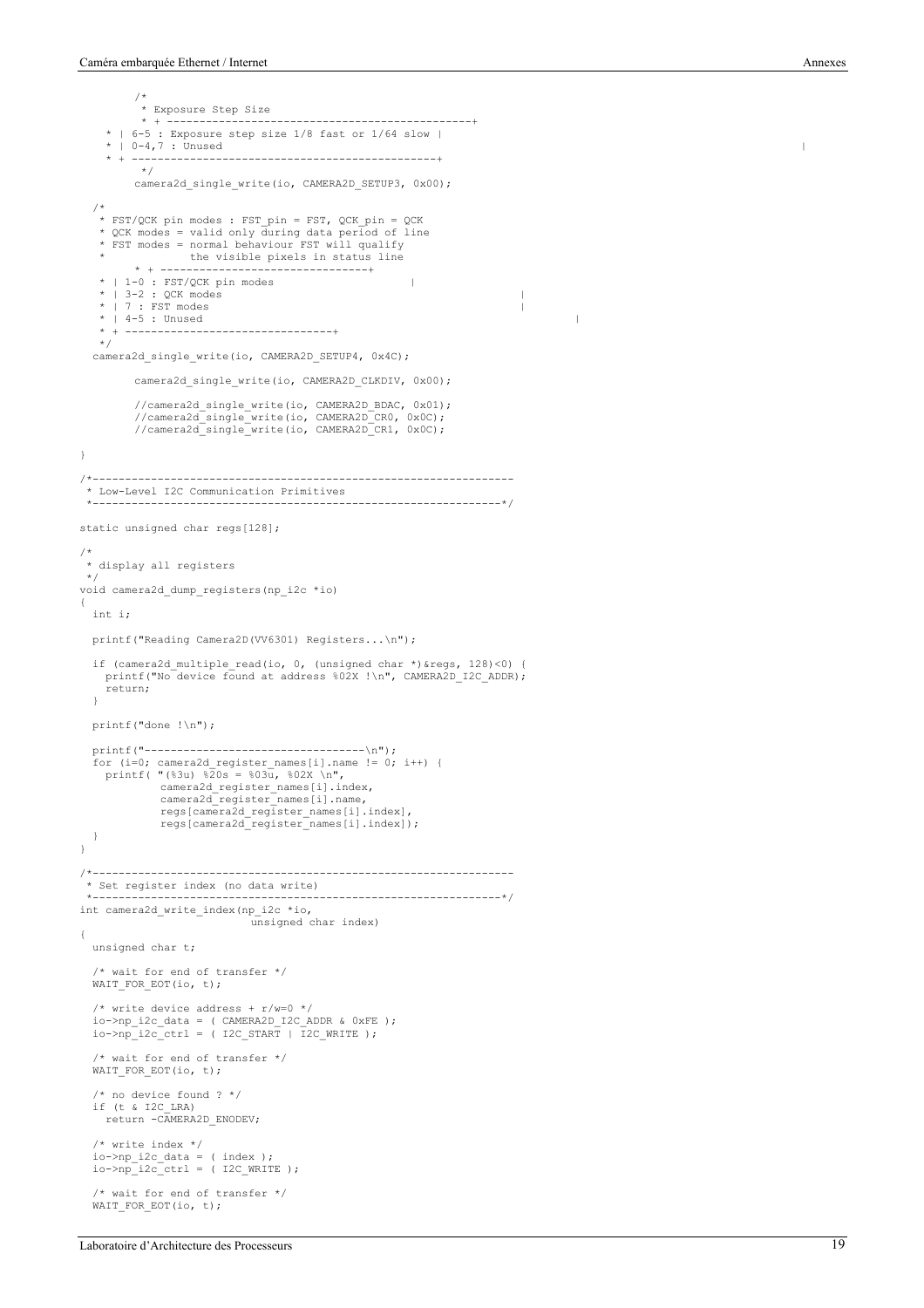```
 /* bad acknowledge */
 if (t & I2C_LRA)
     return -CAMERA2D EBADACK;
   /* clear interrupt */
  io->np_i2c_data = 0; return 0;
}
/*-----------------------------------------------------------------
  * Write into a single register
                                               *---------------------------------------------------------------*/
int camera2d_single_write(np_i2c *io,
                                   unsigned char index,
                                     unsigned char value)
{
   int rc;
   unsigned char t;
   /* set index */ if ((rc=camera2d_write_index(io, index & 0x7F)) < 0)
      return rc;
 /* write data byte */
 io->np_i2c_data = ( value );
 io->np_i2c_ctrl = ( I2C_WRITE | I2C_STOP );
   /* wait for end of transfer */
   WAIT_FOR_EOT(io, t);
    /* bad acknowledge ? */
   if (t & I2C_LRA)
      return -CAMERA2D_EBADACK;
  \prime\star dummy access cycle for clearing interrupt flag */
  \lim_{x \to 0} \frac{1}{2c} \cdot \frac{1}{\text{data}} = 0; return 0;
}
/*-----------------------------------------------------------------
  * Read a single register
                                                                   *---------------------------------------------------------------*/
int camera2d_single_read(np_i2c *io,
                                   unsigned char index,
 unsigned char *value)
{
   int rc;
   unsigned char t;
   /* set index */
   if ((rc=camera2d_write_index(io, index & 0x7F)) < 0)
      return rc;
 /* do repstart for reading - write address + r/w=1 */
 io->np_i2c_data = ( CAMERA2D_I2C_ADDR | 0x01 );
 io->np_i2c_ctrl = ( I2C_WRITE | I2C_START );
    /* wait for end of transfer */
  WAIT_FOR_EOT(io, t);
 /* no device found ? */
 if (t & I2C_LRA)
     return -CAMERA2D ENODEV;
    /* read back the index */
  io->np_i2c_ctr1 = ( 12C_READ );
   /* wait for end of transfer */
  WAIT FOR EOT(io, t);
   /* read register value */
  t = io->np_1^2c_data;io->np i2c<sup>-c</sup>trl = ( I2C READ | I2C STOP | I2C ACK);
 /* wait for end of transfer */
 WAIT_FOR_EOT(io, t);
  (*value) = io->np i2c data;
   return 0;
}
                                                                /*-----------------------------------------------------------------
  * write into multiple consecutive registers
                                                  *---------------------------------------------------------------*/
int camera2d_multiple_write(np_i2c *io,
                                       unsigned char index,
                                        unsigned char *values,
                                        unsigned char count)
{
   int rc;
```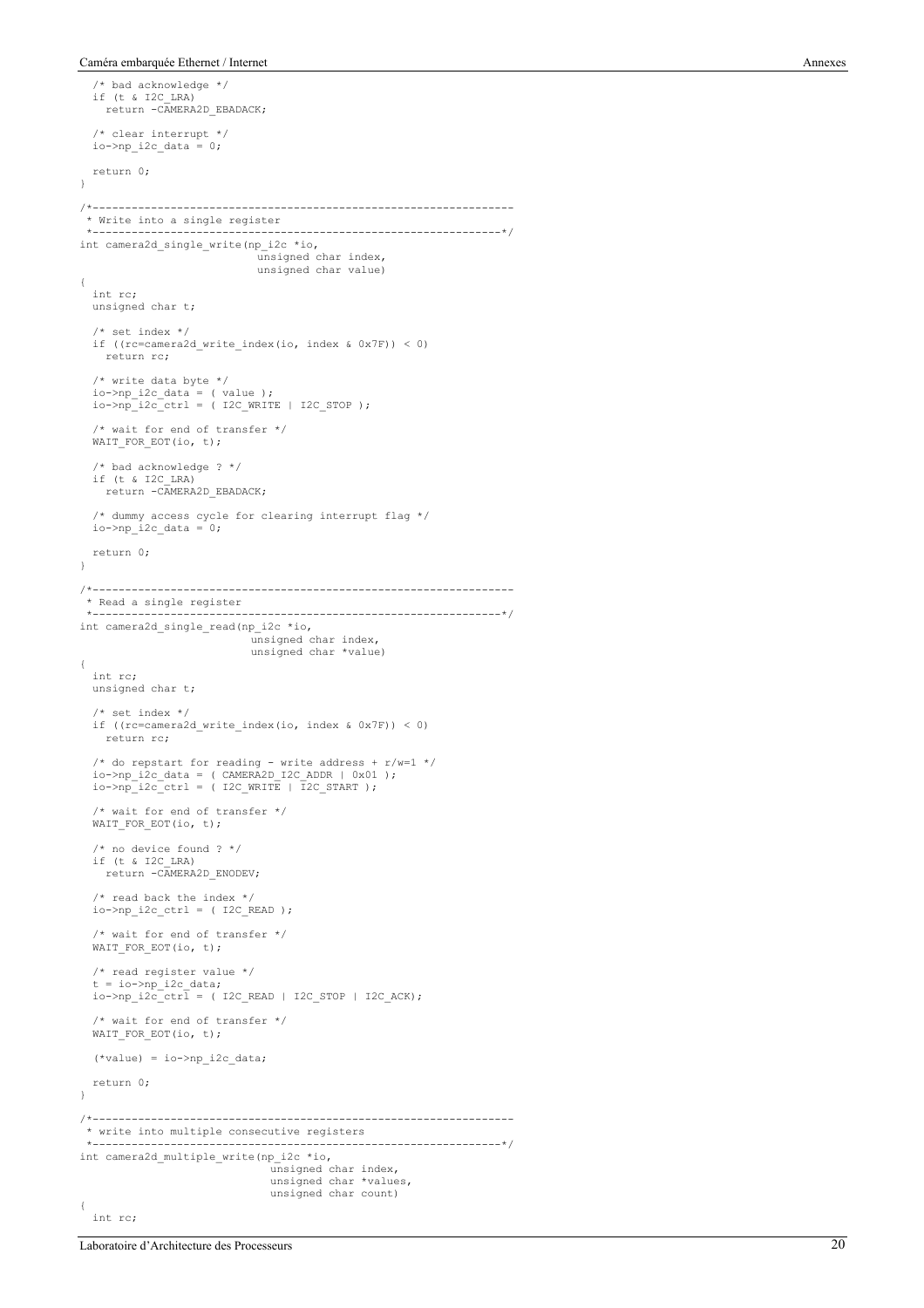unsigned char t;

```
 /* set index with autoincrement mode on */
   if ((rc=camera2d_write_index(io, index | 0x80)) < 0)
     return rc;
  while \text{(count } > 0) {
     /* write a byte */
    \text{io-}>np_i2c_data = ( *values );
     if (count==1)
      io->np_i2c_ctr1 = ( 12c_wRITE | 12c_sTOP );
     else
      io->np i2c ctrl = ( I2C WRITE );
 /* wait for end of transfer */
 WAIT_FOR_EOT(io, t);
     /* next byte */
    count --; values ++;
   }
 /* dummy access cycle for clearing interrupt flag */
 io->np_i2c_data = 0;
   return 0;
}
/*-----------------------------------------------------------------
  * read consecutive registers
                                                           *---------------------------------------------------------------*/
int camera2d_multiple_read(np_i2c *io,
                                    unsigned char index,
                                    unsigned char *values,
                                    unsigned char count)
{
    unsigned char t;
    int rc;
    /* set index with autoincrement mode on */
    if ((rc = camera2d_write_index(io, index|0x80)) < 0)
      return rc;
 /* do a repstart and write device address + r/w=1 */
 io->np_i2c_data = ( CAMERA2D_I2C_ADDR | 0x01 );
 io->np_i2c_ctrl = ( I2C_START | I2C_WRITE );
    /* wait for end of transfer */
    WAIT_FOR_EOT(io, t);
 /* no device found ? */
 if (t & I2C_LRA)
     return -CAMERA2D ENODEV;
   /* read back the index, first time */
   io->np_i2c_ctr1 = ( 12C_READ );
     /* wait for end of transfer */
   WAIT_FOR_EOT(io, t);
    /* interrupt clearing */
    t=io->np_i2c_data;
 /* read back the index, second time */
 io->np_i2c_ctrl = ( I2C_READ );
 /* wait for end of transfer */
 WAIT_FOR_EOT(io, t);
 /* interrupt clearing */
 t=io->np_i2c_data;
   while (count > 0) {
 /* last byte */
 if (count == 1)
        io->np_12c_ctri = ( IC\_READ | IC\_ACK | IC\_STOP );
       else
        io->np_i2c_ctri = ( 12C_READ );
       /* wait for end of transfer */
     WAIT FOR EOT(io, t);
      (*values) = io->np_i2c_data;
      values ++;
      count --;
   \mathbf{I} return 0;
```
}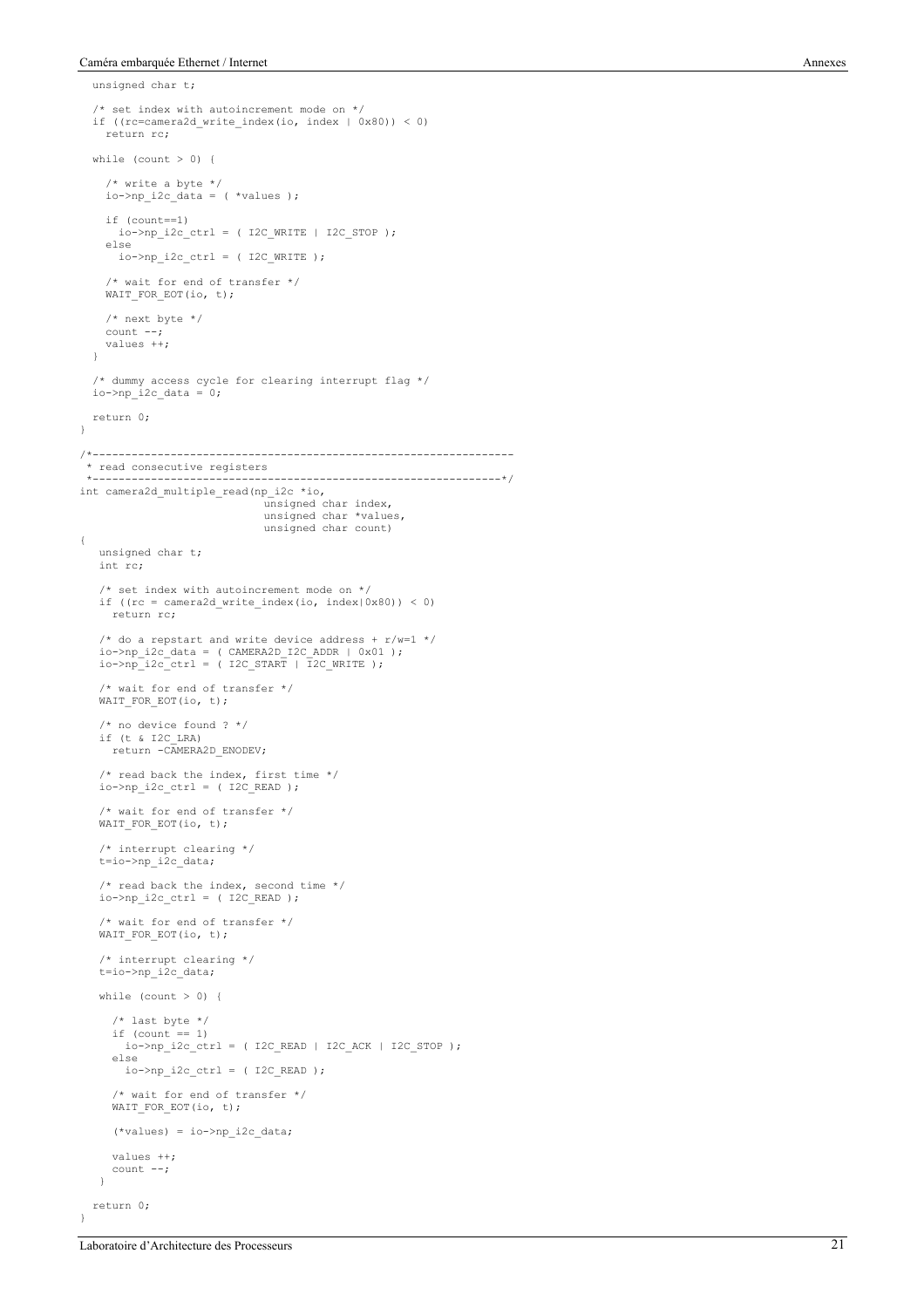### **5. Interface de configuration de la camera (i2c)**

#### *i2c\_interface.vhd*

```
------------------------------------------------------------------
-- i2c interface.vhd -- I2C Master Interface for
                            Avalon Bus Slave Interface
------------------------------------------------------------------
-- Author : Cédric Gaudin
-- Version : 0.8 alpha
-- History :
-- <sup>1</sup> 20-mar-2002 CG 0.1 initial alpha release<br>-- 20-mar-2002 CG 0.2 minor corrections
-- 20-mar-2002 CG 0.2 minor corrections
-- 27-mar-2002 CG 0.6 interface is working yet
-- 02-apr-2002 CG 0.7 minor corrections
------------------------------------------------------------------
-- Registers description:
--
-- Adr RW Name
-- 00 RW DR - transmit and receive data register
-- 01 WO CR - control register
-- 10 RO SR - status register
-- 11 RW CD - clock divisor
--
-- SR - status register bits
--
-- +---------+-------+-------+-------+-------+
    -- |bit 5-7 | bit 3 | bit 2 | bit 1 | bit 0 |
-- +---------+-------+-------+-------+-------+
-- | UNUSED | TIP | IPE | BSY | LAR |
-- +---------+-------+-------+-------+-------+
--<br>-- TTP
          - transfer in progress
-- IPE - interrupt pending
-- BSY - I2C bus busy
-- LAR - last acknowledge received
--
-- CR - control register bits
--
-- +---------+-------+-------+-------+-------+-------+-------+
-- | bit 6-7 | bit 5 | bit 4 | bit 3 | bit 2 | bit 1 | bit 0 |
-- +---------+-------+-------+-------+-------+-------+-------+
-- | UNUSED | IEN | WR | RD | STA | STP | ACK |
-- +---------+-------+-------+-------+-------+-------+-------+
--<br>-- ACK
-- ACK - Acknowledge bit for reading
-- STP - Generate a I2C Stop Sequence
-- STA - Generate a I2C Start Sequence
-- RD - Read command bit
-- WR - Write command bit
-- IEN - Interrupt Enable
--- To start a transfer WR or RD *MUST* BE set.
-- When command transfer has started TIP goes high
-- and write to CR are ignored until TIP goes low.
-- At end of transfer IRQ goes high if interrupt is enabled (IEN=1).
--
------------------------------------------------------------------
library ieee;
use ieee.std_logic_1164.all;
use ieee.std_logic_arith.all;
entity i2c_interface is
         port (
                      clk : in std_logic;
reset : in std_logic;
                     -- Avalon bus signals
                      address : in std_logic_vector(1 downto 0);<br>chipselect : in std logic;
                      write : in std_logic;
writedata : in std_logic_vector(7 downto 0);
                      read : in std_logic;
readdata : out std_logic_vector(7 downto 0);
irq : out std_logic;
                     -- I2C signals
                                                                           : inout std logic;
                     sda : inout std_logic
          );
end i2c interface;
architecture structural of i2c_interface is
```
component i2c\_core port (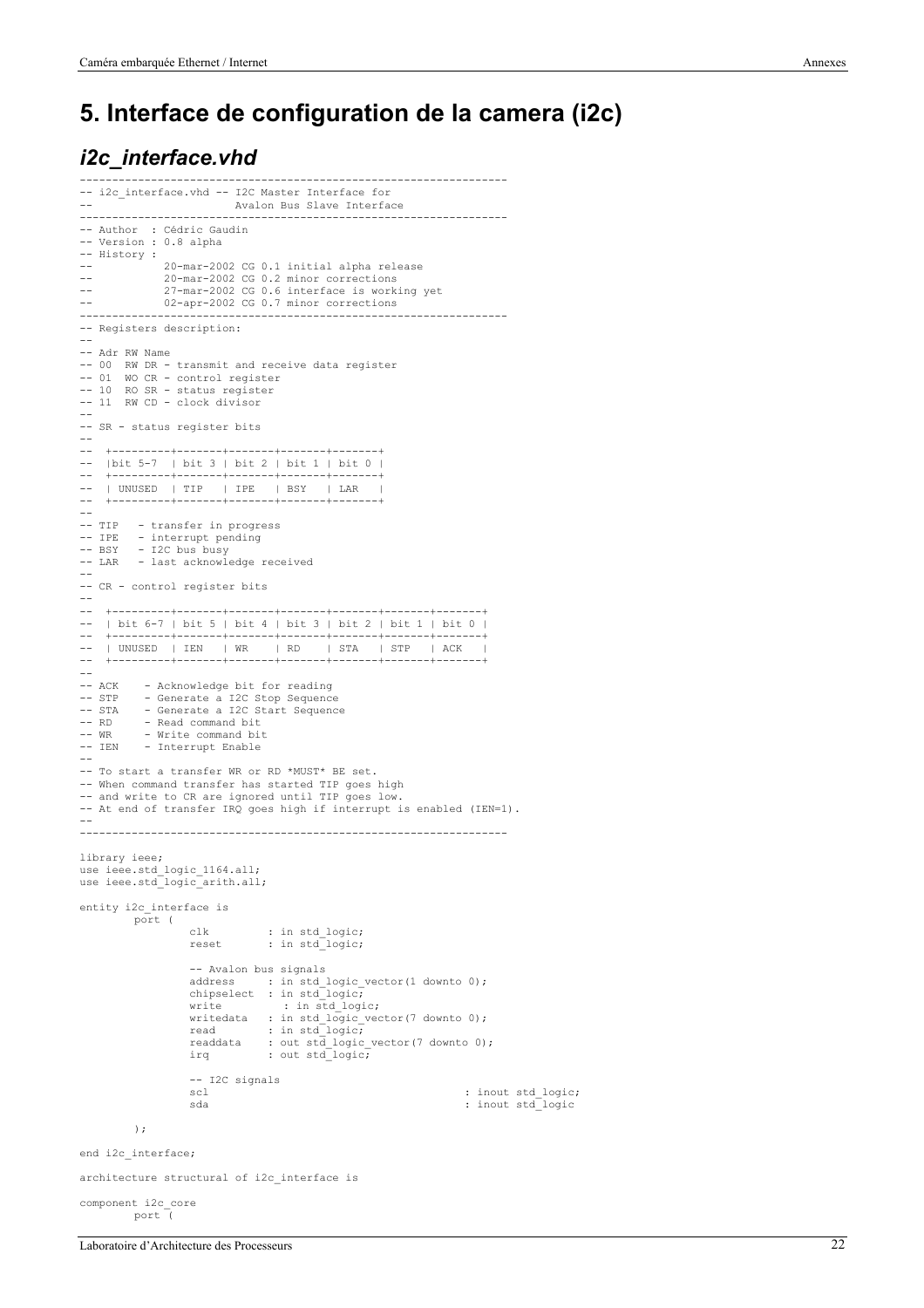```
-- I2C signals
                         sda_in : in std_logic;
scl_in : in std_logic;
                         sda_out : out std_logic;
scl_out : out std_logic;
                        -- interface signals
                         clk : in std_logic;
rst : in std_logic;
                        sclk : in std_logic;<br>ack_in : in std_logic;
                         ack_in : in std_logic;<br>ack_out : out std_logic,<br>data_in : in std_logic_vector(7 downto 0);<br>data_out : out std_logic_vector(7 downto 0);
                        cmd_start : in std_logic;<br>cmd_stop : in std_logic;
                        cmd_stop : in std_logic;<br>cmd_read : in std_logic;
                        cmd_read : in std_logic;<br>cmd_write : in std_logic;
                                          cmd_updic;
                        cmd_done_ack : in std_logic;
                         cmd_done : out std_logic;
                         busy : out std_logic
                        -- debug signals<br>--state
                                                           : out std logic vector(5 downto 0)
           );
end component;
component i2c_clkgen
          port (
                         signal clk : in std_logic;
signal rst : in std_logic;
                        signal clk_cnt : in std_logic_vector(7 downto 0);
                        -- I2C clock generated<br>signal sclk : out s
                                            : out std logic;
                        -- I2C clock line SCL (used for clock stretching)
                        signal scl_in : in std_logic;
                        signal scl_out : in std_logic
           \rightarrowend component;
-- I2C base clock
signal i_sclk : std_logic;
  -- I2C serial clock output
signal i_scl_out : std_logic;
-- clock divisor register
signal i_clkdiv_reg : std_logic_vector(7 downto 0);
  -- status register bits
signal i_tip_reg : std_logic; -- transfer in progress ( bit 3 )
signal i_int_pe_reg : std_logic; -- interrupt pending ( bit 2 )
signal i_busy_reg : std_logic; -- busy ( bit 1 )
signal i_lar_reg : std_logic; -- last acknowledge received ( bit 0 )
-- control register bits
signal i_int_en_reg : std_logic; -- interrupt enable ( bit 5 )<br>signal i_write_reg : std_logic; -- write command ( bit 4 )<br>signal i_read reg : std_logic; -- read command ( bit 3 )
signal i_start_reg : std_logic; -- command with a start ( bit 2 )<br>signal i_stop_reg : std_logic; -- command with a stop ( bit 1 )<br>signal i_ack_reg : std_logic; -- acknowledge to send ( bit 0 )
-- data register<br>signal i_data_out<br>signal i_data_in
signal i data out : std logic vector(7 downto 0);
signal i data in : std logic vector(7 downto 0);
-- command done & acknowledge signals
signal i_cmd_done_ack : std_logic;<br>signal i cmd done : std logic;
signal i_cmd_done
-- internal signals
signal i_readdata : std_logic_vector(7 downto 0);<br>signal i_irq : std_logic;
                              : std_logic;
-- write strobe
signal i write strobe : std logic;
 -- read strobe
signal i_read_strobe : std_logic;
-- interrupt clear
signal i_int_clr : std_logic;
-- just implement open collector in module<br>signal scl_in : std_logic;
signal scl_in : std_logic;
signal sda_in : std_logic;
```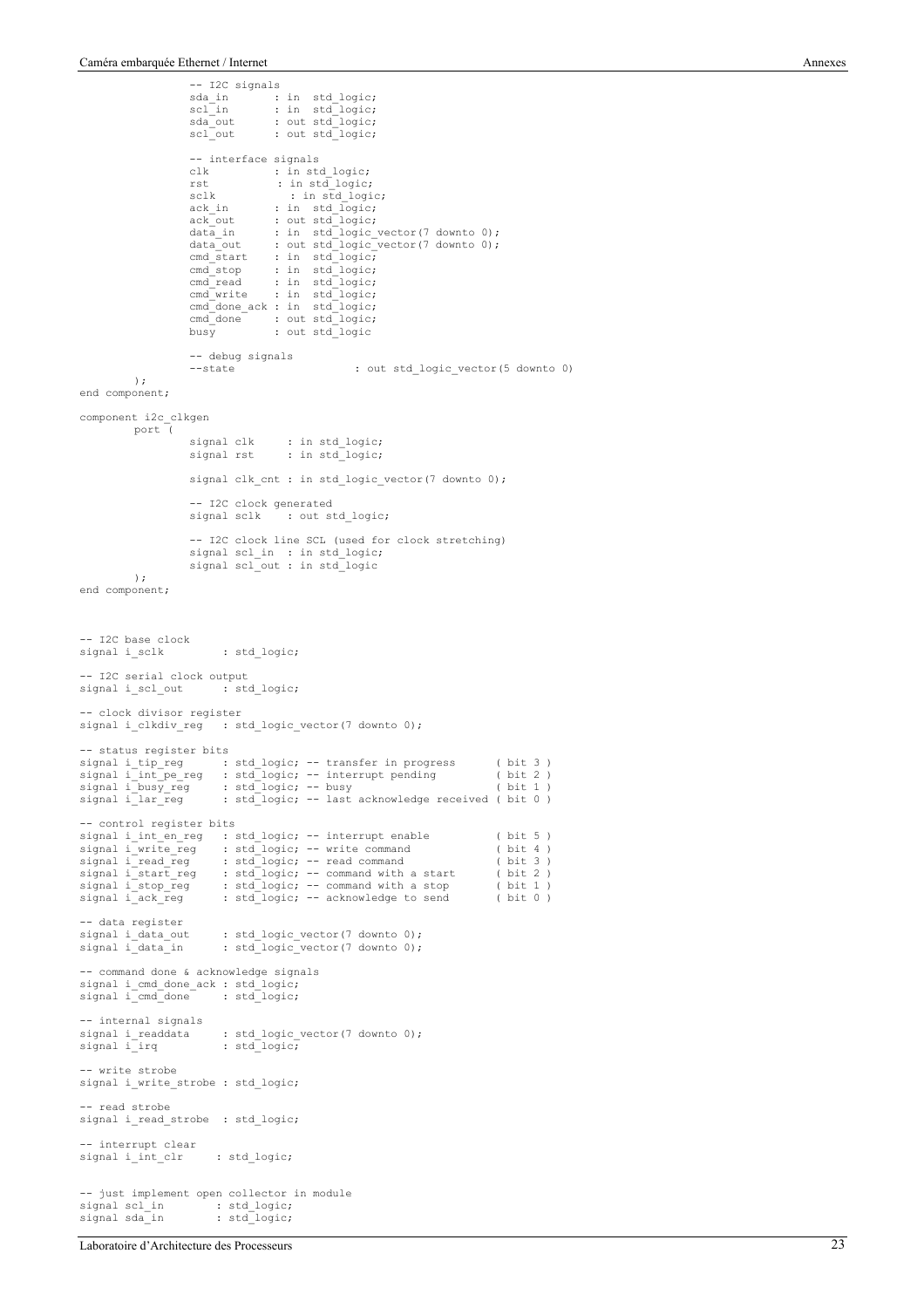signal scl\_out : std\_logic; signal sda\_out : std\_logic;

```
begin
scl_in <= scl;
sda_in \leq sda;
scl \leq 'Z' when (scl out = '1') else '0';
sda \le 'Z' when (sda_out = '1') else '0';
clkgen: i2c_clkgen port map (<br>clk => clk,
           clk \Rightarrow clk,<br>rst \Rightarrow rese
                      \Rightarrow reset,
           clk\_cnt => i<sup>-c</sup>lkdiv_reg,
            sclk => i_sclk,
scl_in => scl_in,
scl_out => i_scl_out
);
core: i2c_core port map (
           \overline{c}lk => clk,<br>rst =>
           rst \Rightarrow reset,<br>sclk \Rightarrow i sclk.
           rst<br>sclk => i_sclk,<br>ack_in => i_ack_reg,
            ack_in => i_ack_reg,<br>
ack_out => i_lar_reg,<br>
data_in => i_data_in,<br>
data_out => i_data_out,
           cmd_sstart => i_sstart_reg,cmd_stop => i_stop_reg, 
cmd_read => i_read_reg,
           cmd write \Rightarrow i_write reg,
           cmd\_done\_ack \Rightarrow i\_cmd\_done\_ack,cmd_done => i_cmd_done,<br>busy => i_busy_reg,
sda_in => sda_in,<br>
scl_in => scl_in,<br>
sda_out => i_sd_out,<br>
scl_out => i_scl_out<br>
-- state => state
);

-- read strobe
i read strobe \leq (chipselect and read);
-- output to avalon bus
data_out_sync: process(clk, reset)
begin
           if (reset = '1') then
                       readdata \leq (others \Rightarrow '0');
                       irq\leftarrow'0';
           elsif (rising_edge(clk)) then
                        if (i_read_strobe = '1') then<br>readdata <= i readdata;
                       end if;
                       irq <= i_irq;
           end if;
end process;
 -- output multiplexer
data_out_comb: process(address, i_data_out, i_lar_reg, i_busy_reg, i_int_pe_reg, i_tip_reg, i_clkdiv_reg)
begin
           case address is
when "00" => i_readdata <= i_data_out;<br>when "10" => i_readdata(0) <= i_lar_reg;<br>i_readdata(1) <= i_busy_reg;
 i_readdata(2) <= i_int_pe_reg;
 i_readdata(3) <= i_tip_reg;
 i_readdata(7 downto 4) <= "0000";
when "11" => i_readdata <= i_clkdiv_reg;
                        when others \Rightarrow i readdata \leq (others \Rightarrow '0');
           end case;
end process;
-- output scl already syncronized in core
scl\_out \leq i\_scl\_out;-- transfer in progress
i_tip_reg <= ( i_read_reg OR i_write_reg );
-- write strobe<br>i write strobe <= (chipselect and write);
-- interrupt output
i_irq <= ( i_int_pe_reg AND i_int_en_reg );
-- interrupt clear signal coming from outside<br>i int clr <= '1' when (address = "00" and chipselect='1') else '0';
data_in_sync: process(clk, reset)
begin
           if ( reset = '1' ) then
                       i_int_pe_reg <= '0';
```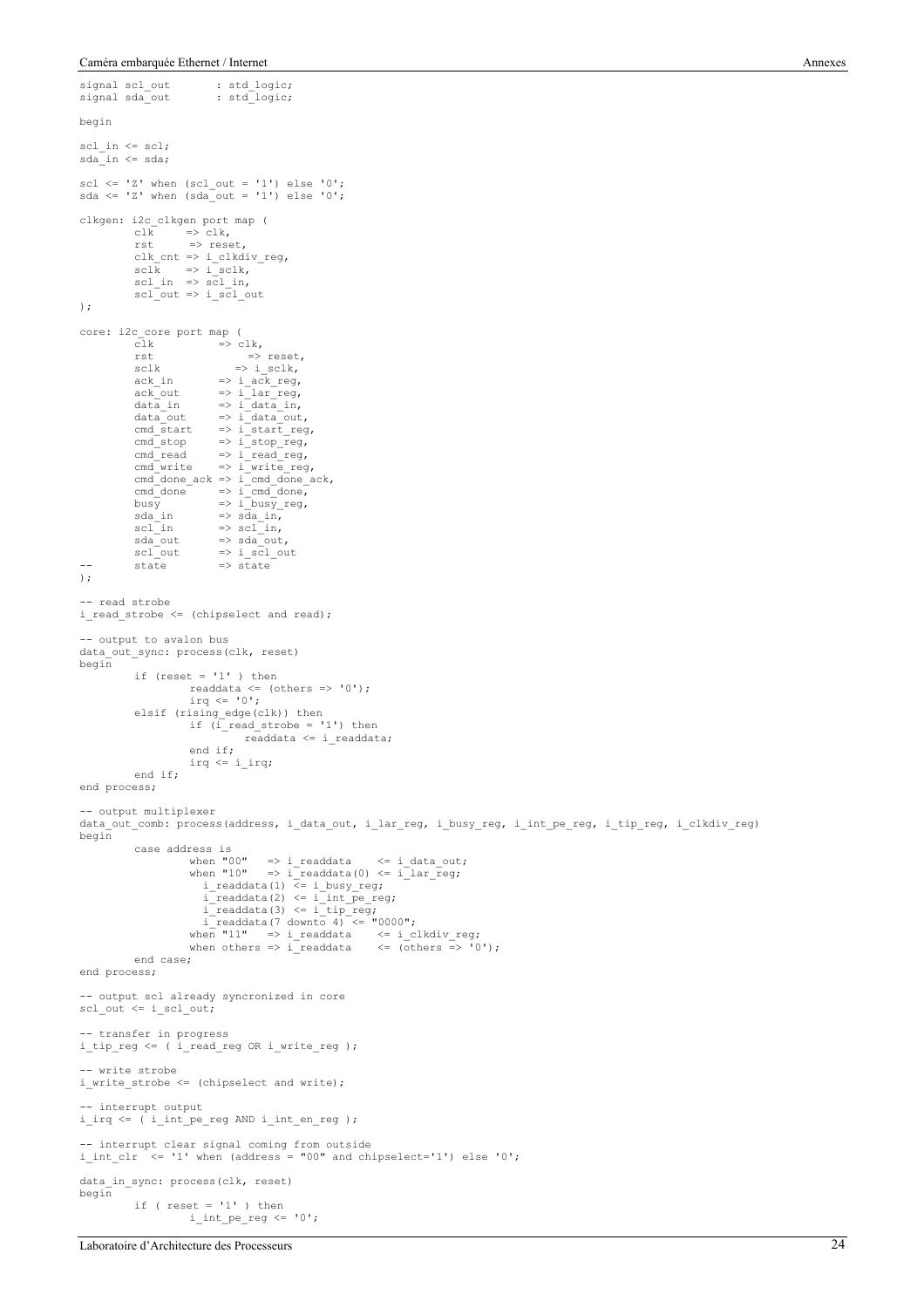```
i_data_in <= (others => '0');<br>i_int_en_reg <= '0';<br>i_write_reg <= '0';
                           i_read_reg <= '0';
i_start_reg <= '0';
i\_stop\_reg \langle = '0';<br>
i\_ack\_reg \langle = '0';<br>
i\_clkdiv\_reg \langle = "10000011";<br>
i\_cmd doneack \langle = '0';elsif ( rising_edge(clk) ) then
 i_cmd_done_ack <= '0';
             -- no transfer in progress
 if ( i_tip_reg = '0' ) then
if ( i_write_strobe = '1' ) then<br>case address is<br>when "00" => i_data_in <= writedata;<br>when "01" => i_ack_reg <= writedata(0);
                                                      i_stop_reg <= writedata(1);
 i_start_reg <= writedata(2);
 i_read_reg <= writedata(3);
                                                                                         i_read_reg <= writedata(3);<br>i_write_reg <= writedata(4);
                                                                                               i int en reg \leq writedata(5);
                                                                 when "11" => i clkdiv reg \leq writedata;
                                                                 when others =>\sqrt{null};
                                                   end case;
                                       end if;
                                       if (i_int_clr = '1') then
                                                    i<sub>_int_pe_reg <= '0';</sub>
                                       end if;
                          else
                                       if (i\_cmd\_done = '1') then- clear command bits
                                                     i_write_reg <= '0';
i_read_reg <= '0';
i_start_reg <= '0';
i_stop_reg <= '0';
                                                     -- set interrupt pending<br>i int pe reg <= '1';
                                                     -- acknowledge cmd done to core controller<br>i cmd done ack <= '1';
                                      end if;
                          end if;
            end if;
end process data_in_sync;
end structural;
```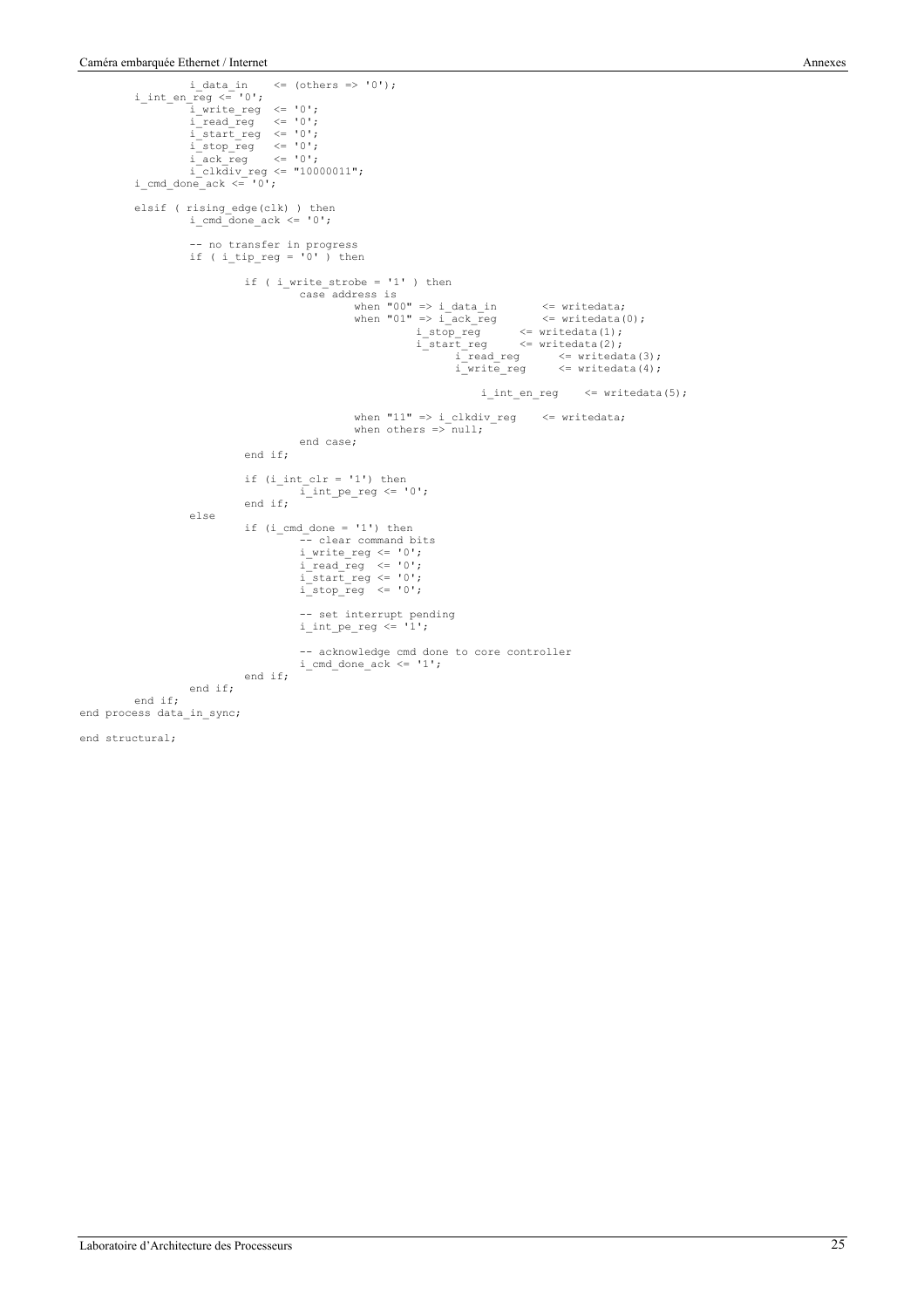#### *i2c\_core.vhd*

```
------------------------------------------------------
-- i2c_core.vhd - I2C core V2 logic
------------------------------------------------------
-- Author : Cédric Gaudin
-- Version : 0.4 alpha
-- History :
-- 20-mar-2002 CG 0.1 initial alpha release<br>-- 22-mar-2002 CG 0.2 complete rewrite
22 mar-2002 CG 0.2 complete rewrite<br>-- 22-mar-2002 CG 0.3 minor corrections
                  27-mar-2002 CG 0.3 minor corrections
                  02-apr-2002 CG 0.4 sync. of outputs
------------------------------------------------------
library ieee;
use ieee.std logic_1164.all;
use ieee.std_logic_arith.all;
entity i2c_core is
           port(
                         -- I2C signals
                          sda_in : in std_logic;
scl_in : in std_logic;
sda_out : out std_logic;
scl_out : out std_logic;
                         -- interface signals<br>clk : in s
                          clk : in std_logic;
rst : in std_logic;
                         sclk : in std_logic;<br>ack in : in std_logic;
                          ack_in : in std_logic;
ack_out : out std_logic;
data_in : in std_logic_vector(7 downto 0);
                         data_out : out std_logic_vector(7 downto 0);
                         cmd_start : in std_logic;<br>cmd_stop : in std_logic;
                         cmd_stop : in std_logic;<br>cmd_read : in std_logic;
                                            : in std_logic;
                          cmd_write : in std_logic;
cmd_done_ack : in std_logic;
cmd_done : out std_logic;
busy : out std_logic
            );
end i2c_core;
architecture behavorial of i2c_core is
type state_type is (<br>s_Reset, s_Idle,
             s_Reset, s_Idle, s_Done, s_DoneAck,<br>s_Start_A, s_Start_B, s_Start_C, s_Start_D,<br>s_Stop_A, s_Stop_B, s_Stop_C,<br>s_Rd_A, s_Rd_B, s_Rd_C, s_Rd_D, s_Rd_E, s_Rd_F,<br>s_RdAck_A, s_RdAck_B, s_RdAck_C, s_RdAck_D, s_RdAck_E,<br>s_Wr_A, s
             s_WrAck_A, s_WrAck_B, s_WrAck_C, s_WrAck_D
            \sqrt{1}-- data output register
signal i_dout_ld : std_logic;
signal i_dout : std_logic_vector(7 downto 0);
-- ack output register<br>signal i ack out ld : std logic;
signal i_ack_out : std_logic;
-- data input bit
signal i_data_in : std_logic;
 -- bit counter
signal i_ctr : unsigned(2 downto 0);<br>signal i_ctr_incr : std_logic;<br>signal i_ctr_clr : std_logic;
signal p_state : state_type;
signal n_state : state_type;
signal i_scl_out : std_logic;
signal i_sda_out : std_logic;
signal i sclk_en : std_logic;
signal i_cmd_done : std_logic;<br>signal i_cmd_go : std_logic;
signal i_cmd_go : std_logic;
signal i_busy : std_logic;
begin
-- syncronize output signals
output_sync: process (clk, rst)
begin
            if (rst = '1') then
```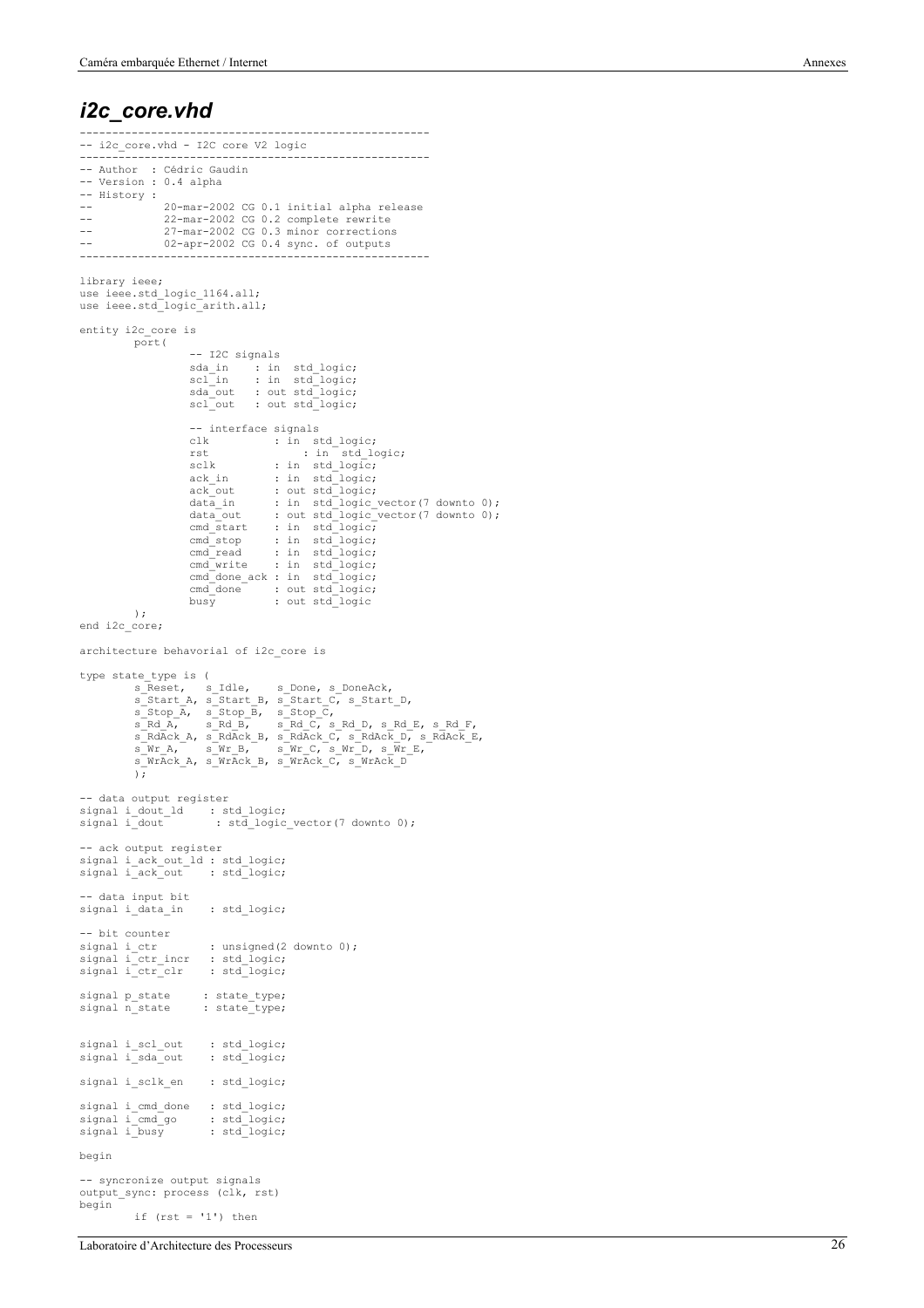```
scl_out <= '1';
sda_out <= '1';
                              data out \leq (others => '0');
                              ack_out <= '0';
busy <= '0';
                              cmd_done \leq '0';
               elsif (rising_edge(clk)) then
                              scl_out <= i_scl_out;
sda_out <= i_sda_out;
                              data_out \leq i\_dout;ack_out <= i_ack_out;
busy <= i_busy;
                              cmd\_done \le i\_cmd\_done;end if;
end process output sync;
-- select current bit
data_input_selector: process(i_ctr, data_in)
begin
   case i_ctr_is
               when "000" => i_data_in <= data_in(7);
               when "001" => i_data_in <= data_in(6);
when "010" => i_data_in <= data_in(5);<br>when "011" => i_data_in <= data_in(4);<br>when "100" => i_data_in <= data_in(3);<br>when "101" => i_data_in <= data_in(2);<br>when "110" => i_data_in <= data_in(2);<br>when "111" => i_data_in <=
               when others = \frac{1}{\text{null}};
    end case;
end process data input selector;
-- indicate start of command
i_cmd_go <= ( cmd_read OR cmd_write ) AND NOT i_busy;
-- i2c bit counter
counter: process(clk, rst)
begin
               if (rst = '1' ) then
                             i_{ctr} \leftarrow (others => '0');
               elsif (rising_edge(clk)) then<br>if (i ctr clr = '1') then
                                            \frac{1}{\pi} ctr \leq (others \Rightarrow '0');
                              elsif (i ctr incr = '1') then
                                             \bar{i} \bar{c} \bar{c} \bar{c} \bar{c} \bar{c} \bar{c} \bar{c} \bar{c} \bar{c} \bar{c} \bar{c} \bar{c} \bar{c} \bar{c} \bar{c} \bar{c} \bar{c} \bar{c} \bar{c} \bar{c} \bar{c} \bar{c} \bar{c} \bar{c} \bar{c} \bar{c} \bar{c}end if;
              end if;
end process counter;
-- data output register
dout_reg: process(clk, rst)
begin
               if (rst = '1') then
                             i dout \leq (others \Rightarrow '0');
               elsif (rising_edge(clk)) then
if (i_dout_ld = '1') then
                                             case i_ctr is
                                                            when "000" => i_dout(7) <= sda_in;when "001" => i_dout(6) <= sda_in;
when "010" => i_dout(5) <= sda_in;
                                                            when "011" \Rightarrow i_dout(4) \le sda_in;
                                                            When v_{11} \to i_{\text{1}} \to i_{\text{2}} \to j_{\text{2}} \to j_{\text{3}} \to j_{\text{4}} \to j_{\text{5}} \to j_{\text{6}} \to j_{\text{7}} \to j_{\text{7}} \to j_{\text{8}} \to j_{\text{8}} \to j_{\text{9}} \to j_{\text{1}} \to j_{\text{1}} \to j_{\text{1}} \to j_{\text{1}} \to j_{\text{1}} \to j_{\text{1}} \to j_{\text{1}} \to j_{\text{1}} \to j_{\text{1}} \to j_{\text{1}} \to j_{\text{1}} \to jwhen "101" => i dout(2) <= sda<sup>-</sup>in;
                                                             when "110" => i_dout(1) <= sda_in;
when "111" => i_dout(0) <= sda_in;
                                                when others => null;
                                             end case;
                             end if;
              end if;
end process dout reg:
-- ack bit output register
ack_out_reg: process(clk, rst)
begin
               if (rst = '1' ) then
               i_ack_out <= '0';
elsif (rising_edge(clk)) then
                              if (i_ack_{out\_ld} = '1') then
                                             i<sub>\alpha</sub>\alpha<sub>\alpha</sub>\alpha\beta \alpha\beta\alpha<sub>\beta</sub>\alpha\beta\alpha\beta\alpha\beta\alpha\beta\alpha\beta\betaend if;
              end if;
end process ack out reg;
-- i2c send / receive byte
i2c_sync: process(rst, clk)
begin
               if (rst = '1') then
                             p_state <= s_Reset;
               elsif ( rising_edge(clk) ) then<br>
if ( ( sclk = '1' and i_sclk_en = '1' ) or i_sclk_en='0' ) then<br>
p_state <= n_state;
                              end if;
```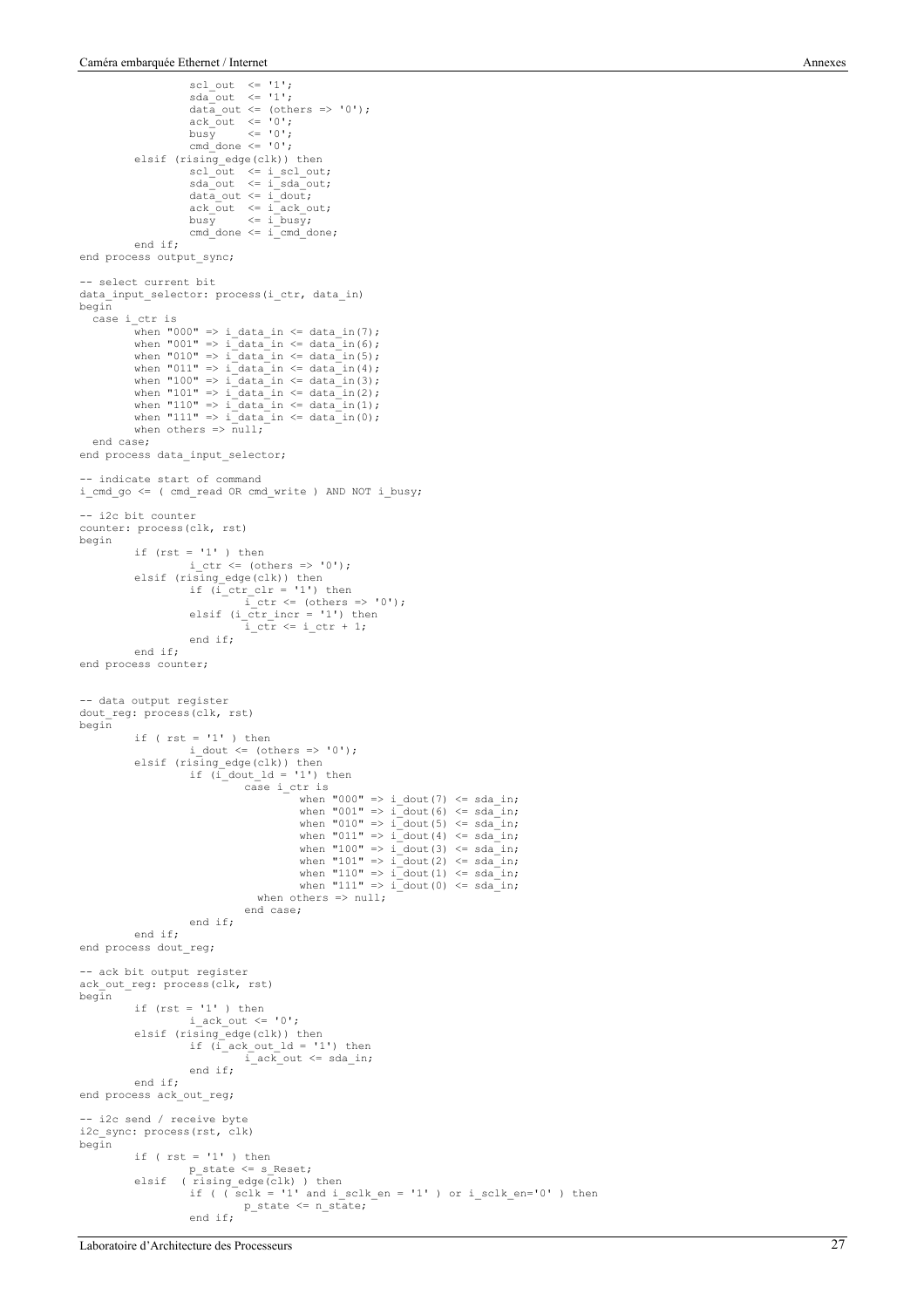end if;

```
end process i2c sync;
i2c_comb: process( p_state, sda_in, scl_in, i_cmd_go, i_ctr, ack_in, i_data_in,
 cmd_start, cmd_stop, cmd_write, cmd_read, cmd_done_ack)
begin
                 n_state <= p_state;
                  i_sclk_en <= '0';
i_busy <= '0';
i_ctr_clr <= '0';
                  i_ctr_incr <= '0';
i_cmd_done <= '0';
i_sda_out <= sda_in;
i_scl_out <= scl_in;
                 case p_state is
                                  when s_Reset =>
                                                    --state <= "000000";
i_sclk_en <= '0';
                                                    i_busy <= '0';
i_ctr_clr <= '0';
i_ctr_incr <= '0';
i_cmd_done <= '0';
i_dout_ld <= '0';
                                                    i_ack_out_ld <= '0';
i_sda_out <= '1';
i_scl_out <= '1';
n_state <= s_Idle;
                                  when s<sup>Idle =></sup><br>--state
                                                    --state <= "000001";<br>
i_sclk_en <= '0';<br>
i_busy <= '0';<br>
i_ctr_clr <= '1';<br>
i_ctr_incr <= '0';<br>
i_cmd_done <= '0';<br>
i_dout_ld <= '0';
                                                    iack_out\_ld \leq '0';
                                                    i_sda_out <= sda_in;
i_scl_out <= scl_in;
                                                   if ( i cmd go = '1' ) then
                                                                     if (cmd\_start = '1') then
                                                                                      -- do a START
                                                                      n_state <= s_Start_A;
elsif ( cmd_write = '1' ) then
                                                                      -- do a WRITE<br>
n\_state \leq s\_Wr\_A;<br>
elsif ( cmd read = '1' ) then
                                                                                       -- do a READ
                                                                                     n_state <= s_Rd_A;
                                                                     end if;
                                                   end if;
                                  when s_{\text{start}_A} =><br>i_sclk_en
                                                    i_sclk_en <= '1';
i_busy <= '1';
                                                   i_{\text{ctr\_clr}}i_ctr_incr <= '0';
i_cmd_done <= '0';
                                                    i\overline{\doteq}dout\overline{\doteq}ld \langle = 0, 0 \rangle;
                                                    iack_0outld <= '0';
                                                    i_sda_out <= '1';<br>i_scl_out <= scl_in;
                                                   n_state <= s_Start_B;
                                  when sStart_B =>
                                                    i_sclk_en <= '1';
i_busy <= '1';
i_ctr_clr <= '0';
i_ctr_incr <= '0';
i_cmd_done <= '0';
i_dout_ld <= '0';
                                                    i_ack_out_ld <= '0';
i_sda_out <= '1';
i_scl_out <= '1';
                                                   n_state <= s_Start_C;
                                  when s<sup>Istart</sup> C =>
                                                   i_s sclk_en \langle = '1';<br>i_b busy \langle = '1';i_busy <= '1';
i_ctr_clr <= '0';
i_ctr_incr <= '0';
i_cmd_done <= '0';
```
 $i$ <sup>-comm</sup>  $i$ -dout<sup>-1</sup>d  $\leq$  '0';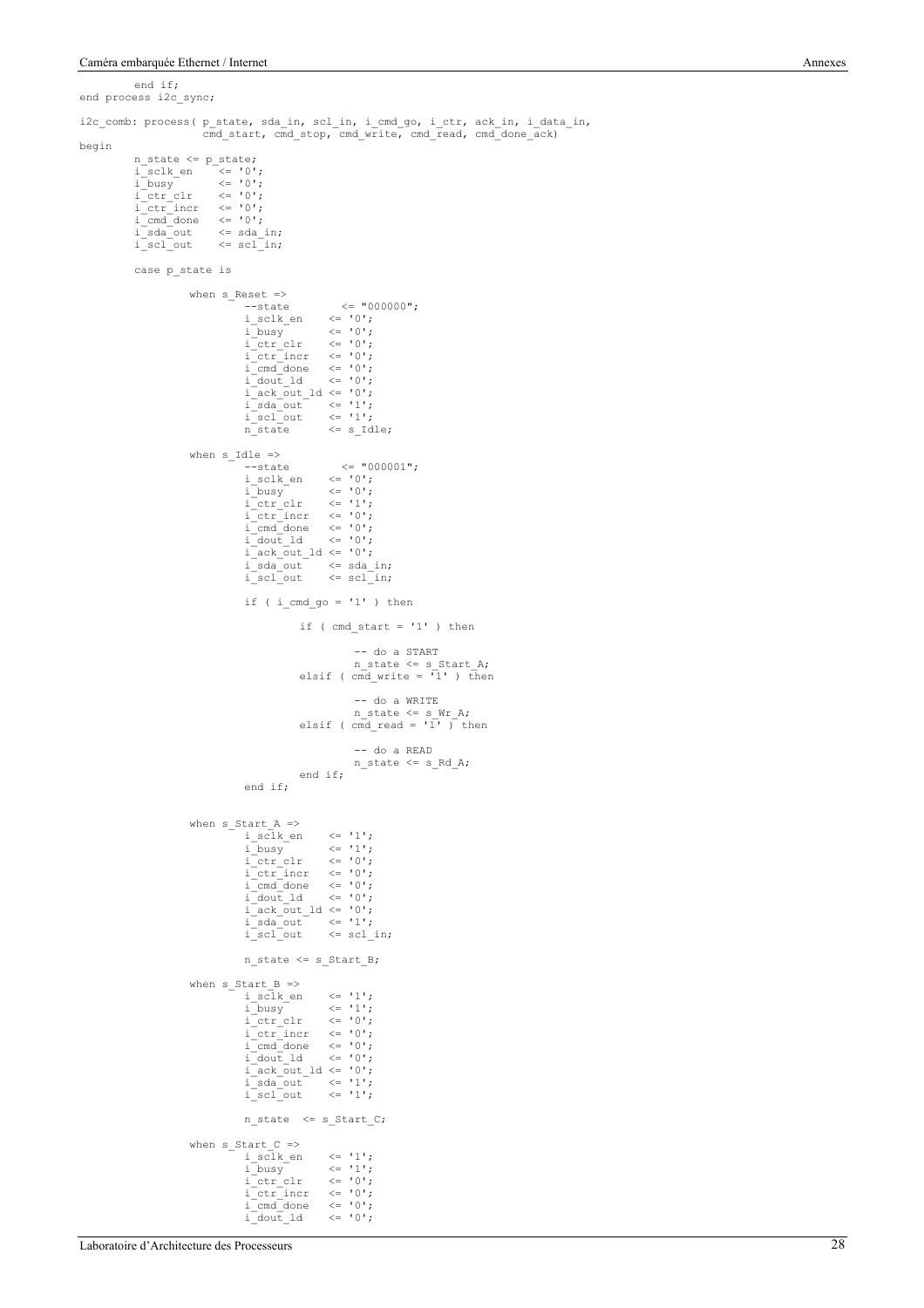```
\verb|i.ack.out_ld| \leq 0";i_sda_out <= '0';
i_scl_out <= '1';
               n_state <= s_Start_D;
when s_Start_D =><br>
i_sclk_en <= '1';<br>
i_busy <= '1';<br>
i_ctr_clr <= '0';
                i_ctr_incr <= '0';
i_cmd_done <= '0';
               i dout ld \leq '0';
               iack_0out_1d \leq 0';
                i_sda_out <= '0';
i_scl_out <= '0';
               if ( cmd\_write = '1' ) then
                              -- do a WRITE
                               n_state <= s_Wr_A;
                elsif (cmd_read = '1') then
                             -- do a READ
                             n_state <= s_Rd_A;
               end if;
when s RdA =>
                i_sclk_en <= '1';
i_busy <= '1';
i_ctr_clr <= '0';
                i_ctr_incr <= '0';
i_cmd_done <= '0';
i_dout_ld <= '0';
               i<sup>-</sup>ack_out_1d <= '0';
                i_sda_out <= '1';
i_scl_out <= '0';
               n\_state \leq s\_Rd_B;when s_Rd_B \Rightarrowi_sclk_en <= '1';
               i\_busy \langle = '1';<br>
i\_ctr~clr \langle = '0';i_ctr_clr <= '0';
i_ctr_incr <= '0';
i_cmd_done <= '0';
i_dout_ld <= '0';
               iack_out\_ld \leq '0';
                i_sda_out <= '1';
i_scl_out <= '1';
               n\_state \leq s\_Rd_C;when s_Rd_C \Rightarrowi_sclk_en <= '0';<br>i_busy <= '1';<br>i_ctr_clr <= '0';<br>i_ctr_incr <= '0';<br>i_cmd_done <= '0';<br>i_dout_ld <= '1';
               i\_dout\_ld \leq '1';<br>
i\_ack\_out\_ld \leq '0';
                i_sda_out <= '1';
i_scl_out <= '1';
               n_state <= s_Rd_D;
when s_Rd_D \Rightarrow i_Sclk en
                i_sclk_en <= '1';
i_busy <= '1';
i_ctr_clr <= '0';
i_ctr_incr <= '0';
i_cmd_done <= '0';
                i dout ld \leq 0';
                i_ack_out_ld <= '0';
i_sda_out <= '1';
i_scl_out <= '1';
               n_{\text{state}} \leq s_{\text{Rd}} E;when s RdE =>
                i_sclk_en <= '1';
i_busy <= '1';
i_ctr_clr <= '0';
i_ctr_incr <= '0';
i_cmd_done <= '0';
               idout ld \leq '0';
                i_ack_out_ld <= '0';
i_sda_out <= '1';
i_scl_out <= '0';
               if ( i ctr = 7 ) then
                              -- do ACKOUT
                              n_state <= s_WrAck_A;
               else
                              -- increment bit counter
```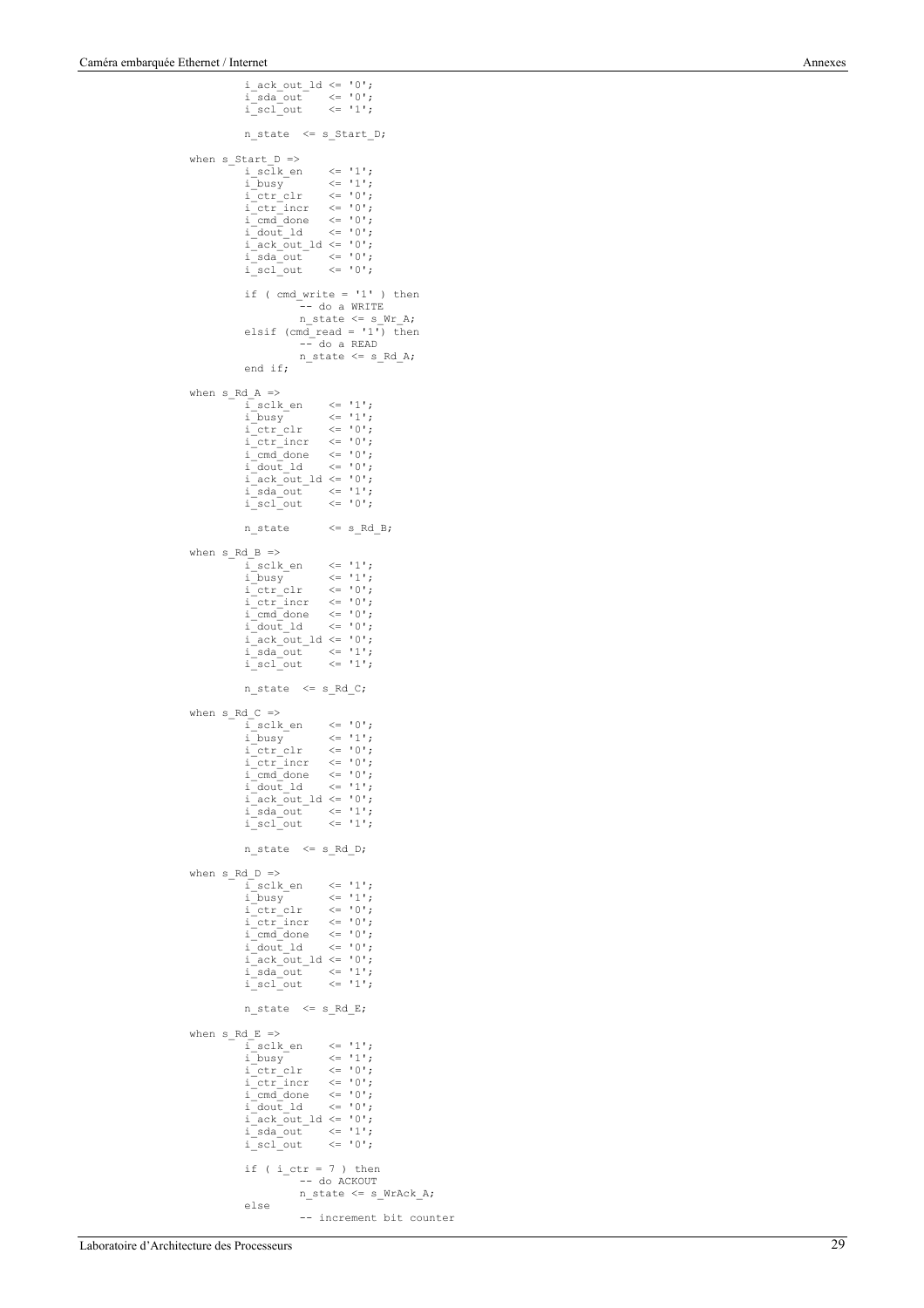```
end if;
when s_Rd_F =i<sub>sclk_en</sub> \langle = 0';<br>i busy \langle = 11';i_busy <= '1';
i_ctr_clr <= '0';
i_ctr_incr <= '1';
                  i_cmd_done <= '0';
                 i\_dout\_ldi_ack_out_ld <= '0';
i_sda_out <= '1';
i_scl_out <= '0';
                 n\_state \leq s\_Rd_A;when s_WrAck_A \Rightarrow<br>i sclk en \langle = '1';i_busy <= '1';
                  i_ctr_clr <= '0';
                  i ctr incr \leq '0';
                 i<sub>c</sub>md<sup>done</sup> \leq '0';
                  i_dout_ld <= '0';
i_ack_out_ld <= '0';
                  i_sda_out \leq ack_in;<br>i scl out \leq '0';
                 n_{\text{state}} \leq s_{\text{wrAck}}B;
 when s_WrAck_B \Rightarrow<br>i_sclk_en <= '1';
                 i_busy <= '1';
                 \begin{array}{llll} \mathrm{i\_ctr\_clr} & \iff \  \  \, \mathrm{i\_ctr\_incr} & \iff \  \  \, \mathrm{0'}\,;\\ \mathrm{i\_ctrl\_done} & \iff \  \  \, \mathrm{0'}\,;\\ \mathrm{i\_dout\_ld} & \iff \  \  \, \mathrm{0'}\,;\\ \end{array}i<sub>_ctr_incr</sub>
                 i_cmd_done<br>i_dout_1d
                  i_dout_ld <= '0';
i_ack_out_ld <= '0';
i_sda_out <= ack_in;
                 i<sub>sda</sub>out \le ack_in;<br>i_sdaout \le ack_in;
                 n_state <= s_WrAck_C;
when s WrAck C \Rightarrowi_sclk_en <= '1';
                  i busy \langle 1'_{1} \ranglei ctr clr \langle = '0';i_{\text{at}} \leftarrow '0';<br>i_{\text{end}} done \leftarrow '0';
                 i<sup>-</sup>cmd<sup>-</sup>done \langle = 0 \rangle;<br>i dout 1d \langle = 0 \rangle;
                 i dout 1di<sub>_ack_out_1d <= '0';</sub>
                  i_sda_out <= ack_in;<br>i scl out <= '1';
                 n state \leq s WrAck D;
when s WrAck D \Rightarrowi_sclk_en <= '1';<br>i_busy <= '1';<br>i_ctr clr <= '0';
                  i_busy <= '1';
i_ctr_clr <= '0';
i_ctr_incr <= '0';
i_cmd_done <= '0';
                  i_dout_ld <= '0';
i_ack_out_ld <= '0';
                  i_sda_out <= ack_in;
i_scl_out <= '0';
                  -- do a STOP ?
if (cmd_stop = '1') then
                                  n_{\text{state}} \leq s_{\text{stop\_A}};else
                                   -- we are DONE
                                  n_state <= s_Done;
                 end if;
 when s_Wr_A \Rightarrow<br>i_sclk_en <= '1';
                 i_busy \langle = 1 \rangle;<br>i_busy \langle = 1 \rangle;<br>i_ctr_clr \langle = 0 \rangle;
                  i_ctr_clr <= '0';
i_ctr_incr <= '0';
i_cmd_done <= '0';
                  i_dout_ld <= '0';
i_ack_out_ld <= '0';
                  i_sda_out <= i_data_in;
i_scl_out <= '0';
                 n_{\text{state}} \leq s_{\text{w}r_{\text{B}};when swr_B =>
                  i_sclk_en <= '1';
                 i\_busy \leftarrow '1';<br>
i\_ctr_clr \leftarrow '0';<br>
i\_ctr_incr \leftarrow '0';i<sub>ctr_clr</sub>
                 i_{\text{cm}} ctr_incr \langle = 10 \rangle;<br>i_cmd_done \langle = 10 \rangle;
                 i<sup>-cmd<sup>-</sup>done</sub></sup>
```
 $n_{\text{state}} \leq s_{\text{Rd}}$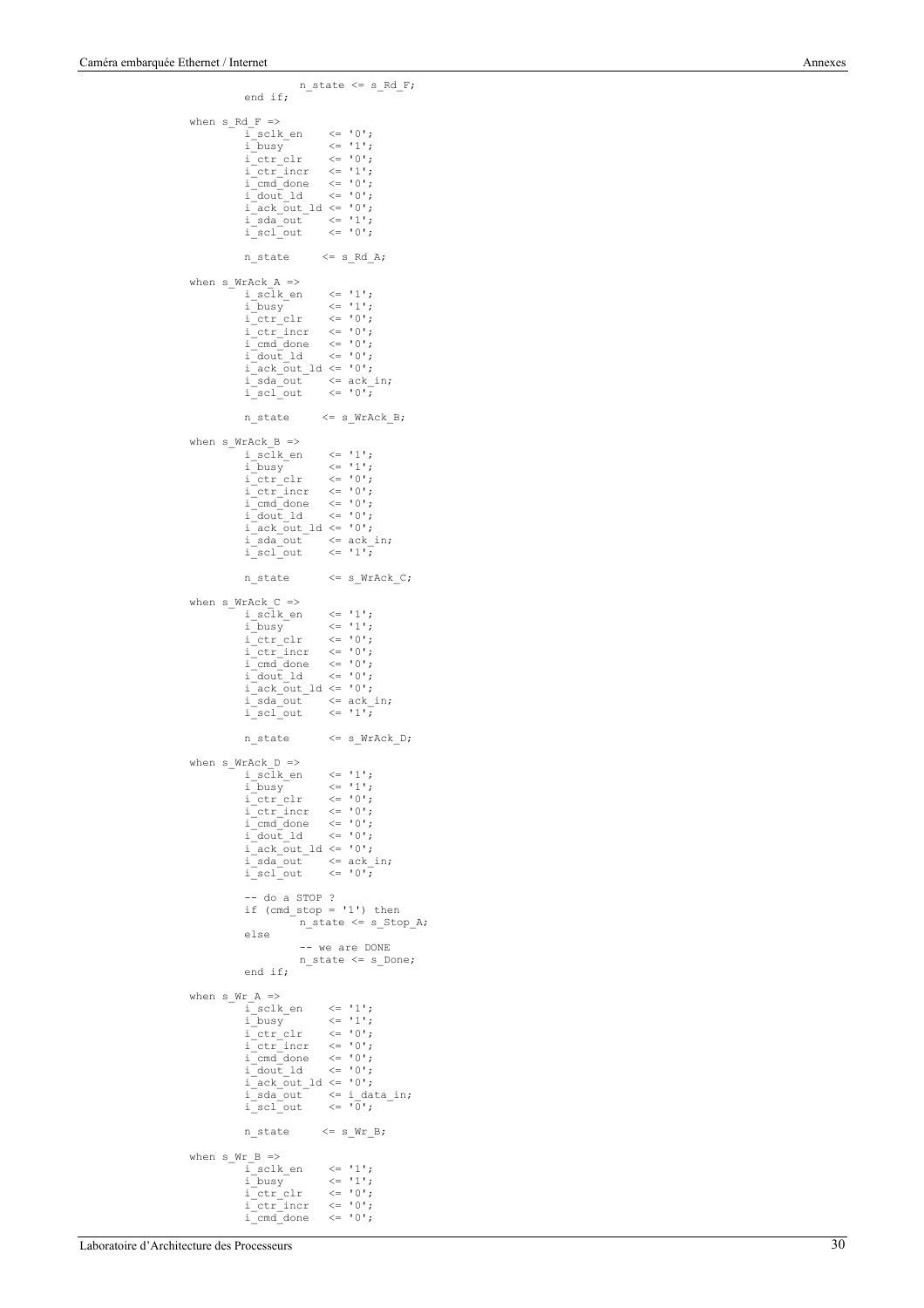```
i_dout_ld <= '0';
i_ack_out_ld <= '0';
i_sda_out <= i_data_in;
i_scl_out <= '1';
                n_{\text{state}} \leq s_{\text{wrc}};
when s_Wr_C \Rightarrow i \text{ sclk} en
                 i_sclk_en <= '1';
i_busy <= '1';
i_ctr_clr <= '0';
i_ctr_incr <= '0';
i_cmd_done <= '0';
i_dout_ld <= '0';
                i\bar{a}ck_out_ld <= '0';
                 i_sda_out <= i_data_in;
i_scl_out <= '1';
                n_state <= s_Wr_D;
when s_Wr_D \Rightarrowi<sub>sclk_en</sub> \leq '1';
                 i_busy <= '1';
i_ctr_clr <= '0';
i_ctr_incr <= '0';
i_cmd_done <= '0';
i_dout_ld <= '0';
                iack_out\_ld \leq 0';
                 i_sda_out <= i_data_in;
i_scl_out <= '0';
                 if ( i_{ctr} = 7 ) then<br>-- do ACKIN
                               n_state <= s_RdAck_A;
                else
                 -- increment bit counter<br>
n_state <= s_Wr_E;<br>
end if;
when s_Wr_E \Rightarrowi_sclk_en <= '0';
i_busy <= '1';
                 i_ctr_clr <= '0';
i_ctr_incr <= '1';
i_cmd_done <= '0';
                 i_dout_ld <= '0';
i_ack_out_ld <= '0';
                 i_sda_out <= i_data_in;
i_scl_out <= '0';
                n_state <= s_Wr_A;
when s_RdAckA \Rightarrowi_sclk_en <= '1';<br>i_sclk_en <= '1';
                 i_busy <= '1';
i_ctr_clr <= '0';
i_ctr_incr <= '0';
i_cmd_done <= '0';
i_dout_ld <= '0';
                 i_ack_out_ld <= '0';
i_sda_out <= '1';
i_scl_out <= '0';
                n\_state \leq s\_RdAck B;
when s RdAck B =>
                i_sclk_en<br>i busy
                i_busy <= '1';
                 i_ctr_clr <= '0';
i_ctr_incr <= '0';
                 i cmd done \leq '0';
                i<sup>-chia</sup><sup>-chia</sup> dout 1d \le '0';
                iack out ld <= '0';
                 i_sda_out <= '1';
i_scl_out <= '1';
                \begin{tabular}{ll} n\_state & & \mbox{$\ltless$} & \mbox{$\tt \verb|.|} \end{tabular}when s_RdAck_C \Rightarrowi_sclk_en <= '0';
                 i_busy <= '1';
i_ctr_clr <= '0';
i_ctr_incr <= '0';
                 i<sup>-</sup>cmd<sup>-</sup>done \le '0';<br>i<sup>-dout 1d \le '0';</sup>
                i<sup>-dout</sup> 1di\bar{a}ck_\bar{0}ut\_ld <= '1';
                 i_sda_out <= '1';
i_scl_out <= '1';
                n_state <= s_RdAck_D;
```
when s  $RdAck$  D =>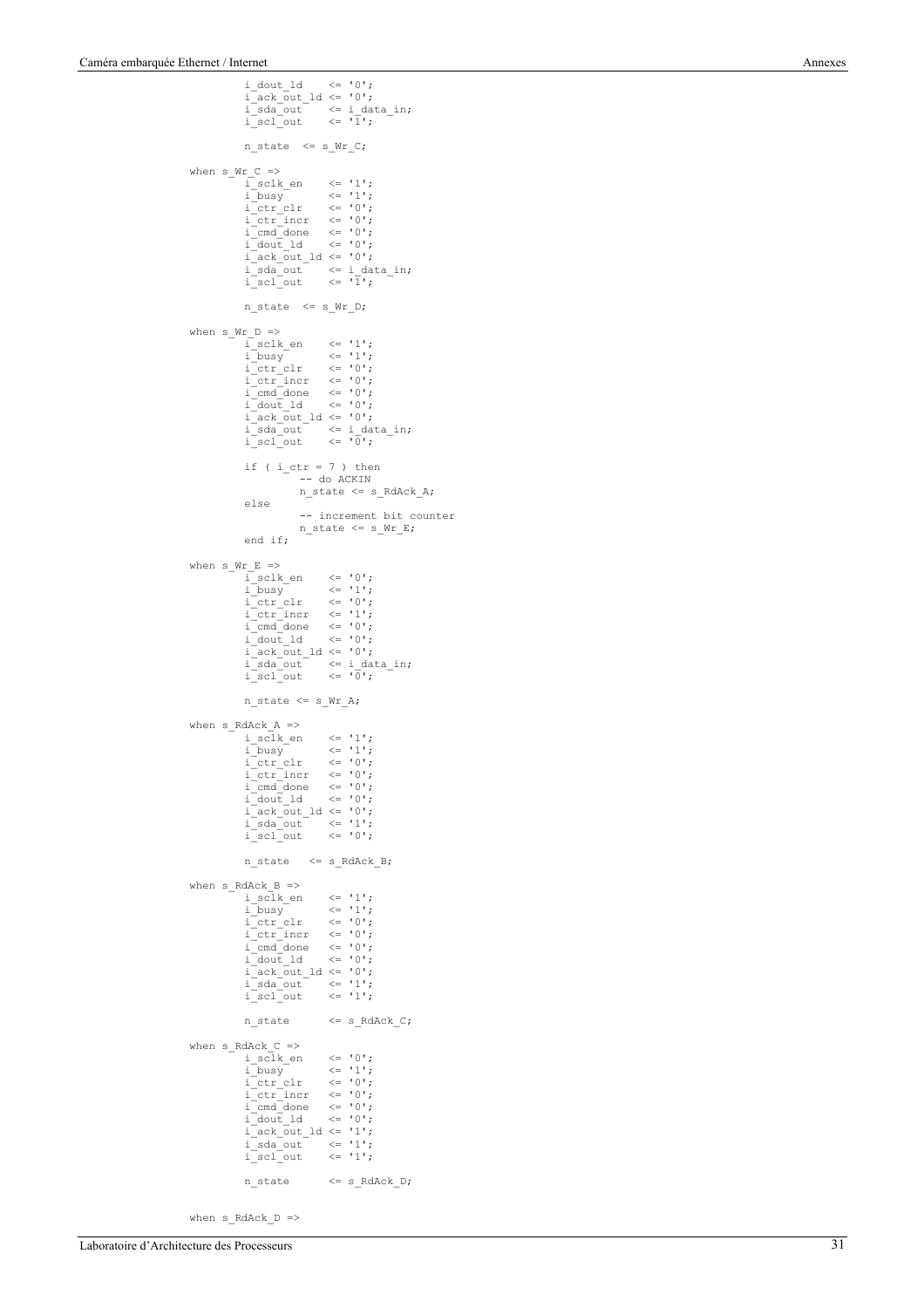```
i_sclk_en \langle = 1' \rangle;<br>i_busy \langle = 1' \rangle;
                 i\_busy \leq  '1';<br>i\_ctr~clr \leq  '0';i_{\text{ctr}} \langle = 0';<br>i_{\text{ctr}} \langle = 0';
                  i_ctr_incr <= '0';
i_cmd_done <= '0';
                  i_dout_ld <= '0';
i_ack_out_ld <= '0';
                  i_sda_out <= '1';
i_scl_out <= '1';
                 n_state <= s_RdAck_E;
when s_RdAck_E \Rightarrowi_sclk_en <= '1';
                 i_busy <= '1';
                  i_ctr_clr <= '0';
i_ctr_incr <= '0';
i_cmd_done <= '0';
i_dout_ld <= '0';
                 i\bar{a}ck_\bar{0}ut\_Id \leq 0';
                  i_sda_out <= '1';
i_scl_out <= '0';
                 if (cmd\_stop = '1') then
                                   ______<br>-- do a STOP
                                  n = 1 and n = 1;
                 else
                                   -- we are DONE
                                   n_state <= s_Done;
                 end if;
when sStop_A =>
                 i_sclk_en <= '1';
                  i_busy <= '1';
i_ctr_clr <= '0';
                 i_{\text{cm}} \bar{i}_{\text{cm}} \bar{i}_{\text{cm}} \bar{i}_{\text{cm}} \bar{i}_{\text{cm}} \bar{i}_{\text{cm}} \bar{i}_{\text{cm}} \bar{i}_{\text{cm}} \bar{i}_{\text{cm}} \bar{i}_{\text{cm}} \bar{i}_{\text{cm}} \bar{i}_{\text{cm}} \bar{i}_{\text{cm}} \bar{i}_{\text{cm}} \bar{i}_{\text{cm}} \bar{i}_{\text{cm}} \bar{i}_{\text{cm}} \bar{i}_{\text{cm}} \bar{i}_{\texti_cmd_done <= '0';
i_dout_ld <= '0';
                 i\bar{a}ck_out_ld <= '0';
                  i_sda_out <= '0';
i_scl_out <= '0';
                 n_state <= s_Stop_B;
when sStop_B =>
                  i_sclk_en <= '1';
i_busy <= '1';
                  i_ctr_clr <= '0';
i_ctr_incr <= '0';
                 i<sub>c</sub> cmd<sup>done</sup> \leq '0';
                  i_dout_ld <= '0';
i_ack_out_ld <= '0';
                  i_sda_out <= '0';
i_scl_out <= '1';
                 \begin{tabular}{ll} n\_state & $\leftarrow$ s\_Stop_C; \end{tabular}when s\_Stop_C \Rightarrow<br>
i\_sch\_en \langle = '1';i_busy <= '1';
                  i_ctr_clr <= '0';
i_ctr_incr <= '0';
i_cmd_done <= '0';
i_dout_ld <= '0';
                  i_ack_out_ld <= '0';
i_sda_out <= '1';
i_scl_out <= '1';
                 n_state <= s_Done;
when s\_{\text{bone}} \Rightarrow<br>i sclk en
                  i_sclk_en <= '0';
i_busy <= '1';
                 i_{ctr} _{ctr}i_ctr_incr <= '0';
i_cmd_done <= '1';
                  i_dout_ld <= '0';
i_ack_out_ld <= '0';
                  i_sda_out <= sda_in;<br>i scl out <= scl in;
                 n state \leq s DoneAck;
when s DoneAck =>
                 i_sclk_en \langle = 10';<br>i_busy \langle = 11';i_busy <= '1';
i_ctr_clr <= '0';
i_ctr_incr <= '0';
                  i_cmd_done <= '1';<br>i_cmd_done <= '1';
                 i_dout_ld
                 i<sub>d</sub> ack_out_1d <= '0';<br>
i_sda_out <= sda_<br>
i_scl_out <= scl_
                  i_sda_out <= sda_in;
i_scl_out <= scl_in;
```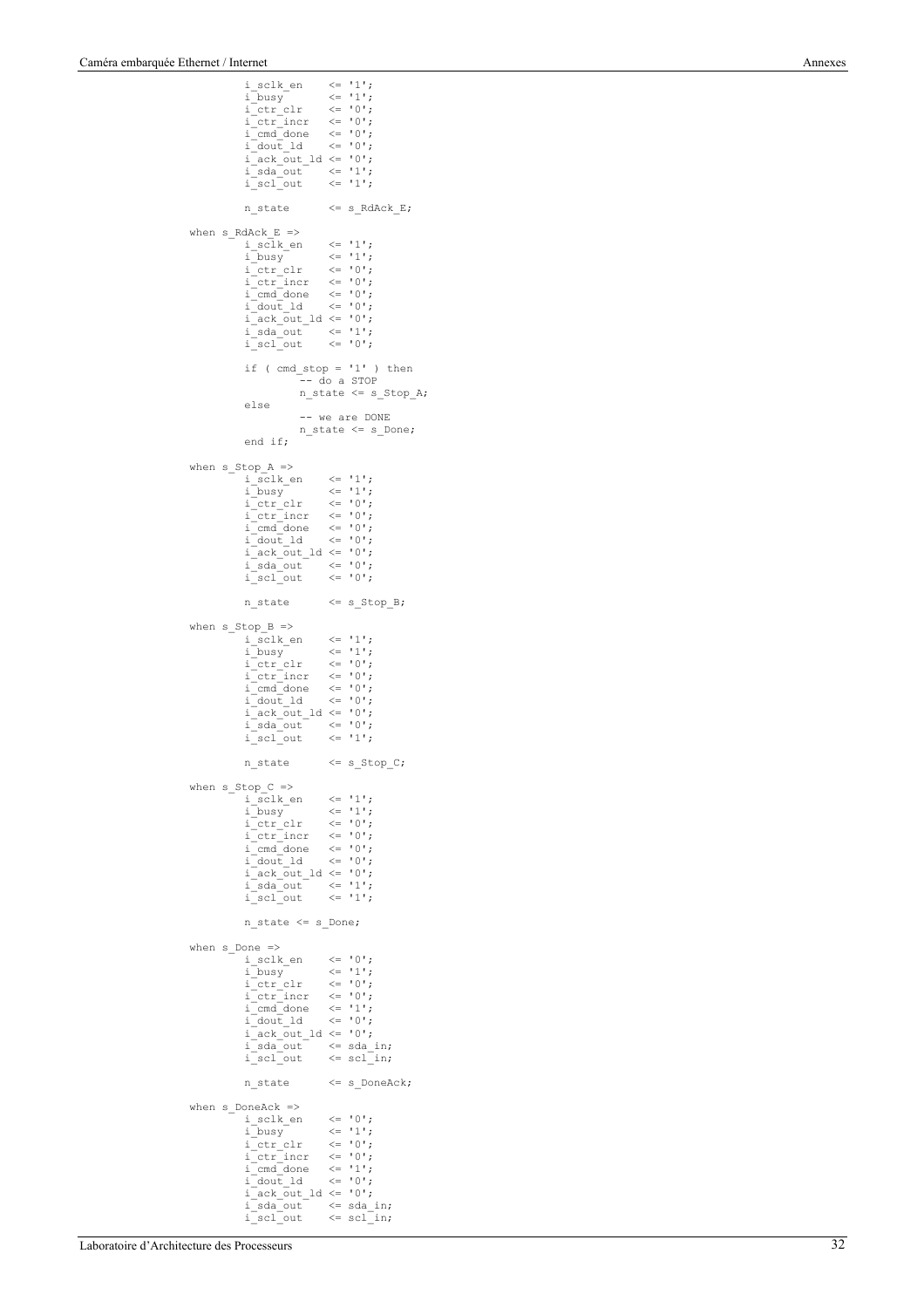if (cmd\_done\_ack = '1') then n\_state <= s\_Idle; end if;

end case;

end process i2c\_comb;

end behavorial;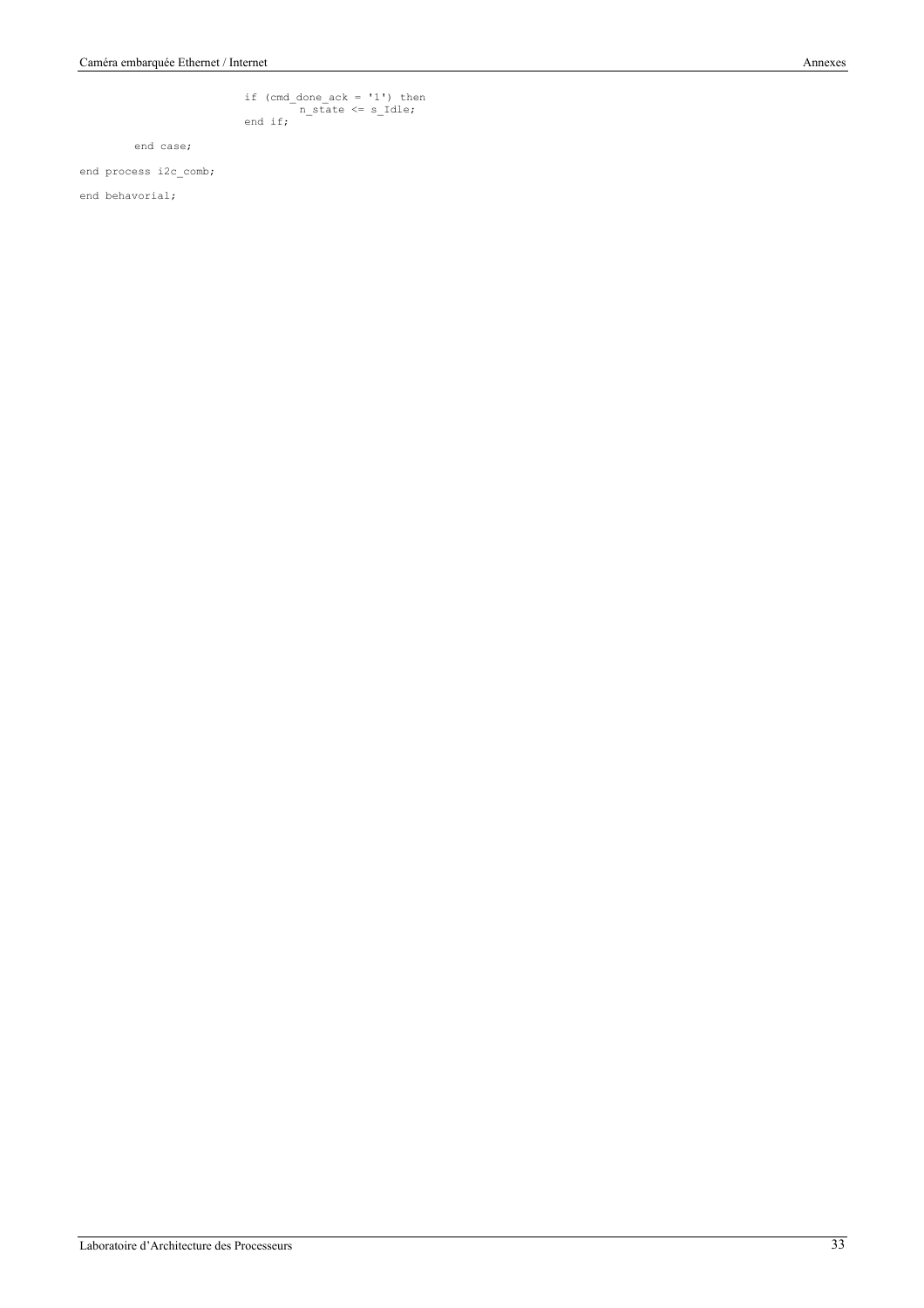#### *i2c\_clkgen.vhd*

```
--------------------------------------------------------------------
-- i2c_clkgen.vhd -- I2C base clock generator
-- - with clock stretching feature
--------------------------------------------------------------------
-- Author : Cédric Gaudin
-- Version : 0.2 alpha
-- History :
-- 20-apr-2002 CG 0.1 Initial alpha release
-- 27-apr-2002 CG 0.2 minor cosmetic changes
--------------------------------------------------------------------
library ieee;
use ieee.std_logic_unsigned.all;
use ieee.std_logic_1164.all;
use ieee.std_logic_arith.all;
entity i2c_clkgen is
          port (
                       signal clk : in std_logic;
signal rst : in std_logic;
                      -- count used for dividing clk signal
                      signal clk_cnt : in std_logic_vector(7 downto 0);
                      -- I2C clock output generated<br>signal sclk : out std logie
                                         : out std logic;
                      -- I2C clock line SCL (used for clock stretching)
                       signal scl_in : in std_logic;
signal scl_out : in std_logic
           );
end i2c_clkgen;
architecture behavioral of i2c_clkgen is
signal clk_ctr : unsigned(7 downto 0);
signal clk_wait : std_logic;
signal i_clk_out : std_logic;
begin
sclk <= i_clk_out;
process(clk, rst)
begin
            if (rst = '1') then<br>clk ctr \leq (others => '0');
                      i clk out \le '1';
           elsif (rising edge(clk)) then
                      if ( clk_ctr >= unsigned(clk_cnt) ) then
                                   clk_ctr <= (others => '0');
i_clk_out <= '1';
                      else
                                  if ( clk wait = '0' ) then
                                            clk ctr \leq clk ctr + 1;
                                  end if;
                                  i<sup>clk</sup>out \le '0';
                      end if;
           end if;
end process;
clk_wait <= '1' when (scl\_out = '1' and scl\_in = '0') else '0';
end behavioral;
```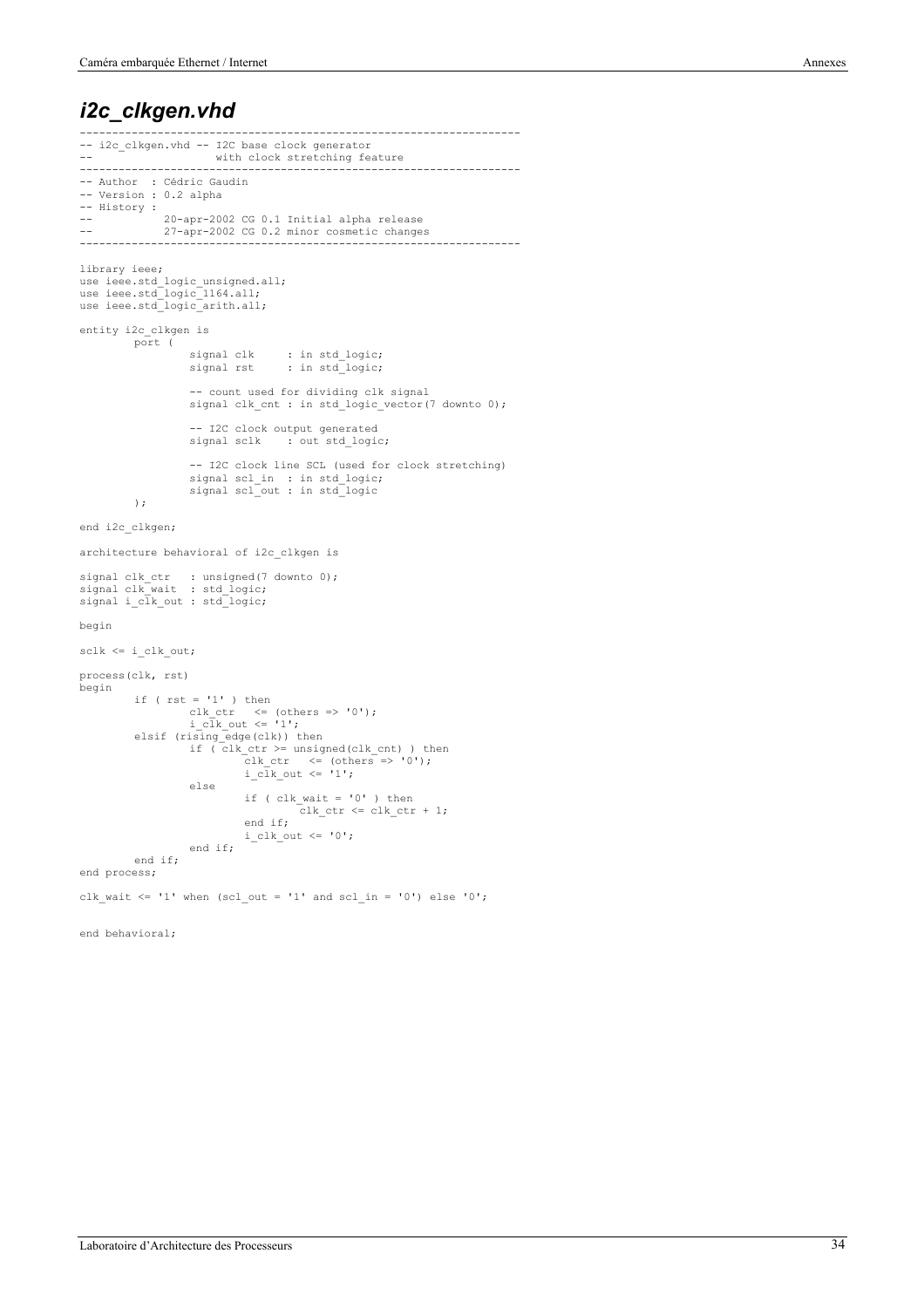#### *i2c.h*

```
/*-----------------------------------------------------------------
  * i2c.h - I2C interface library
 *-----------------------------------------------------------------
 * $Id: i2c.h,v 1.4 2002/04/14 21:50:56 cgaudin Exp $
 *-----------------------------------------------------------------
  * Author : $Author: cgaudin $
 * Revision : $Revision: 1.4 $
 * Date : $Date: 2002/04/14 21:50:56 $
                                                               *-----------------------------------------------------------------*/
#ifndef _i2c_h_
#define _i2c_h_
/* I2C status register bits
 * ------------------------ */
#define I2C_TIP (1<<3) // transfer in progress
#define I2C_IRQ (1<<2) // interrupt pending
#define I2C_BUSY (1<<1) // I2C busy
#define I2C_LRA (1<<0) // last received ack
/* I2C control register bits<br>* -------------------------- */
* --------------------------- */<br>#define I2C_IRQ_ENABLE (1<<5) // interrupt enable<br>#define I2C_READ (1<<3) // write<br>#define I2C_READ (1<<3) // read<br>#define I2C_READ (1<<3) // start<br>#define I2C_STOP (1<<1) // stop<br>#define I
/* I2C error codes
  * --------------- */
#define I2C_ENODEV 1 // no device
#define I2C_EBADACK 2 // bad acknowledge received
/* I2C Clock Divisor Standard Values
           * --------------------------------- */
/* 50 kHz */
#define I2C_SLOW 0xA3
/* 100 kHz */
#define I2C_NORMAL 0x54
/* 400 kHz */
#define I2C_FAST 0x15
/* I2C registers
  * ------------- */
typedef volatile struct
{
 int np_i2c_data; // Read/Write, 8-bit
 int np_i2c_ctrl; // Write-only, 8-bit
 int np_i2c_status; // Read-only, 8-bit
   int np_i2c_clkdiv; // Read/Write, 8-bit
} np_i2c;
/* function declarations
 * --------------------- */
/* Fast mode (400 kHz) */
extern void i2c_fastmode(np_i2c *io);
/* Normal mode (100 kHz) */
extern void i2c_normal_mode(np_i2c *io);
/* write one byte to a device on I2C bus */
extern int i2c_write_byte(np_i2c *io,
 unsigned char addr,
                                        unsigned char data);
/* read a byte from a device on I2C bus */
extern int i2c_read_byte(np_i2c *io,
                                       unsigned char addr,
                                        unsigned char *data);
#endif /* _i2c_h_ */
```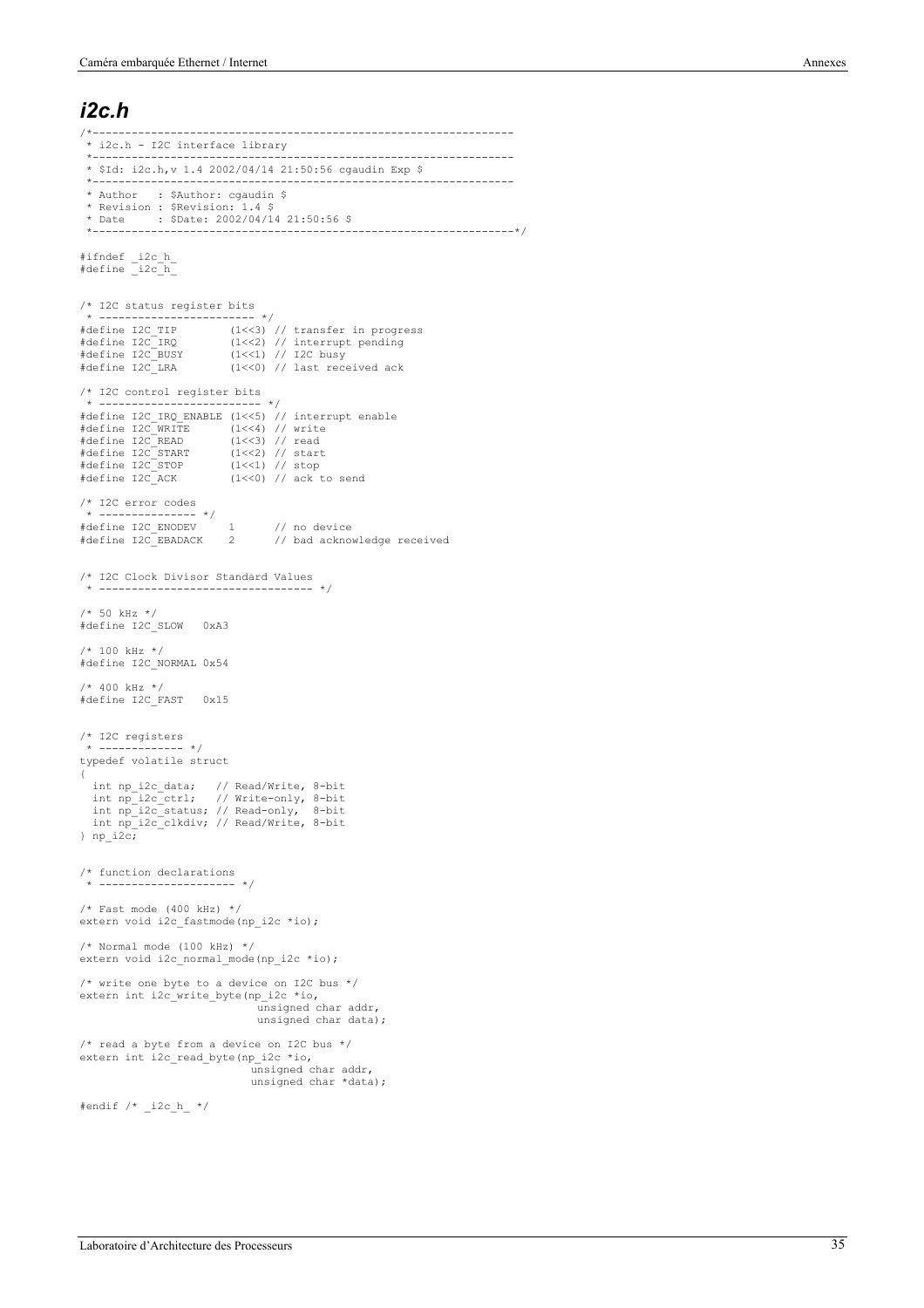#### *i2c.c*

```
/*-----------------------------------------------------------------
  * i2c.c - I2C interface library
 *-----------------------------------------------------------------
 * $Id: i2c.c,v 1.3 2002/04/14 21:50:56 cgaudin Exp $
 *-----------------------------------------------------------------
  * Author : $Author: cgaudin $
 * Revision : $Revision: 1.3 $
 * Date : $Date: 2002/04/14 21:50:56 $
  *-----------------------------------------------------------------*/
#include "nios.h"
#include "i2c.h"
/* wait some microseconds */
#define WAIT { int i; for (i=0; i<100;) i++; }
/* wait for end of transfer */
#define WAIT_FOR_EOT(io,t) { while ((t=io->np_i2c_status) & I2C_TIP) WAIT; }
/* Set Serial Clock Speed in hz
 * ---------------------------- */
void i2c_set_speed(np_i2c *io, int speed_in_hz)
{
  int div = nasys_clock_freq_1000 / (4 * speed_in_hz);if (nasys clock freq 1000 % (4 * speed in hz))
    div++; io->np_i2c_clkdiv = (unsigned char)div;
  /* wait a while */nr delay(1);
}
/* Set FAST mode (400 kHz)
 * ----------------------- */
void i2c_fastmode(np_i2c *io)
{
   i2c_set_speed(io, 400);
}
/* Set NORMAL mode (100 kHz)
        * ------------------------- */
void i2c_normal_mode(np_i2c *io)
{
  i2c_set_speed(io, 100);
}
/* write one byte to a device on I2C bus
                                  * ------------------------------------- */
int i2c_write_byte(np_i2c *io,
                        unsigned char addr,
                         unsigned char data)
{
   unsigned char t;
   /* wait for end of transfer */
  WAIT_FOR_EOT(io,t);
 /* write device address + r/w=0 */
 io->np_i2c_data = (addr & 0xFE);
 io->np_i2c_ctrl = (I2C_WRITE | I2C_START);
 /* wait for end of transfer */
 WAIT_FOR_EOT(io,t);
 /* device found ? */
 if (t & I2C_LRA)
    return -I2C ENODEV;
  \prime^{\star} write data byte to device ^{\star}/ io->np_i2c_data = data;
 io->np_i2c_ctrl = (I2C_WRITE | I2C_STOP);
   /* wait for end of transfer */
   WAIT_FOR_EOT(io,t);
   /* bad acknowledge received ? */
 if ( t & I2C_LRA)
 return -I2C_EBADACK;
   /* clear interrupt */
  io->np_12c_data = 0; /* successful completion */
```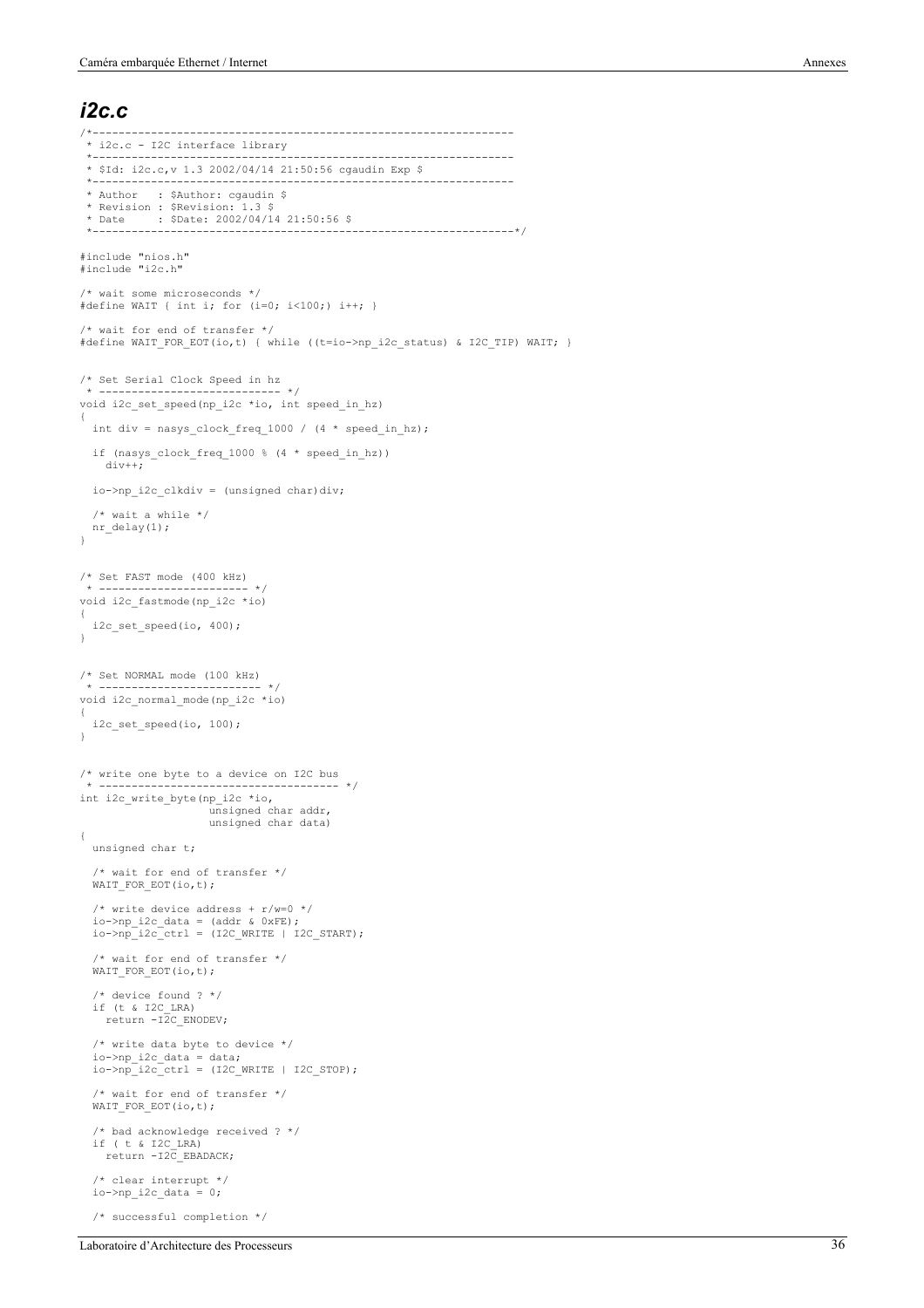return 0;

```
}
/* read a byte from a device on I2C bus
 * ------------------------------------ */
int i2c_read_byte(np_i2c *io,
                         unsigned char addr,
 unsigned char *data)
{
   unsigned char t;
 /* wait for end of transfer */
 WAIT_FOR_EOT(io, t);
  /* write device address + r/w=1 */
 io->np_i2c_data = (addr|0x01);
 io->np_i2c_ctrl = (I2C_WRITE | I2C_START);
 /* wait for end of transfer */
WAIT FOR EOT(io, t);
 /* device found ? */
 if (t & I2C_LRA)
 return -I2C_ENODEV;
 /* read data byte from device */
 io->np_i2c_ctrl = (I2C_READ | I2C_STOP);
 /* wait for end of transfer */
 WAIT_FOR_EOT(io, t);
   /* read data and clear interrupt */
  (*data) = io->np_izc_data; /* successful completion */
 return 0;
}
```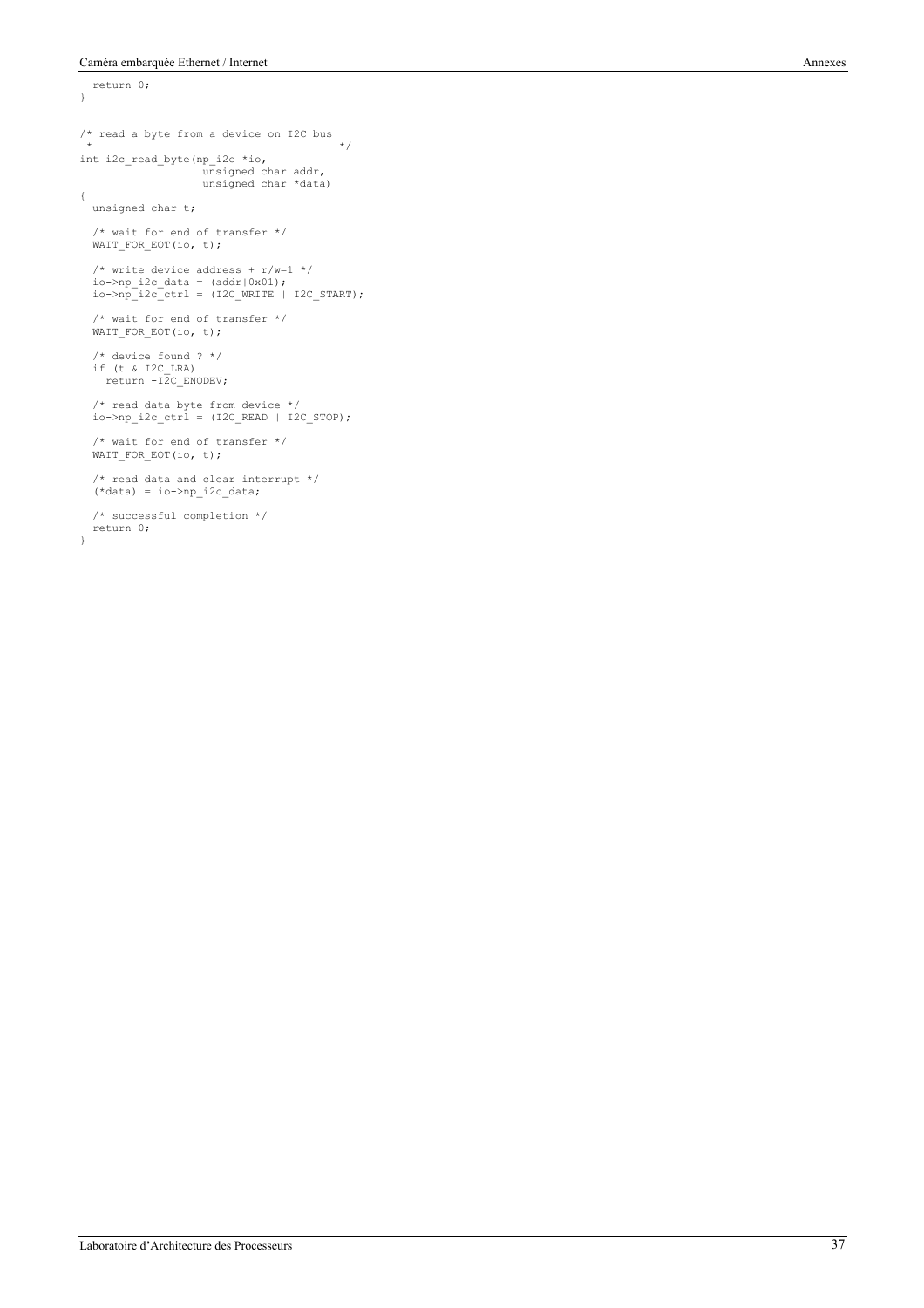#### **6. Serveur Web**

#### *Webserveur.c*

```
/*------------------------------------------------------------------------------------------------------
  * webserver.c -- Server HTTP
 *------------------------------------------------------------------------------------------------------
  * Author: Sylvain Pasini
  * Revision: 0
  * Date: 20.01.03
 *----------------------------------------------------------------------------------------------------*/
// +-----------------------------------------------------------------------------------------------------
// | LIBRAIRIES<br>// +------------
// +-----------------------------------------------------------------------------------------------------
// Librairie Nios
#include "nios.h"
// Librairie Module Ethernet
#include "plugs.h"
#include "wosfs.h"
#include "cs8900.h"
// Libraire Camera
#include "i2c.h"
#include "camera2d.h"
// +-----------------------------------------------------------------------------------------------------
// | CONNECTIONS
// +-----------------------------------------------------------------------------------------------------
// Define communication constants
#define k_http_port 80
#define k_string_length 256
#define k_tcp_timeout 1000000 // milliseconds
// Define the structure of a connection
typedef struct {
          int tcp_plug_handle;
          int inquiry_number;
          int button_presses[4];
           long tcp_opened_time; // So we can time out the connection
 // in case of a dangled-open connect.
} globals;
// One connection...
static globals g = \{0\};// +-----------------------------------------------------------------------------------------------------
// | PICTURES
// +-----------------------------------------------------------------------------------------------------
// Define size of camera pictures (constants)
#define width 164
#define height 126
// Define size of BMP pictures (constants)
#define width_bmp (width-2)
#define height_bmp (height-2)
// Define size of pictures sended, they are rounded at mod 4 (constants)<br>#define width send ( (width bmp) + (width bmp)%4 )
#define height send ( (height bmp) + (height bmp)%4 )
// Camera buffer in memory for camera pictures
typedef unsigned char type_pict[width*height];
volatile static type_pict picture; // 2 buffers
volatile static int picture_pointer;
volatile static int CameraAcqDone;
volatile static int nbr;
#define PACKED __attribute__ ((packed))
// Pixel structure of a BMP picture
typedef struct PACKED {
          unsigned char b ;
          unsigned char g ;
          unsigned char r ;
} rgb;
// Bitmap structure
typedef struct {<br>unsigned char bmIdent[2]
                                              PACKED; // Identifier = bitmap for Windows
          unsigned long bmFileSize PACKED; // File size<br>unsigned long bmFileSize PACKED; // File size
          unsigned long bmReserved
          unsigned long bmDataOffset PACKED; // Data Offset<br>unsigned long bmHead_size PACKED; // Header size
           unsigned long bmHead_size PACKED; // Header size
unsigned long bmWidth PACKED; // Width
          unsigned long bmHeight PACKED; // Height
          unsigned short bmPlanes<br>unsigned short bmBPP
                                         PACKED; // Height<br>PACKED; // Planes<br>PACKED; // Bits Per Pixel = RGB
           unsigned long bmCompression PACKED; // Compression = BI_RGB (uncompressed)
unsigned long bmData_size PACKED; // Bitmap Data size
```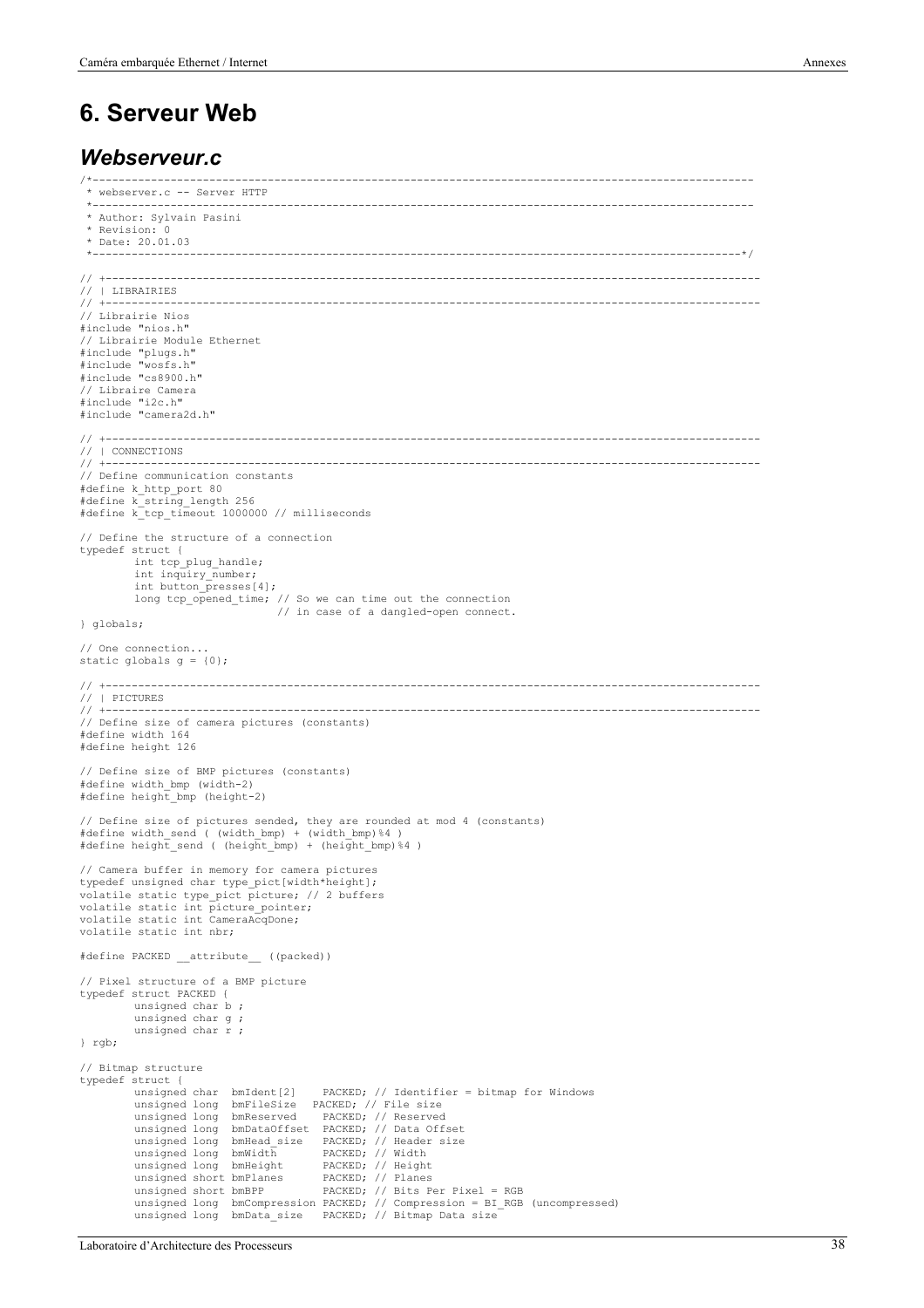```
unsigned long bmHres PACKED; // Hresolution [pixels/meter] = 1640
unsigned long bmVres PACKED; // Vresolution [pixels/meter] = 1260
          unsigned long bmColors PACKED; // Colors = any
          unsigned long bmImp_colors PACKED; // Imortant colors = all
//unsigned long bmPalette; // Palette = none because RGB
          rgb bmData[width_send*width_send] PACKED; // Bitmap Data in RGB
} bmp_file;
// File containing the RGB image with header.
static bmp_file img_bmp;
// +-----------------------------------------------------------------------------------------------------
// | PROTOTYPES<br>// +-----------
// +-----------------------------------------------------------------------------------------------------
static int r_handle_http_request(int plug_handle,unsigned char *message,int message_length);
static void r_get cgi_param(char *url_and_args,char *parameter,char *value out);
static void r_set_7_pattern(int control);
static void r_increment button counts(void);
static char *r_printable_string(char *s);<br>static int  r_get_html_from_wosfs(char *url,char *html_out,int *html_length_out);
static int r_get_html_404(char *url,char *html_out);
static int r_get_picture(char *url,char *url_and_args);
static int r_get_html_dynamically(char *url,char *url_and_args,char *html_out);
static int r_substitute_string(char *fmt,char *s);
static int r tcp proc(int plug handle, void *context, ns plugs packet *p, void *payload, int payload length);
static int r_listen_proc(int plug_handle,void *context,host 32 remote ip_address,host 16 remote_port);
static int r_start_listening(void);
void irq_route_camera(int contexte,int irq_number,int adresse);
static void start_complete_picture(void);
static void WaitOnCamera(void);
static void ConvertInBmp(void);
// +-----------------------------------------------------------------------------------------------------
\frac{1}{\sqrt{2}} | MAIN
// +-----------------------------------------------------------------------------------------------------
// All printf are deleted for better performances
int main(void)
{
          int result, adr;
np_camera_ctrl *cc = (np_camera_ctrl *)na_camera_interface;<br>np_i2c *i2c = (np_i2c *)na_i2c_camera;
          printf("[Xnedk_example_web_server] starting\n");
          /* Configure camera and initialize IRQ from camera */
                           /* ----------------------------------------------- */
               /* set I2C interface to 100kHz speed */
              i2c_normal_mode(i2c);
               /* Configure the camera registers via I2C */
             camera2d_configure(i2c);
               /* Define camera interrupt routine */
             nr installuserisr2(na_camera_interface_irq,irq_route_camera,(int)cc);
               /* start at image 0*/
             nbr = 0;/* Initialize the plugs library */
/* ---------------------------- */
                    result = nr_plugs_initialize(0,(void
*) 0, na ext ethernet module, na ext ethernet module irq, &ng cs8900);
                    // Warning, use nr_installuserisr
                    if(result)
                               goto error_exit;
                    /* Print the IP address we're using */
                     {
                    ns_plugs_network_settings settings;
                    result = nr\_plugs\_get\_settings(0, \&settings);printf("[nedk_example_web_server] IP address = ");
                     nr_plugs_print_ip_address(settings.ip_address);
printf("\n");
                     }
                    result = nr_plugs_create
                                          (
&g.tcp_plug_handle, // Plug to create
ne_plugs_tcp, // Kind of plug (tcp connection)
k_http_port, // Port to listen on
                                          r_tcp_proc, (1) is call with incoming data<br>r_tcp_proc, (1) To call with incoming data<br>0.
                                         0, \frac{1}{2} // Context for plug callback<br>0 // Context for plug callback
                                                                 // Flags for plug (none)
                                         );
                    if(result)
                               goto error_exit;
```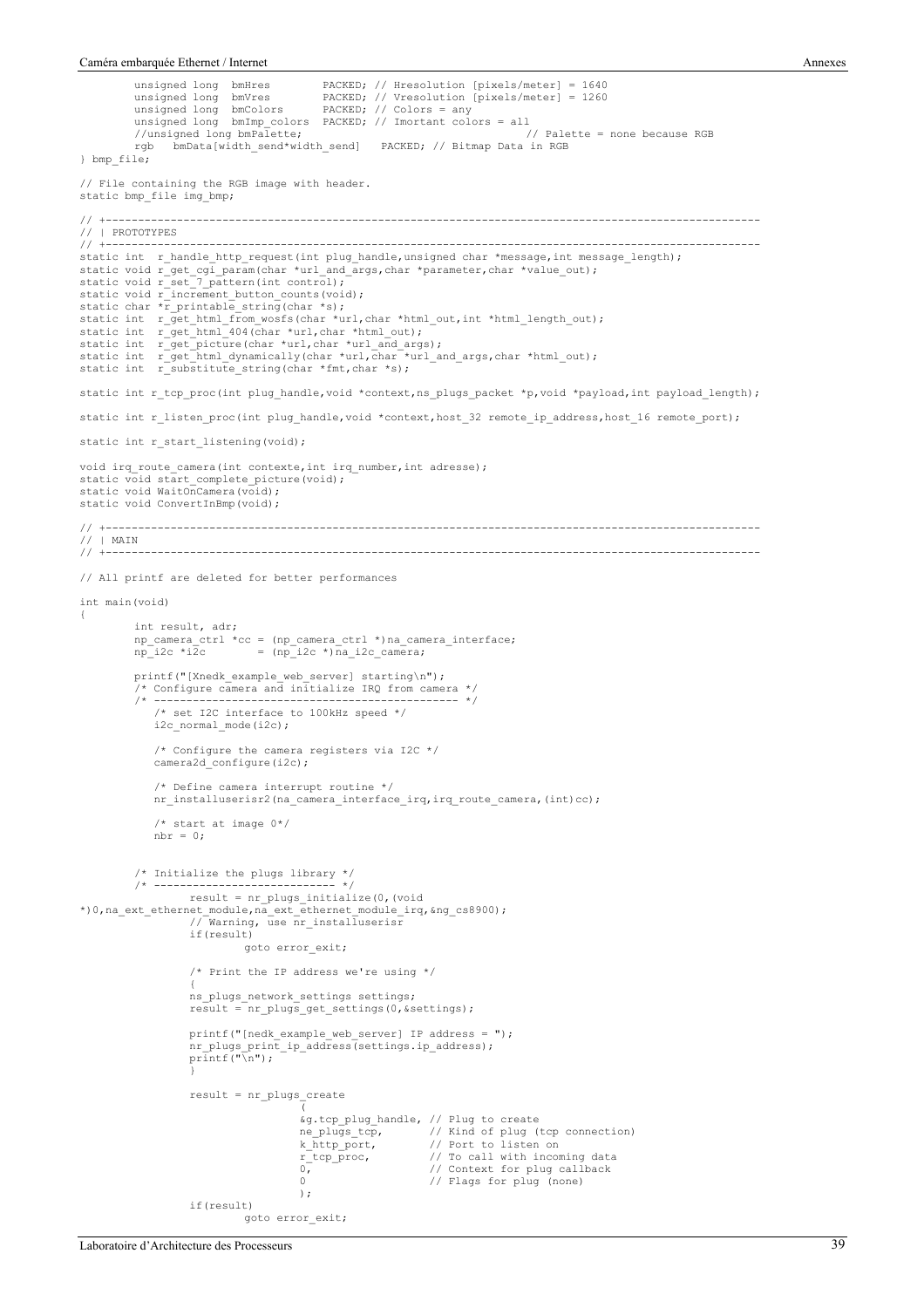/\* Accept incoming connections \*/

```
result = r_start_listening();
                    if(result)
                              goto error_exit;
           /* Test camera */
          7* ----------- */
              printf("[MAIN] Start camera\n");
              start_complete_picture();
              printf("[MAIN] Wait for camera done... ");
                    WaitOnCamera();
              printf("Done\n");
              printf("[MAIN] Convert in Bmp... ");
              ConvertInBmp();
              printf("Done\n");
          /* Main loop: spin through here forever
           All this application does is serve
 web pages and blink the 7-segment
display a little. If there were other tasks
                    to do, like operating your factory
                     equipment or something, you could
have it running here in this main
                    event loop (if timing weren't important),
                    or as a timer task. 
          */
          print(f("\n');
          printf("Start infinte loop... \n");
          while(1) {
                    nr_plugs_idle();
                    r_set_7_pattern(0);
                     /* Check if tcp connection's been opened too long */<br>if (g.tcp_opened_time && ((nr_timer_milliseconds) - g.tcp_opened_time) > k_tcp_timeout) ){<br>char *s = "nedk_web_server: Connection timing out. Bye.\n";<br>result = nr plugs
                              result = r start listening();
                    }
          }
          /* Only get here on an error condition... */
          error_exit:
                   nr_plugs_print_error_message("[nedk_example_web_server]", result);
                    return result;
          }
// +-----------------------------------------------------------------------------------------------------
   // | R_SET_7_PATTERN
// |
   | Advance the little blinky-pattern that
   | moves around the 7-segment display
   |<br>| Control Values
// | 0 advance tick
// | 1 all segments on
// +-----------------------------------------------------------------------------------------------------
static void r_set_7_pattern(int control)
          long x;
          static long y;
          static long last_time = 0;static long current_step = 0;<br>static long d pattern[] = // 8 steps in the pattern
          {
                    0xffffffbf, 0xffffffdf, 0xffffffef, 0xfffffff7,
                    0xfffff7ff, 0xfffffbff, 0xfffffdff, 0xffffbfff,
          };
          // All on if in ctrl
          if (control == 1) {<br>x = 0;
          }
// One on, and if a new image forward
          else{
                     if(nbr != last_time){
last_time = nbr;
                              current step = (current step + 1) & 7;
                               // Get a image
                               start_complete_picture();
                              WaitOnCamera();
                              ConvertInBmp():
                     }
else{
                              x = d_pattern[current_step];
                    }
          }
```
 $\frac{1}{11}$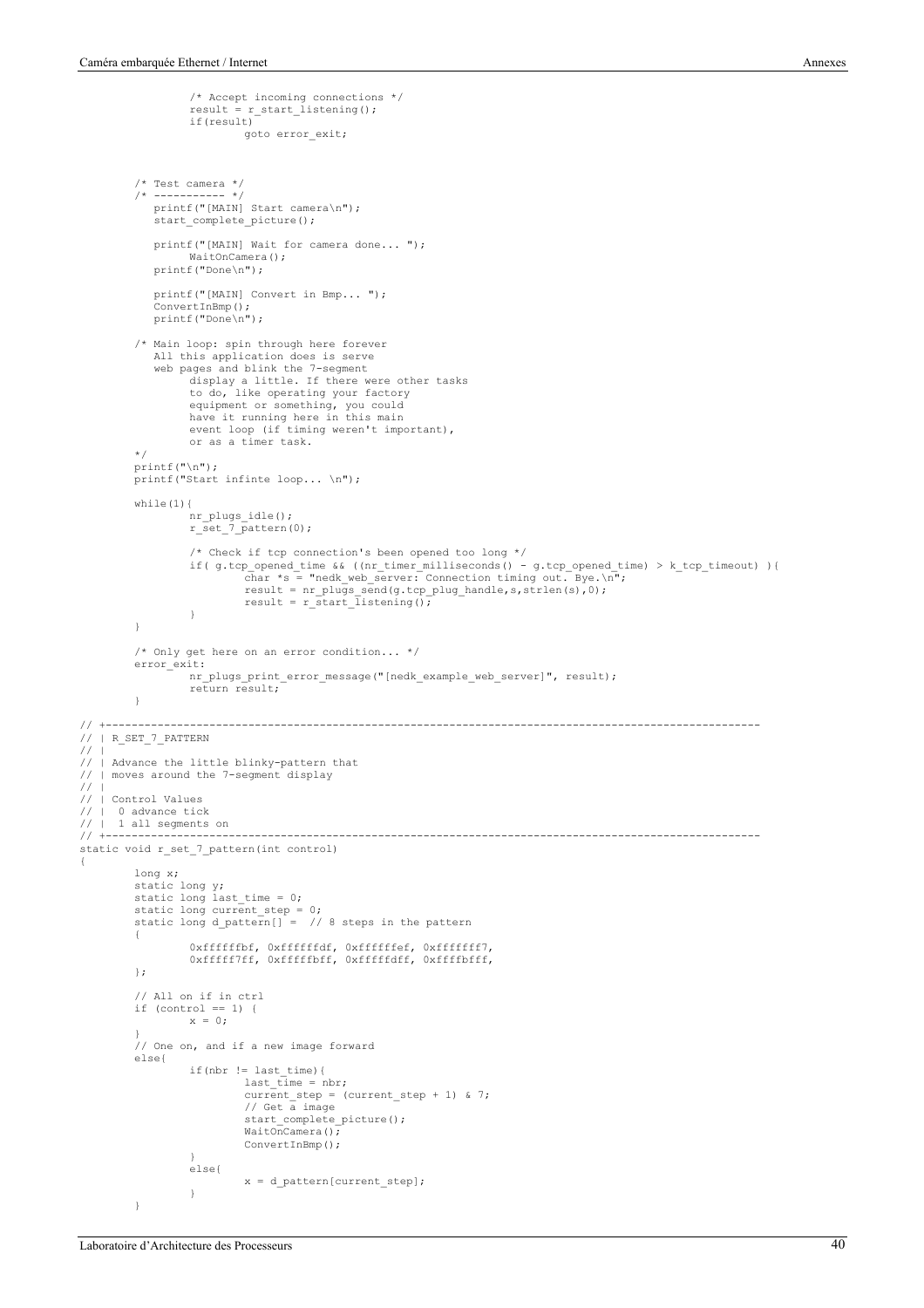```
na_seven_seg_pio->np_piodirection = 0xffff;
na_seven_seg_pio->np_piodata = x;
}
// +-----------------------------------------------------------------------------------------------------
    // | R_START_LISTENING
// |
// | This routine closes the current tcp<br>// | connection (if any) and starts list
// | connection (if any) and starts listening<br>// | connection (if any) and starts listening<br>// | again.
// | again.<br>// |-------
// +-----------------------------------------------------------------------------------------------------
static int r_start_listening(void)
{
          int result;
          result = nr plugs_listen(g.tcp_plug_handle,r_listen_proc,0);
          g.tcp opened time = 0; // so it looks like we're "closed"
          return result;
}
// +-----------------------------------------------------------------------------------------------------
// | R_LISTEN_PROC
// |
// | This is a plugs listener callback proc.
// | It gets called when a remote client
// | requests a connection. We always accept
   // | the connection, but we do take the opportunity
// | to note the time of the connection. Then, in
// | the main loop, we see if the connection has
// | been left open too long, and maybe force it closed.
// +-----------------------------------------------------------------------------------------------------
static int r_listen_proc(int plug_handle,
                      void *context,<br>host 32 remote ip address,
                      host_16 remote_port)
{
           g.tcp_opened_time = nr_timer_milliseconds();
          return 0;
}
// +-----------------------------------------------------------------------------------------------------
// | R_TCP_PROC
\hspace{-.05in}/ \hspace{-.05in}// | This is a plugs receive callback proc.
// | It gets called when a remote client connects<br>// | to our web server and sends a request. We
// | to our web server and sends a request. We<br>// | assume that the request arrives in a sing
// | assume that the request arrives in a single<br>// | packet (or, at least, that the first line
// | packet (or, at least, that the first line
// | of it, containing the URL, does).
/// | If the payload length is zero, this means<br>// | for a tcp plug that the remote network de
// | for a tcp_plug that the remote network device<br>// | has disconnected from us, and we listen for
   | has disconnected from us, and we listen for
// | the next connection.
         // +-----------------------------------------------------------------------------------------------------
static int r_tcp_proc (
                                                                                         int plug_handle,
                                                                                         void *context,
                                                                                         ns_plugs_packet *p,
                                                                                         void *payload,
                                                                                         int payload_length )
{
           unsigned char *w;
           int i;
           int c;
           if(payload_length){
                      // Incoming message, it must be a http request
                      // We let the http server handle this request.
                      r_handle_http_request(plug_handle,payload, payload length);
           }
           else{
                      // Zero-length payload means "they disconnected",
                      // so, begin listening again on same port.
r_start_listening();
           }
go_home:
          return 0;
}
// +-----------------------------------------------------------------------------------------------------
    // | R_HANDLE_HTTP_REQUEST
// |
// | Actually, we just assume that the message
// | is, in fact, an HTTP request. An HTTP
// | request is of the form:
\frac{1}{11}GET <url>[ <http-version>](CR)(LF)
7/1
```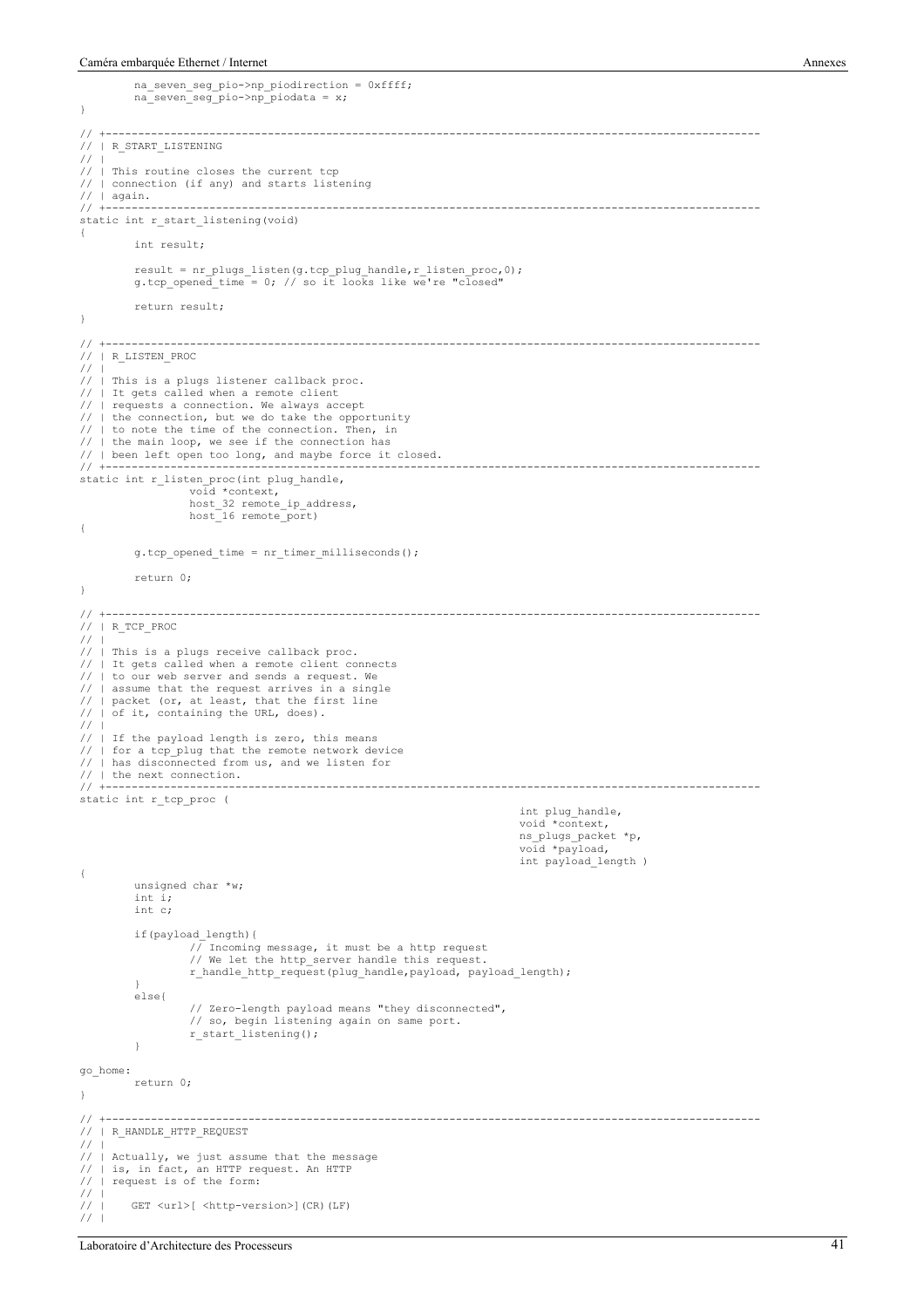```
// | It may also continue with more information<br>// | on subsequent lines, each of the form:
    // | on subsequent lines, each of the form:
\frac{1}{11}// | <variable>: <value>
\! / \!/\!// | And eventually ends with two CR-LF's.<br>// | But we ignore everything past the fir
// | But we ignore everything past the first<br>// | line here.
    // | line here.
// |
    // | To reply, we send a status line and
    | a content-type, followed by to CRLF's and the HTML.
// |<br>// |<br>// |
// | HTTP/1.1 200 OK<br>// | Content-type: <
          // | Content-type: <content-type>
// |<br>// |<br>// |
          \angle HTML\sim// |
,, , ,<br>// | The content type is either "text/html", "image/bmp" or "image/gif".<br>// | We presume that if the content comes from WOSFS, and the last letter
// | We presume that if the content comes from WOSFS, and the last letter // | of the filename is 'f', then it's a GIF image.
// | of the filename is 'f', then it's a GIF image.
   // We presume that if the content comes dynamically, and the last letter
// | of the filename is 'p', then it's a BMP image.
// +-----------------------------------------------------------------------------------------------------
static int r_handle_http_request(int plug_handle,unsigned char *message, int message_length)
{
           unsigned char *message end;
           unsigned char *w;
           int i;
           int result = 0;
            char url_and_args[k_string_length];
char url[k_string_length];
int url_and_args_length;
 // flash the 7-seg display
r_set_7_pattern(1);
           ++g.inquiry_number;
           message_end = message + message_length;
           w = message;// Find the url and args portion of the packet, by looking for the
            // first space (just after the word "GET").
           while(w < message end &\& *w++ != ' ');
     // omit the omnipresent leading slash
           w = w + 1:
           url_and_args_length = 0;
           // Copy the URL and any CGI arguments into url_and_args.
            // look for the end of the URL and CGI parameters as a ' ' or crlf<br>// break on blank or ctrl char<br>while(w < message_end && *w > ' ')<br>url_and_args[url_and_args_length++] = *w++;
           url and args[url and args length] = 0; // | Terminate string
            // Asking for the root of the server, "/", means
// they want "index.html".
            // empty url?
            if(url_and_args_length == 0){
                        strcpy(url_and_args,"index.html");
url_and_args_length = strlen(url_and_args);
            }
     // null param = URL
           r_get_cgi_param(url_and_args,0,url);
            // | We've extracted the url with arguments, and just the url
// | by itself. We'll now look for a file, a dynamic page, or a 404 error.
            {
                       char html buf[100000];
                       char *html response = html buf;
                       int html_response_length = 0;char *http_result_code_and_message;
char *http_content_type;
                       int file_index;
                        // Default to 200 OK status
                       http_result_code_and_message = "200 OK";
                       html\_response[0] = 0;// Check last char of URL for content type
                       if (url[strlen(url) - 1] == 'p') {
                                              http_content_type = "image/bmp";
                                               // Try to get the picture dynamically
                                               result = r_get_picture(url,url_and_args);
if (! result) {
                                                          html_response = (char *) & img_bmp;
                                                          html_response_length = 36 + (height*width)*3 + ((height*width)*3)%4;
//=(int)img_bmp.bmFileSize; !!!
```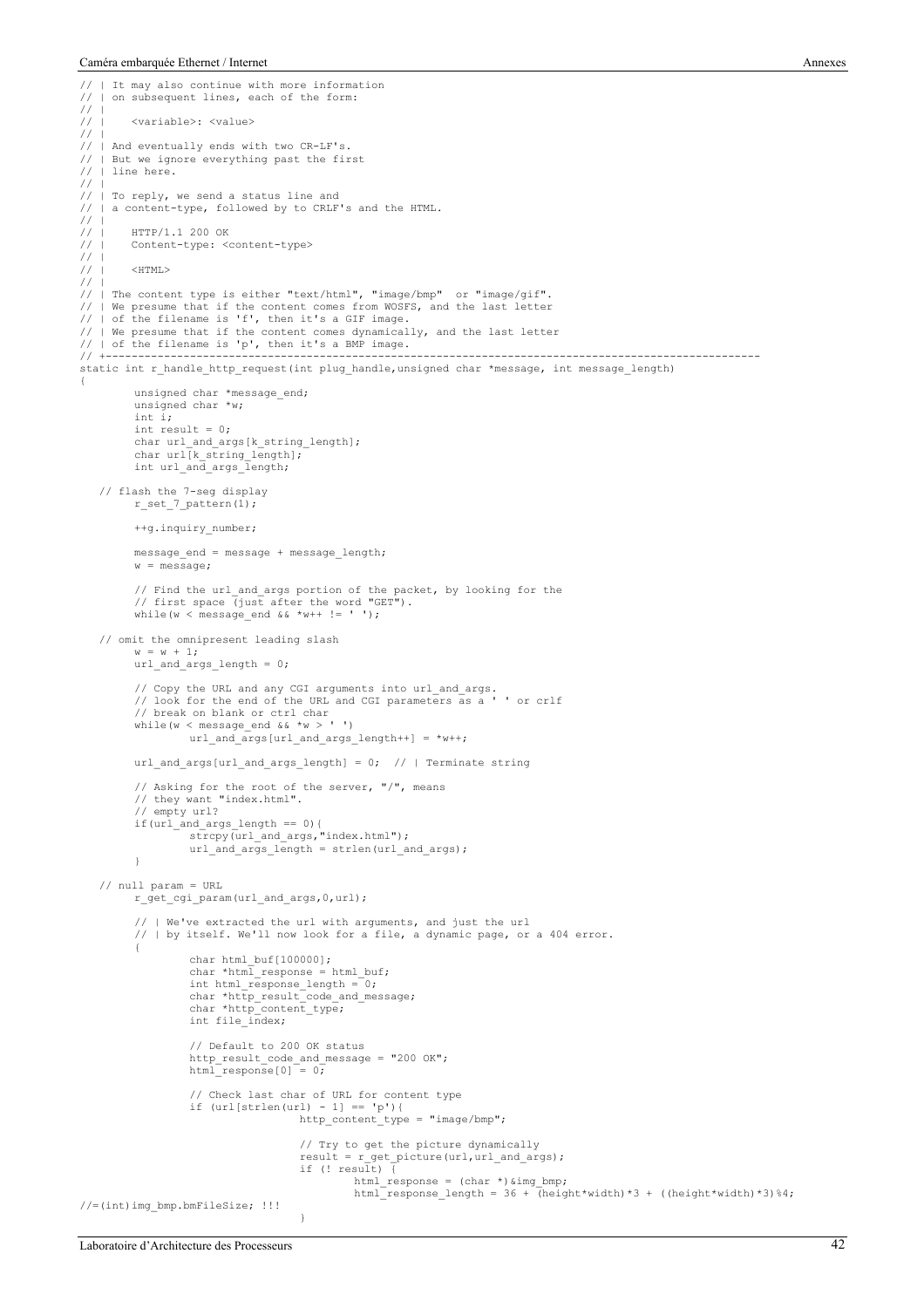```
// Try to get the picture from wosfs
                                        if (result){
                                                 result = r_get_html_from_wosfs(url,html_response,&html_response_length);
                                        }
                    }
else if (url[strlen(url) - 1] == 'f'){
                                       http_content_type = "image/gif";
                                        // Try to get the picture from wosfs
                                        result = r_get_html_from_wosfs(url,html_response,&html_response_length);
                    }
else{
                                       http_content_type = "text/html";
                                        // Try to get the file from wosfs
                                        result = r_get_html_from_wosfs(url,html_response, &html_response_length);
                                        // If not wosfs, try dynamic
                                        if(result){
                                                 result = r_get_html_dynamically(url,url_and_args,html_response);
                                        }
                    }
                    // And if even that fails, call our error generation routine.
                   if(result){
                             http content type = "text/html";
                             r_get_html_404(url,html_response);
                             result = 0; // above routine not allowed to fail
                   }
                    // If nobody filled out the html_response_length, get it as a string length.
                    if(html_response_length == 0)
                             html_response_length = strlen(html_response);
                    // | Lastly, send the HTTP response.
                    // | The plugs library will not automatically
                       // | break up the packet into ethernet-legal
                    // | chunks, so we do it here.
                    {
                             char http_intro[k_string_length];
                              // Send the HTTP stuff
                             sprintf(http_intro,"HTTP/1.1 %s\r\nContent-type: %s\r\n\r\n",
                                                 http_result_code_and_message,
                                                 http_content_type
                                                 );
                             nr plugs send(plug handle,http intro,strlen(http intro),0); // Error : message line 2307 in
plugs.c
                    }
                    {
                             int this packet;
                              int size_left = html_response_length;
char *w = html_response;
                             int mtu = 10247^{7}/512;
           // if necessary wait on Camera done
          WaitOnCamera;
                              // | And send the HTML, broken up into MTU sized bits
                             while(size_left){
                                       this_packet = size left;
                                       if(t\overline{his\_packet} > m\overline{tu})this packet = mu;
                                        nr_plugs_send(plug_handle,w,this_packet,0);<br>size_left -= this_packet;
                                       w += this_packet;
                             }
                   }
                   // And close the connection by re-listening
                   r_start_listening();
        }
// +-----------------------------------------------------------------------------------------------------
   // | R_GET_HTML_FROM_WOSFS
// | Look for a WOSFS file with a file name<br>// | matching the URL, and fill html out wi
// | matching the URL, and fill html_out with<br>// | its contents if found. If no such file
   | its contents if found. If no such file
   // | is found, return result -1.
// | The length is also returned, since it<br>// | might be a gif image, and strlen will
// | might be a gif image, and strlen will not<br>// | might be a gif image, and strlen will not
// | work on that.<br>// +--------------
// +-----------------------------------------------------------------------------------------------------
static int r_get_html_from_wosfs(char *url,char *html_out,int *html_length_out)
```
 $\frac{1}{11}$ 

// |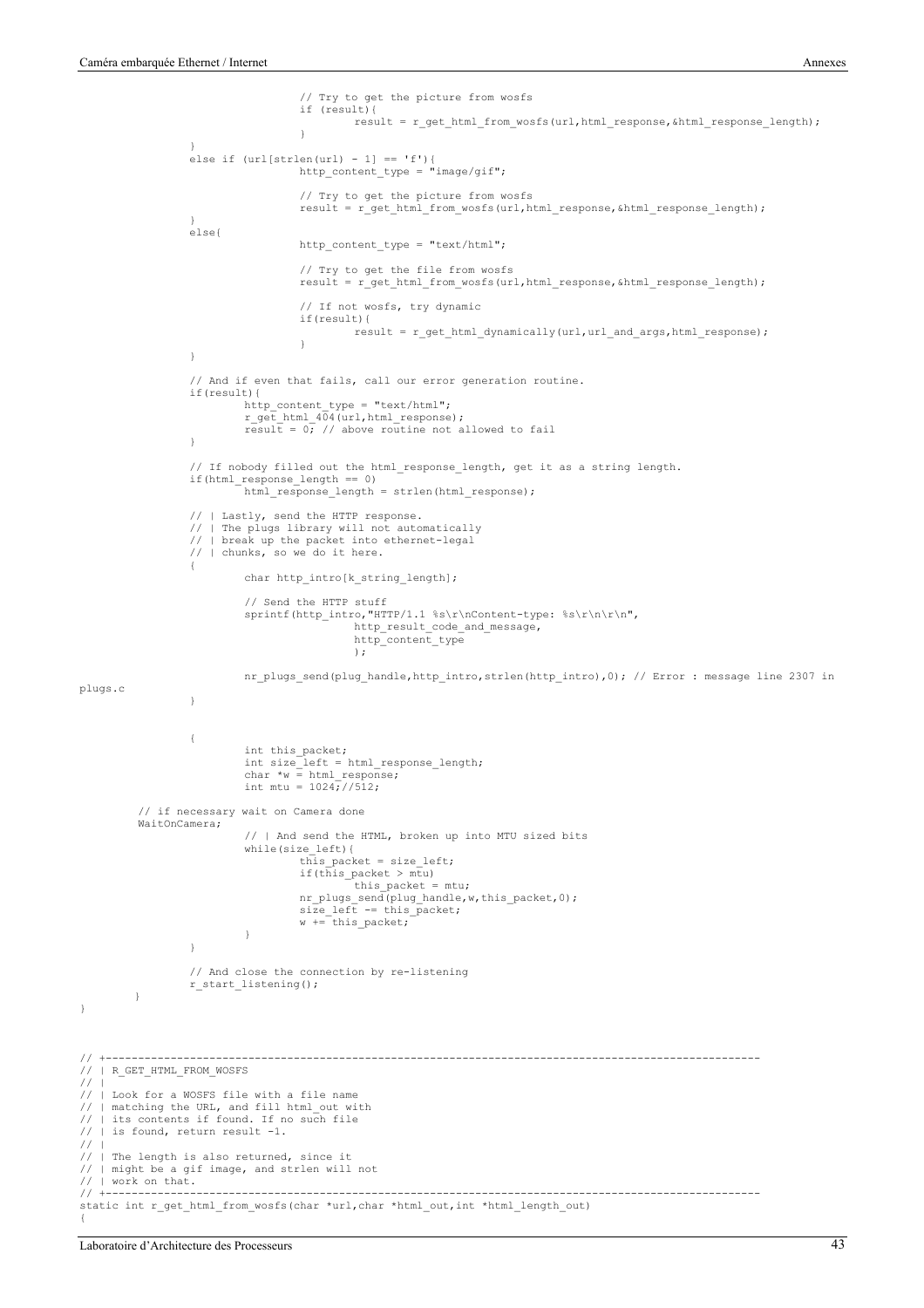{

}

```
ns_wosfs_directory_entry de;
int result = 0;
          int file index;
          file_index = nr_wosfs_get_directory_entry_by_name(url,&de);
          if(file_index >= 0){
                     // | Found a wosfs file with the same name
// | as the url requested. Get the file contents.
                     // | Also, add a null terminator, to make it
                     // | a C string.
                     nr_wosfs_read(file_index,0,de.file_length,html_out); // should check length...
                     html_out[de.file_length] = 0; // c string terminator
*html_length_out = de.file_length; // and return the length, too
           }
else
                     result = -1;
          return result;
// +-----------------------------------------------------------------------------------------------------
// | R_GET_HTML_404
/ /
// | Construct a 404 error message page.
// +-----------------------------------------------------------------------------------------------------
static int r_get_html_404(char *url,char *html_out)
           ns_wosfs_directory_entry de;
int result = 0;
          int file index;
           file_index = nr_wosfs_get_directory_entry_by_name("404_page.html",&de);
if(file_index >= 0){
                     nr_wosfs_read(file_index,0,de.file_length,html_out);<br>html_out[de.file_length] = 0; // C string terminator<br>// | r_substitute_string() searches for the first<br>// | occurence of "%s" and replaces it with the string
                     // | (in this case the URL, so the error page can say
                     // | what the bad URL was)
                     r_substitute_string(html_out,url);
           }
else{
                     // | This shouldnt happen, only if our wosfs
                     // | is missing the file "404_page.html".
strcpy(html_out,"<h1>404: File Not Found</h1>");
          }
          return result;
// +-----------------------------------------------------------------------------------------------------
   // | R_GET_PICTURE
// |
// | Construct a picture from the camera<br>// +---------------------------------
                                            // +-----------------------------------------------------------------------------------------------------
static int r_get_picture(char *url,char *url_and_args)
          int result = 0;<br>int i;
          int i; \frac{1}{1} // point on column<br>int i; // point on ligne
           int j; \frac{1}{2} // point on ligne<br>int k; \frac{1}{2} // point on the buffer
           int 1;<br>int r,g,b; \frac{1}{2} // temporary color foar a pixel
          if(!strcmp(url,"camera.bmp")){
                     // This page contain the camera picture...
                     // For get a new image
                     nbr = nbr+1;// Directly from the bmp buffer...
          }
          else if(!strcmp(url,"test.bmp")){
          // This page contain the camera picture...
                     // Bitmap header
                     img bmp.bmIdent[0] = 'B';img\_bmp.bmIdent[1] = 'M';\lim_{x \to 0} bmp.bmReserved = 0;
                     img_bmp.bmData_size = (height_send*width_send)*3 + ((height_send*width_send)*3)%4;
                     img_bmp.bmFileSize = 0x36 + img_bmp.bmData_size;
                     img_bmp.bmDataOffset = 0x36;
                     img bmp.bmHead size = 40;
                     img_bmp.bmWidth = width_send;<br>img bmp.bmHeight = height send;
                     img_bmp.bmPlanes = 1;
                     img\_bmp.bmBPP = 24;img_bmp.bmCompression = 0;
                     img\_bmp.bmHres = 100;img\_bmp.bmVres = 100;
```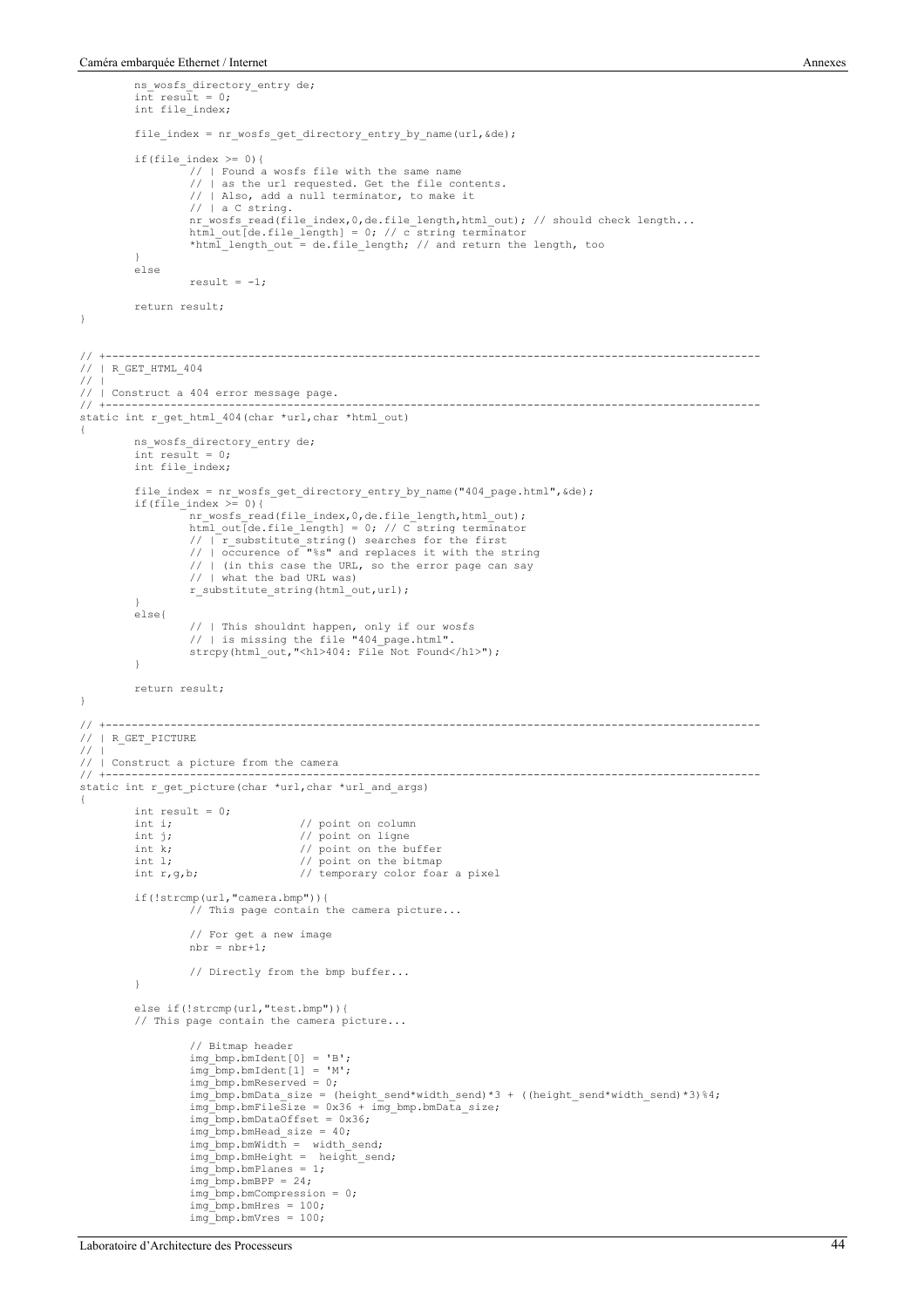img\_bmp.bmColors = 0;

```
img_bmp.bmImp_colors = 0;
                     // Bitmap data
                     /* Up of picture */
                     1 = 0;for (j=0; j<(height_bmp)/2; j++) {
                               for (i=0; i<(width bmp); i++) {
                                          \lim_{x \to 0} bmp.bmData[1].r = 254;
                                          img\_bmp.bmData[1].g = 0;img_bmp.bmData[l].b = 0;
l = l+1;
                                }
/* Fill the line */
                               for (r=width bmp; r<width send; r++){
                                          img \overline{bmp}.\overline{bmb}lata[1].r = 0;
                                          img\_bmp.bmData[1].g = 0;img\_bmp.bmData[1].b = 0;l=\stackrel{\sim}{l+1};
                               }
                     }
/* Down of picture */
                     for (j=(height_bmp)/2; j<(height_bmp); j++) {<br>
for (i=0; i<(width_bmp); i++) {<br>
img_bmp.bmData[l].r = 0;
                                           img_bmp.bmData[l].g = 255;
img_bmp.bmData[l].b = 0;
                                          1 = 1+1;
                                }
/* Fill the line */
                               for (r=width bmp; r<width send; r++){
                                          img\overline{\_bmp.bmp.bmbata[1]}, r = 0;img\_bmp.bmData[1].g = 0;img\_bmp.bmData[1].b = 0;1 = 1+1;
                               }
                     }
                     /* Fill the picture */
                     for (r=height\_bmp; r\le height\_send; r++) {<br>
for (r=0; r\le width send; r++) {
                                          \lim_{x \to 0} bmp.bmData[1].r = 0;
                                          img-bmp.bmData[l].g = 0;
                                          img\_bmp.bmData[1].b = 0;1 = 1+1;}
                     }
          }
          else{
                     // | Else, it's a dynamic url we dont know about. return error.
                     result = -1;}
          return result;
// +-----------------------------------------------------------------------------------------------------
// | R_GET_HTML_DYNAMICALLY
// | This routine generates any dynamic html for the web server
// | It first retrieves a wosfs file named "<url>.template", if
// | any, and then checks for several possible dynamically<br>// | generated pages. If it's not one of those, return an e
// | generated pages. If it's not one of those, return an error.
// +-----------------------------------------------------------------------------------------------------
static int r_get_html_dynamically(char *url,char *url_and_args,char *html_out)
          char template_file[k_string_length];
          ns wosfs directory entry de;
          int result = 0;
          int file index;
          // Verify if the page is a template
          strcpy(template_file,url);
strcat(template_file,".template");
          file_index = nr_wosfs_get_directory_entry_by_name(template_file,&de);
          // If existe send the template page
          if(file_index >= 0){
                     nr_wosfs_read(file_index,0,de.file_length,html_out); // should check length...<br>html out[de.file length] = 0;
          }
          // Else is a dynamic page
          else
                     html out[0] = 0;if(!strcmp(url,"template_page.html")){
                     // | General Info page
                     // | Fill in a couple of blanks
                     // | with the number of web inquiries so far,
// | and the number of milliseconds since starting
```
}

// |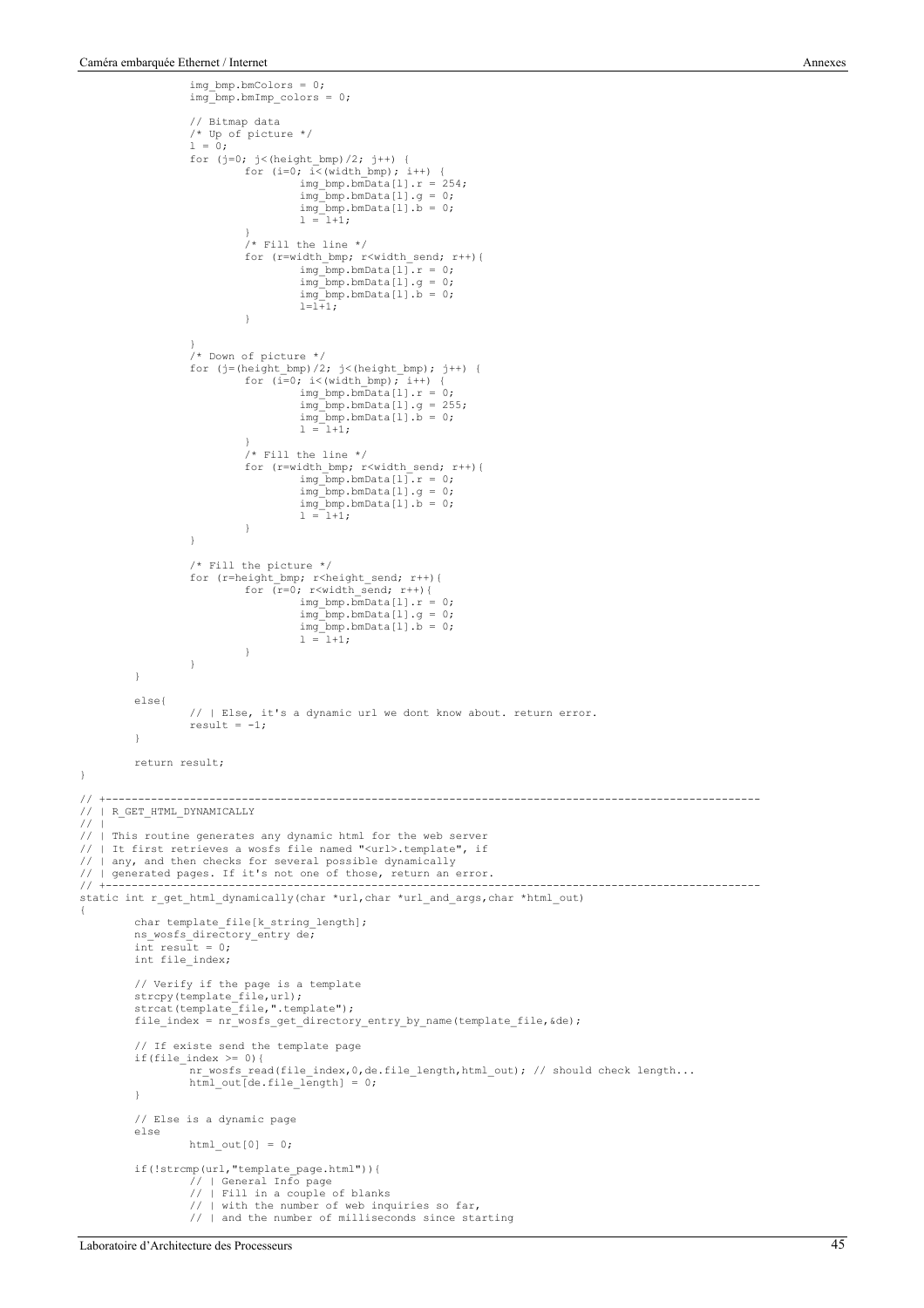```
char s[k string length];
                     sprintf(s,"%4d",g.inquiry_number); // s must be more than 2 chars long!
r_substitute_string(html_out,s);
                     sprintf(s,"%4d",nr_timer_milliseconds()); // s must be more than 2 chars long!<br>r substitute string(html_out,s);
          }
          else if(!strcmp(url,"dynamic_page.html")){
                     // | The memory dump page is generated entirely in this
// | routine. No WOSFS file is used.
                    char x[k_string_length];
                    char *w;
                    char c;
                    int i;
                    int j;
                    int address;
                    sprintf(html_out,"
                              <sub>HTML</sub></sub>
                              <HEAD>
                              <TITLE>Nios</TITLE>
                              <BODY BGCOLOR=#FFFFFF>
                               <BLOCKQUOTE>
                               <H1><A HREF=index.html><IMG SRC=exc-nios.gif BORDER=0></A>Nios Memory Dump</H1>
                              <HR><BLOCKQUOTE><PRE>
                              ");
                                                   r_get_cgi_param(url_and_args,"address",x);
                                                   w = x:
                                                   address = 0;while((c = *_{W++}) != 0)
                                                              {
if(c > '9')
                                                              c += 9;<br>address = (address << 4) + (c & 0x0f);
                                                              }
                                                   for(j = address; j < address + 1024; j += 32)
                                                              {
sprintf(html_out+strlen(html_out),"%08x: ",j);
for(i = 0; i < 32; i++)
                                                                        sprintf(html_out+strlen(html_out),"%02x ",*(unsigned char
*)(j + i);
                                                             sprintf(html_out+strlen(html_out)," : ");
                                                             for (i = 0; i < 32; i++){
                                                                        \bar{c} = * (unsigned char *)(j + i);
                                                                        if(c < 32 || c > 0x7e)<br>c = '.';
                                                                        if (c == \sqrt{5})
                                                                                 sprintf(html_out+strlen(html_out),"<");
                                                                        else
                                                                                  sprintf(html out+strlen(html out), "%c",c);
                                                                        }
                                                             sprintf(html_out+strlen(html_out),"\n");
                                                    }
sprintf(html_out+strlen(html_out),"
                               </PRE></BLOCKQUOTE>
                               <HR> <FORM ACTION=dynamic_page.html name=a_form>
 <INPUT TYPE=submit name=next value=\"Show Next 1024 bytes\">
                                <INPUT TYPE=hidden name=address value=%08x>
                                </FORM><HR> <FORM ACTION=dynamic_page.html name=b_form>
 Base Address: <INPUT TYPE=text name=address size=30>
 <INPUT TYPE=submit name=submit value=Show>
                                </FORM>
                               <HR><A HREF=index.html>Home</A>
                              </BLOCKQUOTE>
                              \langle/BODY></HTML>
",address+1024);
          }
          else{
                    // | Else, it's a dynamic url we dont know about. return error.
                    result = -1;}
          return result;
// +-----------------------------------------------------------------------------------------------------
// | R_SUBSTITUTE_STRING
     Scan fmt for the first occurence of
// | "%s", and replace it with string s.
```
 $\frac{1}{11}$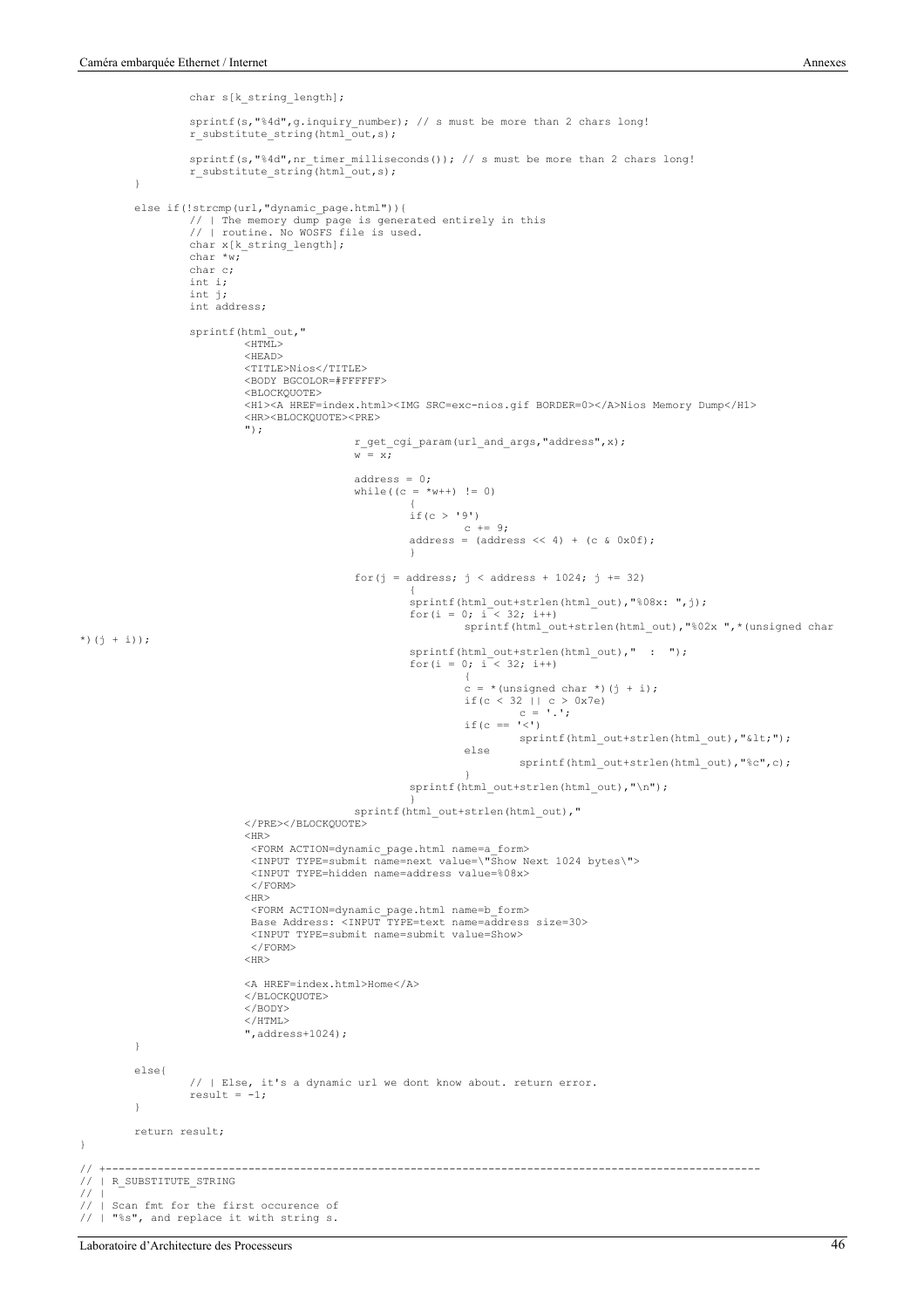```
// |
// | Very useful for implementing dynamic<br>// | pages where a few parts are written
   // | pages where a few parts are written
// | in with values or something.<br>// +------------------------------
// +-----------------------------------------------------------------------------------------------------
static int r_substitute_string(char *fmt,char *s)
{
          int result = 0:
          int i;
          int fmt_len;
          int s_len;
          fmt_length = strlen(fmt);<br>s len = strlen(s);
           s_len = strlen(s);<br>
for(i = 0; i < (fmt_len - 1); i++){<br>
if(fmt[i] == '%' && fmt[i + 1] == 's'){<br>
// | found "%s", move stuff around a bit.<br>
bcopy(fmt + i,fmt + i + s len - 2,fmt len - i + 1); // -2 for %s itself
                                bcopy(s, fmt + i, s_len);
                                goto go home;
                     }
          }
          result = -1; // didnt find %s, so didnt do substitution
go_home:
         return result;
}
// +-----------------------------------------------------------------------------------------------------
// | R_READ_STRING_UNTIL
// |
// | Given a pointer to a char *, read a string until<br>// | either a null terminator or the until character
// | is hit. Leave the char * pointing to this
// | last character.<br>// +----------------
                        // +-----------------------------------------------------------------------------------------------------
static void r_read_string_until(char **wp,char *string_out,char until_character)
{
          char *w = *wp;char c;
          while(1){
                     c = *w;if(c == 0 || c == until character)goto go home;
                     if(c == '+') // | http, + means blank
                                c = ' ' ';
                     else if(c == '%'){ // | http, %AB is hex encoding
                                char a;
                                w++;c = *w;if(!c)
                                goto go_home;
c -= '0';
                                if (c > 9)\int_{C} = (c \& 15) + 9;a = *w:
                                if(!a)
                                goto go_home;
a -= '0';
                                if(a > 9)
                                          a = (a \& 15) + 9;c \neq 6 \leq 4;
                     }
                     *string out++ = c;
                     w++;}
go_home:
           *string_out = 0;<br>*wp = w;
}
// +-----------------------------------------------------------------------------------------------------
// | R_GET_CGI_PARAM
\frac{1}{\sqrt{2}}// | Extract a single CGI parameter from the arguments
// |
   // | URL and arguments are of the form
\frac{7}{11}<url>?<param>=<val>+<param>=<val>...
//<br>//<br>//<br>//
    // | Example: /controls/index.html?number=300&menu=fish
\frac{1}{1}This routine takes that URL and arguments string and
// | pulls out the named parameter into a string you
```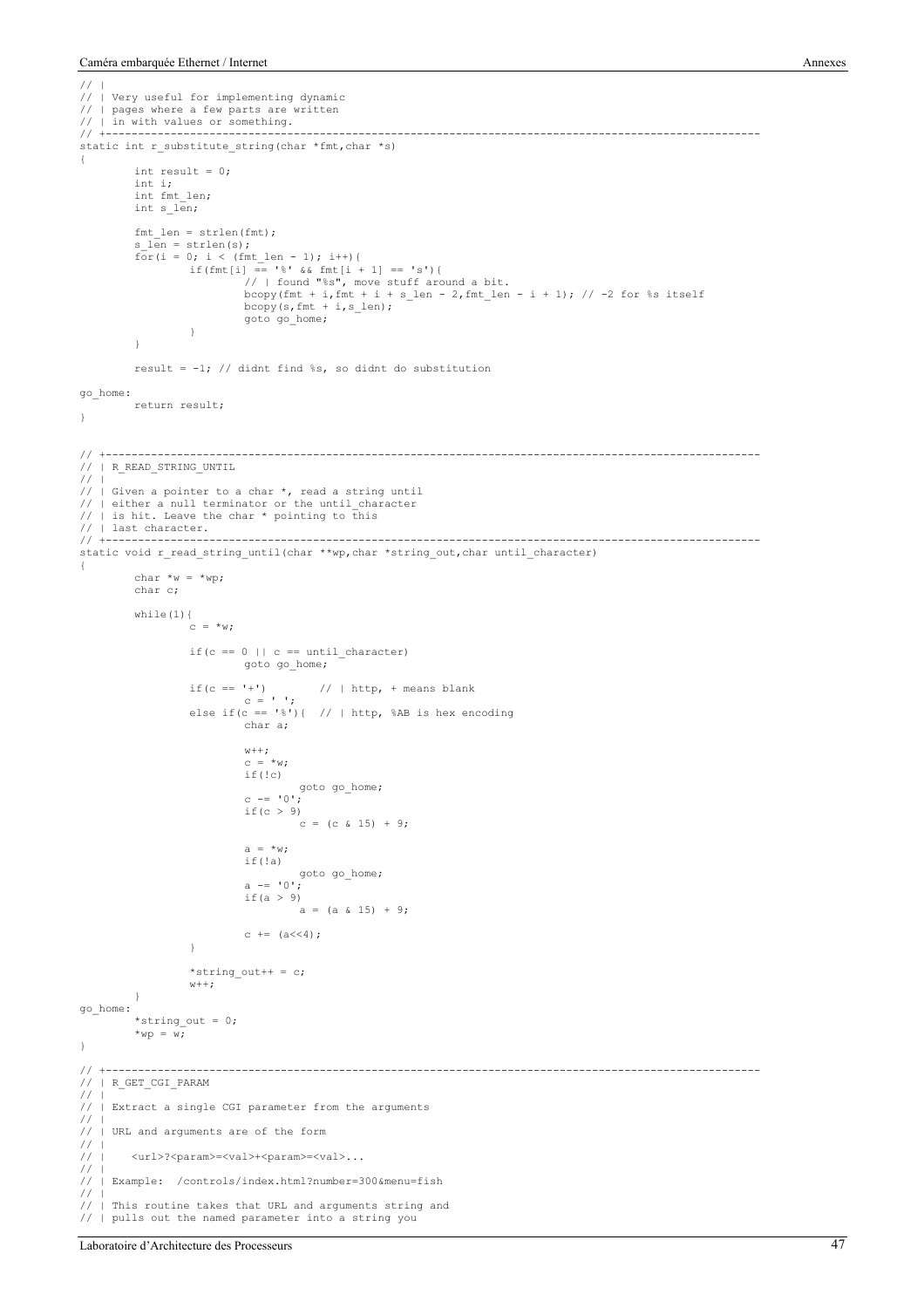```
// | pass in. If you pass NULL for the parameter, it<br>// | extracts just the URL.
\frac{1}{1} | extracts just the URL.<br>\frac{1}{1} | If the named parameter
   // | If the named parameter is not present, it returns
// | a zero-length string for the value_out.
// +-----------------------------------------------------------------------------------------------------
static void r_get_cgi_param(char *url_and_args,char *parameter, char *value_out)
{
          char *w;
          char this param[k string length];
          value_out[0] = 0; // assume empty string output
          // | First, advance past url, to the parameters
          w = ur1 and args;// | Read the first thing, the URL
          r_read_string_until(&w,value_out,'?');
          // | parameter=NULL means we wanted the URL
             | Which we have just found.
          if(parameter == 0)goto go_home;
          // | Read each param name & param value, and then see if it's
          // | the one we are looking for.
read_next_param_name:
             / \bar{w} was left pointing at either 0 or the until char of last segment
          value_out[0] = 0;if (*w++ == 0)goto go home:
          value out [0] = 0;
          r_read_string_until(\&w, this_param, '=');
          if (*w++ == 0)goto go home;
          r_read_string_until(&w,value_out,'&');
          if(nr wosfs string match(this param, parameter))
                   return;
          // | if not, go up there & try again
          goto read_next_param_name;
go_home:
         return;
}
// +-----------------------------------------------------------------------------------------------------
// | R_PRINTABLE_STRING
// |
// | return a char * to the string with<br>// | all unprintable characters replace
// | all unprintable characters replaced<br>// | with some oddball symbol. (Uses a
// | with some oddball symbol. (Uses a<br>// | static string buffer, so only the
// | static string buffer, so only the
// | most recent result of this function
// | is available.)
                                                                 // +-----------------------------------------------------------------------------------------------------
static char *r_printable_string(char *s)
{
          int c;
          static char printable_string[k_string_length];
          int i = 0;while((c = *s++) != 0 && i < (k_string_length - 1)){
                    if(c < 0x20 || c > 0x7e)
c = 21;
                    printable string[i++] = c;
          }<br>printable string[i] = 0;
         return printable_string;
}
                                            // +-----------------------------------------------------------------------------------------------------
// | IRQ ROUTE CAMERA(int p_img)
1/ |// | Leer the fifo of the camera interface when an interrupt
\frac{1}{1} is pending.
                      // +-----------------------------------------------------------------------------------------------------
void irq_route_camera(int context,int irq_number,int adresse)
{
   register int t;
   np_camera_ctrl *cc = (np_camera_ctrl *)context;
   /* Get the status register */
  t = cc->np\_cc\_status; /* If somthing to leer */
```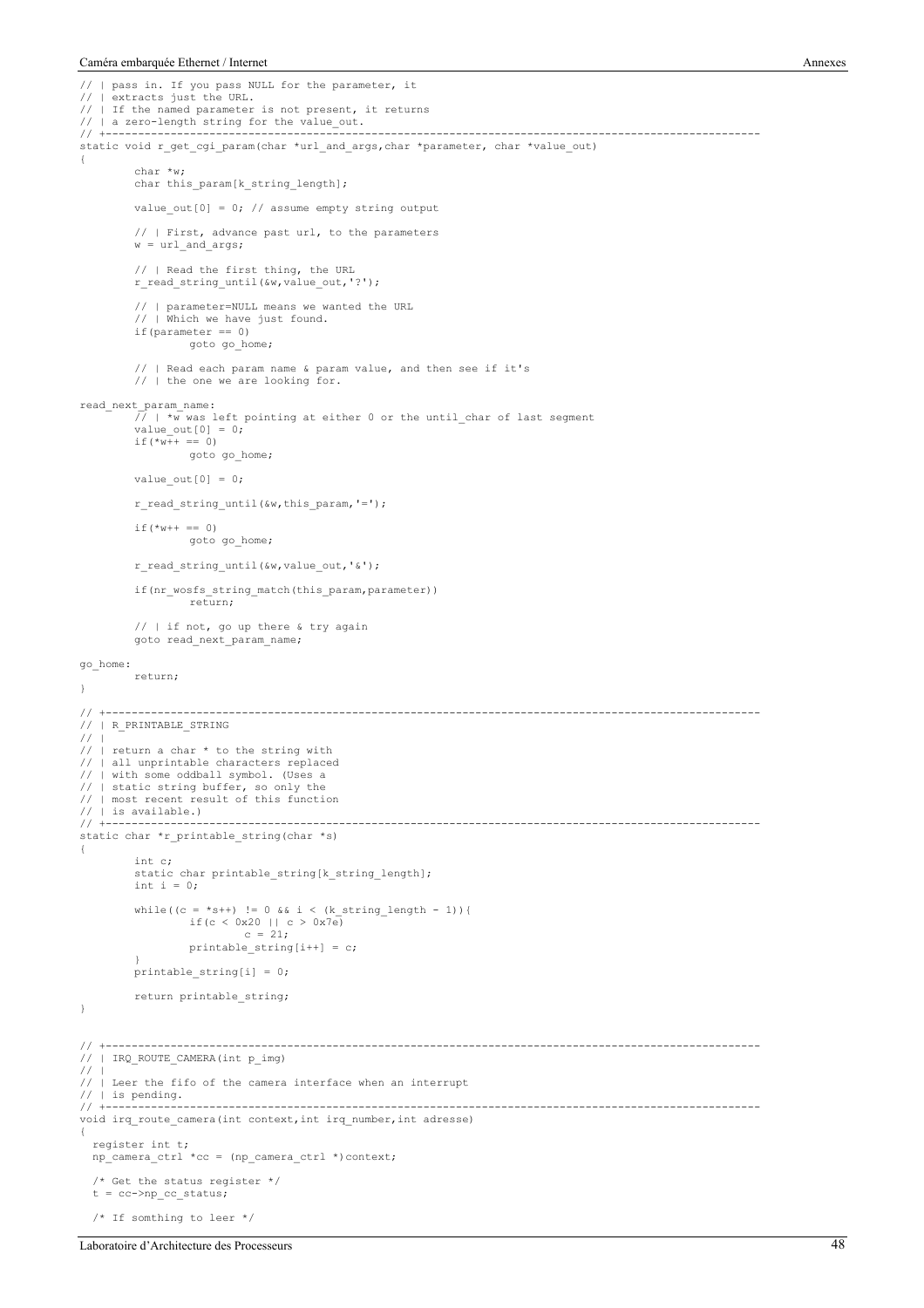```
 if (t & np_cc_status_fifo_flag_mask){
     /* Read all data in fifo */
 while ( !( (t=cc->np_cc_status) & np_cc_status_fifo_empty_mask ) ){
 picture[picture_pointer++] = (cc->np_cc_data&0xff);
     }
   }
  if (t & np cc status data counter flag mask) {
                   /* Read all data in fifo */
 while ( !( (t=cc->np_cc_status) & np_cc_status_fifo_empty_mask ) ){
picture[picture_pointer++] = (cc->np_cc_data&0xff);
                   }
          /* Acknoledgment */
      CameraAcqDone = 1; }
   /* Clear interrupt */
  cc->np\_cc\_status = 0;}
// +-----------------------------------------------------------------------------------------------------
// | START_COMPLETE_PICTURE()
1/1// | Start the camera to get a complete picture.
// | The picture is saved in the variable "picture"
                                                         \mathcal{N}^{\prime\prime}static void start_complete_picture()
{
                     np camera ctrl *cc = (np camera ctrl *)na camera interface;
                CameraAcqDone = 0;
         picture_pointer = 0;
          /* Get all pixels */
         /* -1 because the counter start at 0 * /cc\text{-}>np cc limit = (width*height)-1;
          /* Clear fifo before start */
         cc->np_cc_ctrl |= np_cc_ctrl_fifo_clear_mask;
          /* Start & wait fst & interrupt enable */
        cc->np\_cc\_ctrl =
                      ( np_cc_ctrl_start_mask |
          np_cc_ctrl_waitfst_mask |
 np_cc_ctrl_intr_enable_mask);
}
// +-----------------------------------------------------------------------------------------------------
// | WAITONCAMERA()
// |
// | Wait on the camera have termined<br>// +-------------------------------
// +-----------------------------------------------------------------------------------------------------
static void WaitOnCamera()
{
         while(!CameraAcqDone);
}
// +-----------------------------------------------------------------------------------------------------
// | CONVERTINBMP()
/// | Wait on the camera have termined<br>// +---------------------------------
// +-----------------------------------------------------------------------------------------------------
static void ConvertInBmp()
{
                   int i; // point on column<br>int j; // point on ligne
                   int k; \frac{1}{2} // point on the buffer<br>int 1; \frac{1}{2} // point on the buffer
                   int l; // point on the bitmap
unsigned int r, g ,b; // pixel'colors (temp)
                   // Bitmap header
                   img\_bmp.bmIdent[0] = 'B';img bmp.bmIdent[1] = 'M';
                   img-bmp.bmReserved = 0;
                   img_bmp.bmData_size = (height_send*width_send)*3 + ((height_send*width_send)*3)%4;
                   img_bmp.bmFileSize = 36 + img_bmp.bmData_size;
                   img_bmp.bmDataOffset = 0x36;
img_bmp.bmHead_size = 40;
                   img_bmp.bmWidth = width send;
                   img-bmp.bmHeight = height send;
                   img_bmp.bmPlanes = 1;
                   img bmp.bmBPP = 24;
                   img_bmp.bmCompression = 0;
                   img bmp.bmHres = 100;
                   img_bmp.bmVres = 100;
                   img_bmp.bmColors = 0;
                   img_bmp.bmImp_colors = 0;
```

```
// Bitmap Data
```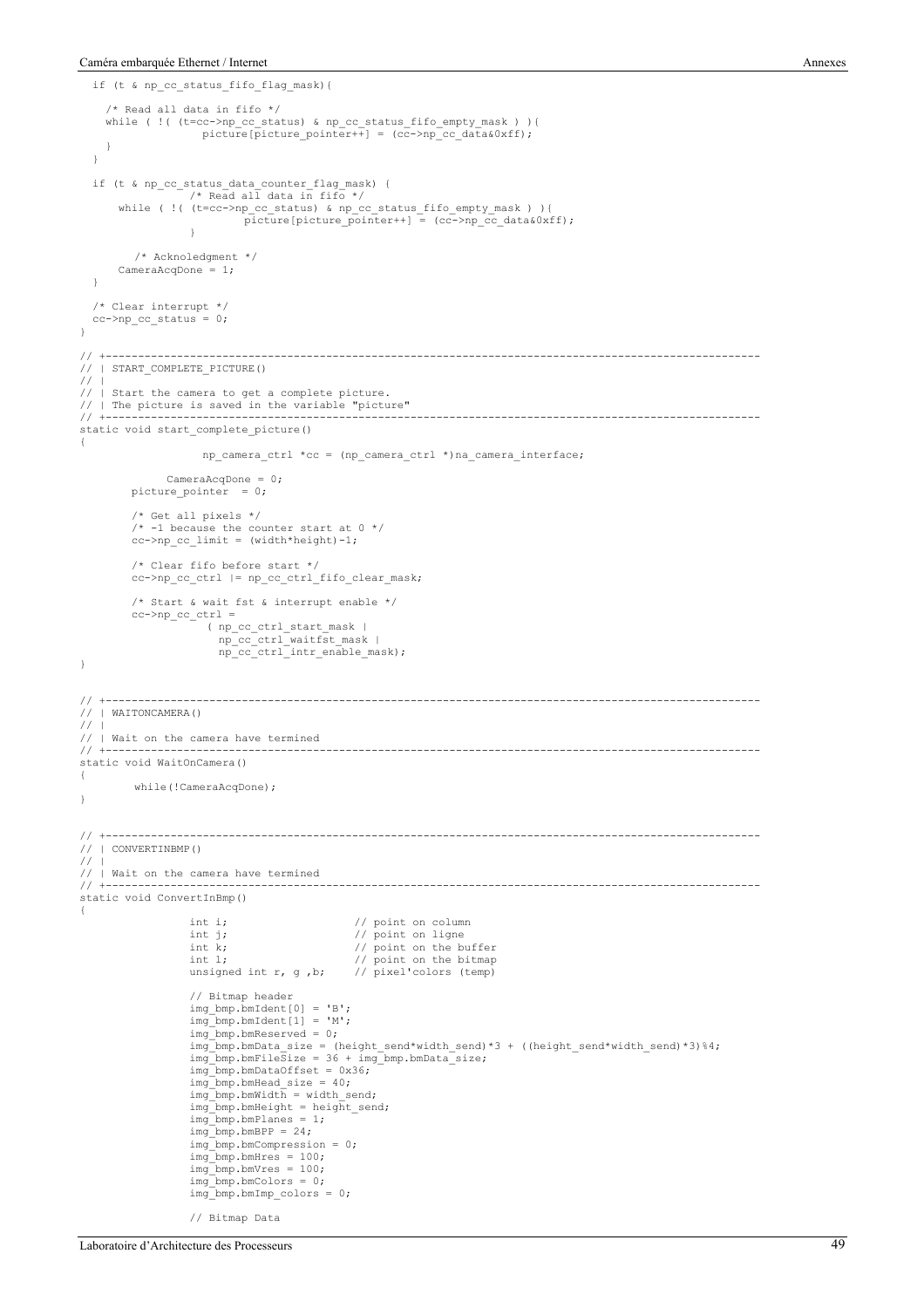```
l=height_send * width_send;<br>for (k=j=0; j<height_bmp; j++, k+=2) {<br>for (i=0; i<width_bmp; i++, k++) {
                            r=g=b=0;
                             if (j%2) {
// ligne paire
                                         if (i\{2}) {
                                          // colonne paire
                                                        r = ((unsigned int)picture[k ] +
                                                          (unsigned int)picture[k + 2 ] +
 (unsigned int)picture[k + ( 2 * width ) ] +
 (unsigned int)picture[k + ( 2 * width ) + 2 ]) / 4;
g = ((unsigned int)picture[k + 1 ] +
                                                                        (unsigned int)picture[k + width ] +
 (unsigned int)picture[k + width + 2 ] +
                                                         (unsigned int)picture[k + ( 2 * width ) + 1 ]) / 4;<br>b = ((unsigned int)picture[k + width + 1]);
                                          }
                                          else {
                                          // colonne impaire
                                                       r = ((unsigned int)picture[k + 1 ] +
                                                         (unsigned int)picture[k + ( 2 * width ) + 1 ]) / 2;<br>
g = ((unsigned int)picture[k + width + 1 ]);<br>
b = ((unsigned int)picture[k + width ] +<br>
(unsigned int)picture[k + width + 2]) / 2;
                                          }
                            }
                            else {
                            // ligne impaire
                                          if (i§2) {
                                          // colonne paire
                                                        b = ((unsigned int)picture[k + 1 ] +
                                                          (unsigned int)picture[k + ( 2 * width ) + 1 ]) / 2;
g = ((unsigned int)picture[k + width + 1 ]);
r = ((unsigned int)picture[k + width ] +
                                                                         (unsigned int)picture[k + width + 2]) / 2;
                                                        }
                                          else {
                                          // colonne impaire
                                                         b = ((unsigned int)picture[k ] +
 (unsigned int)picture[k + 2 ] +
                                                                       (unsigned int)picture[k + ( 2 * width ) ] +<br>(unsigned int)picture[k + ( 2 * width ) + 2 ]) / 4;
                                                         g = ((unsigned int)picture[k + 1 ] +
                                                                        (unsigned int)picture[k + width ] +
 (unsigned int)picture[k + width + 2 ] +
 (unsigned int)picture[k + ( 2 * width ) + 1 ]) / 4;
                                                         r = ((\text{unsigned int})\text{picture}[k + \text{width} + 1]);}
                            \mathbf{v}img_bmp.bmData[l].r = (unsigned char)r;
img_bmp.bmData[l].g = (unsigned char)g;
                             img_bmp.bmData[1].b = (unsigned char)b;<br>l = l-1;
              }
              /* Fill the line */for (r=width_bmp; r<width_send; r++){
                             img\_bmp.bmData[1].r = 0;<br>img bmp.bmData[1].g = 0;img_bmp.bmData[l].b = 0;
l = l-1;
              }
}
/* Fill the picture */
for (r=height_bmp; r<height_send; r++){
              for \overline{(g=0; g\leq w\leq h)} send; g++){
                             img\_bmp.bmData[1].r = 0;<br>img bmp.bmData[1].g = 0;img_bmp.bmData[l].b = 0;
l = l-1;
             }
}
```

```
// end of file
```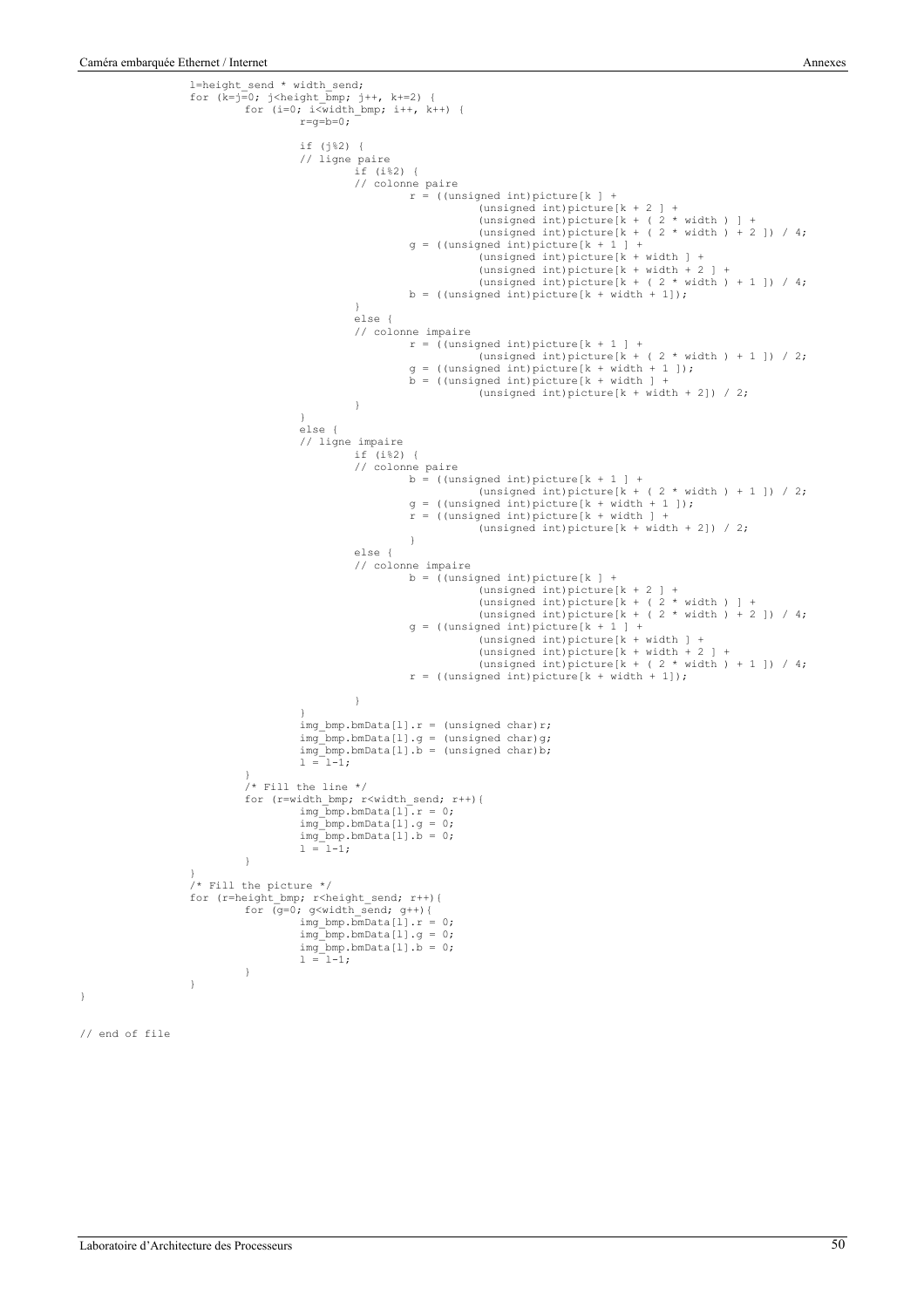### **7. Pages HTML**

#### *404\_page.html*

<HTML> <HEAD> <TITLE>404: File Not Found</TITLE>  $<$ /HEAD>  $<$ BODY BGCOLOR="#FFFFFF"> <BLOCKQUOTE>  $<$ H1> <A HREF=index.html><IMG BORDER=0 SRC="exc-nios.gif"></A> 404: File Not Found </H1> <TABLE><TR><TD WIDTH=1024>  $<$ HR $>$ <H3> Error </H3>

The URL you tried to access, <b><</b>>/>>></b></b></b>, was not found on this server, nedk\_example\_web\_server.  $<$ HR $>$ <A HREF=index.html>Home</A>

 $<$ /TD> $<$ /TR> $<$ /TABLE>

</BLOCKQUOTE>

</BODY>  $<$ /HTML>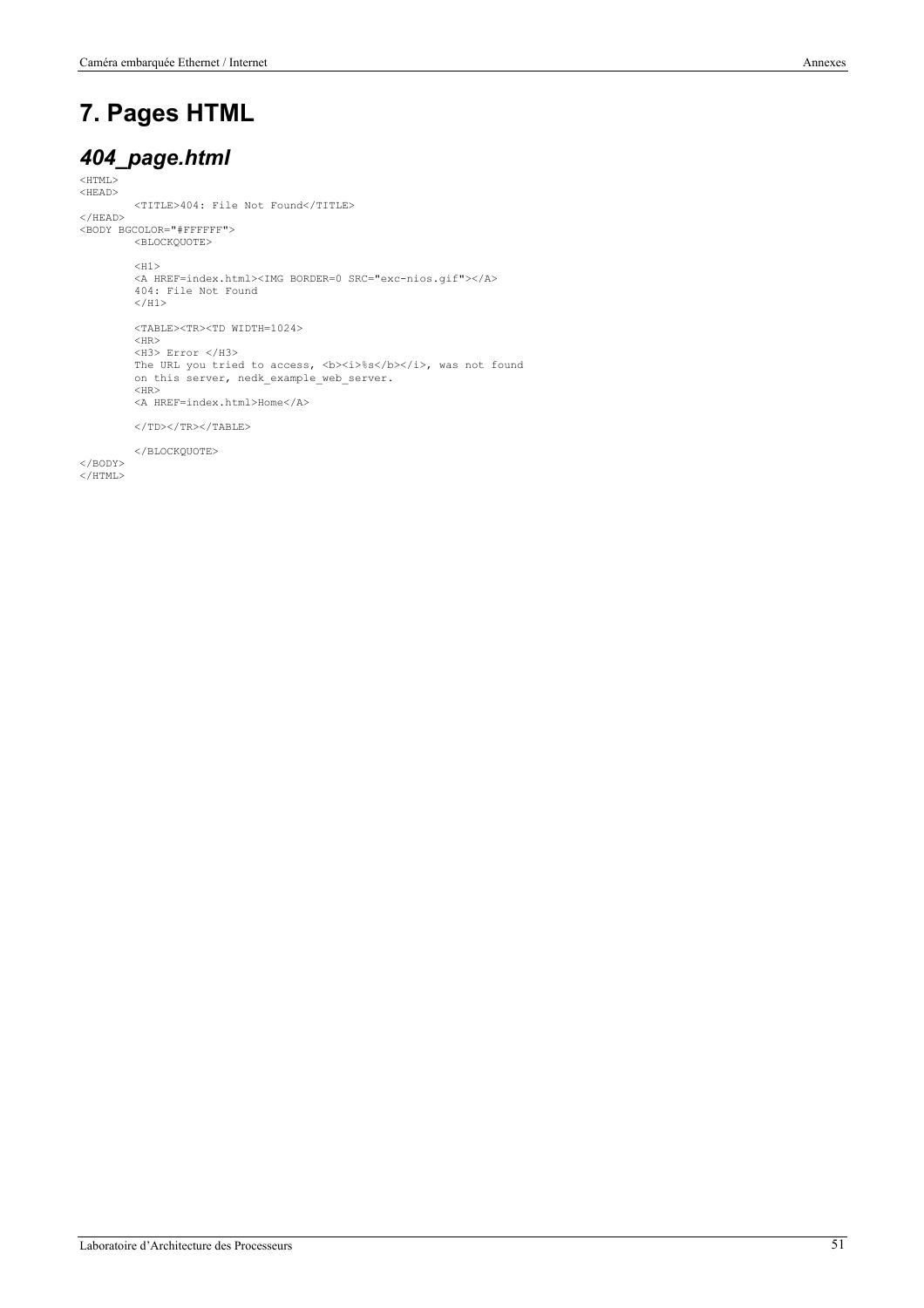#### *Camera.html*

<HTML> <HEAD> <TITLE>Welcome to Camera 2D</TITLE> </HEAD>  $<$ BODY BGCOLOR="#FFFFFF"> <BLOCKQUOTE>  $<$ H1> <IMG SRC="exc-nios.gif"> Welcome To Nios EDK  $<$ /H1> <TABLE><TR><TD WIDTH=1024>  $<$ HR $>$ <H3> This image is refreshed every periode time </H3>  $<$ HR $>$  <iframe name="I1" height="1500" width="1024" border="0" frameborder="0" src="camera\_pool.html"> Your browser does not support inline frames or is currently configured not to display inline frames.</iframe></td><br><td width="45" valign="top">  $$\rm$ <FONT SIZE="+1"> <A HREF=index.html>Home</A><BR>  $H$ </TD></TR></TABLE> </BLOCKQUOTE> </BODY>

 $<$ /HTML>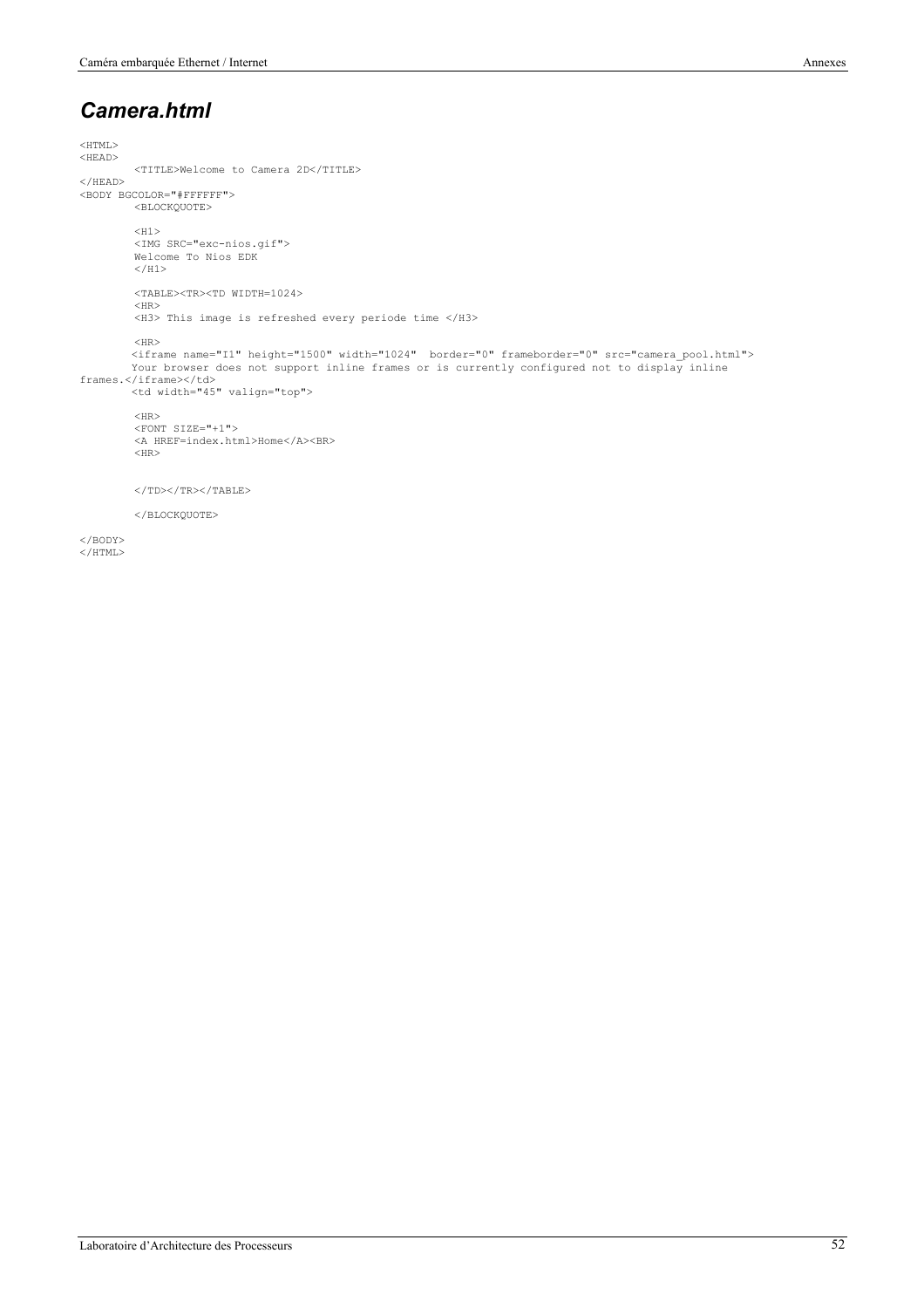#### *Camera\_pool.html*

<HTML><HEAD><TITLE>JavaScript updated 164x124 BMP Image</TITLE>

```
<META content="text/html; charset=windows-1252" http-equiv=Content-Type>
<META content=no-cache http-equiv=Pragma>
<SCRIPT language="JavaScript">
  // Set the BaseURL to the url of your camera
 // Note: Since this file is located inside the unit itself, no base url is specified here
 // Example: var BaseURL = "http://172.21.1.122/";
 var BaseURL = "http://206.48.56.159/";
  var vitesse = 500;
  var taille = 1;
  var cpt = 30;
 // This is the filepath to the image generating file inside the camera itself
 var File = "camera.bmp?resolution=164x124";
  // Force an immediate image load
 var theTimer = setTimeout("first()", 1); function first() {
    now = new Date();
    var url = File;
     url += "&dummy=";
     url += now.getTime().toLocaleString();
 document.theImage.src = url;
 document.theImage.width = 100*taille;
     clearTimeout(theTimer);
     theTimer = setTimeout("reloadImage()",vitesse);
     afficher();
     afficher_size()
  }
  function reloadImage() {
   if (document.theImage.complete==true){
    now = new Date():
     var url = File;
    url += "adummy=";url += now.getTime().toLocaleString();
     document.theImage.src = url;
     document.theImage.width = 128*taille;
 clearTimeout(theTimer);
 theTimer = setTimeout("reloadImage()",vitesse);
    cpt = 0;\overline{1} if (document.theImage.complete==false){
     //image non complete, retour dans 50 ms
     clearTimeout(theTimer);
    theTimer = setTime ("reloadImage()",50);
    cpt = cpt+1; }
 \mathbf{r} function taille_plus(delta) {
   vitesse = vitesse + delta;
    afficher();
 }
 function taille_moins(delta) {
 if (delta==100 && vitesse>100){
      vitesse=vitesse-100;
 }
    if (delta==1000 && vitesse>=1100){
      vitesse=vitesse-1000;
   \lambda afficher();
 }
  function afficher() {
   document.form2.output.value=(vitesse+' ms');
  }
  function size_plus(coeff) {
    taille = taille*coeff;
    afficher_size();
 }
 function afficher size() {
  document.form3.output.value=(taille+' x');
  }
</SCRIPT>
<!-- End of image display part -->
<BODY topmargin="0" leftmargin="0" bgcolor="#FFFFFF">
```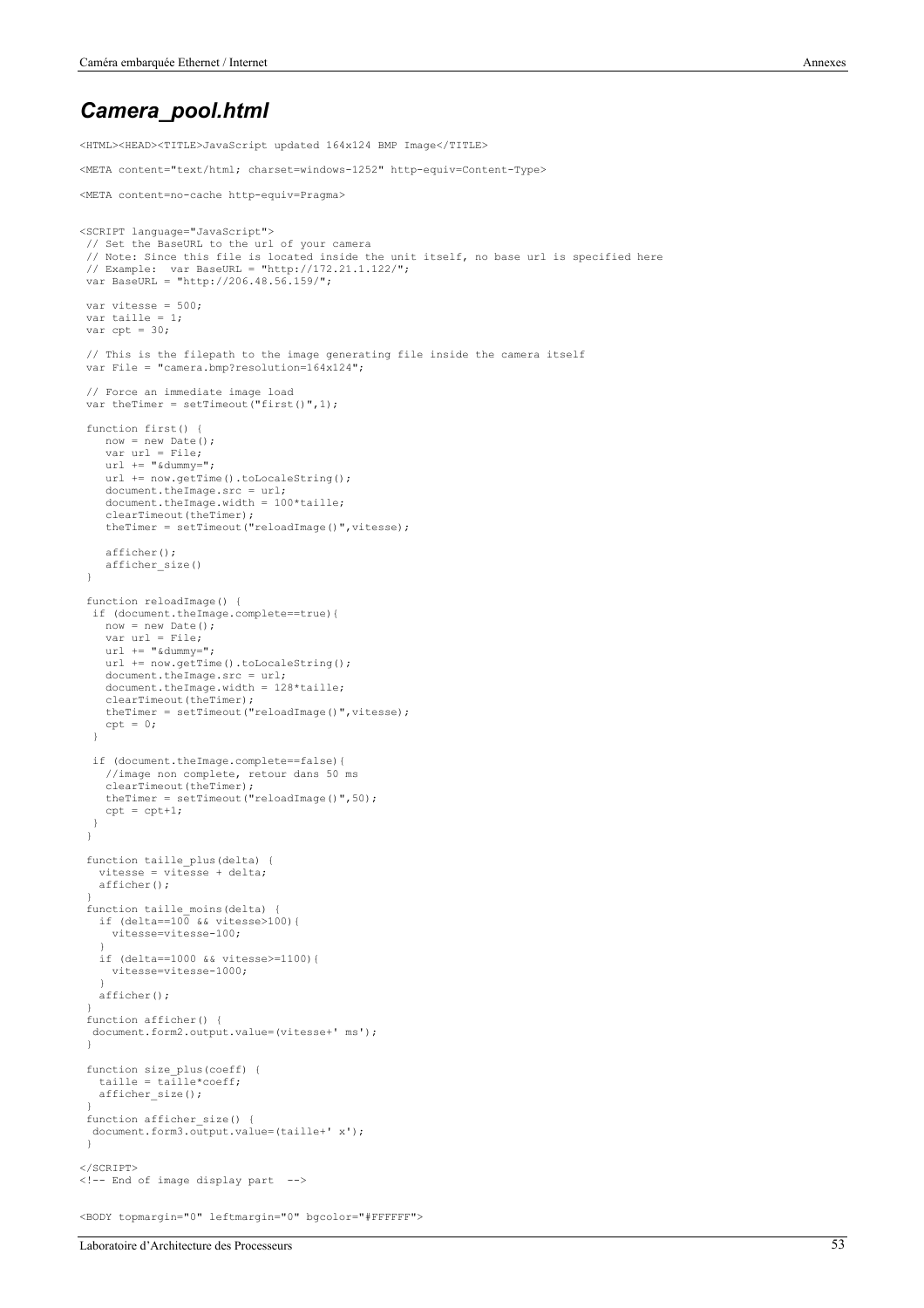```
Période : (>=400ms)<FORM NAME="form2">
             <INPUT TYPE="text" NAME="output" VALUE="">
           </FORM><FORM NAME="form1"><br><INPUT TYPE="button" NAME="plus 100ms" VALUE="  + 100ms  " onClick="taille_plus(100)"><br><INPUT TYPE="button" NAME="moins 100ms" VALUE="  - 100ms  " onClick="taille moins(100)">
           </FORM> <FORM NAME="form5">
 <INPUT TYPE="button" NAME="plus 1s" VALUE=" + 1000ms " onClick="taille_plus(1000)">
 <INPUT TYPE="button" NAME="moins 1s" VALUE=" - 1000ms " onClick="taille_moins(1000)">
            </FORM>
           <HR>
           Taille : <FORM NAME="form3">
 <INPUT TYPE="text" NAME="output" VALUE=""></FORM>
 <FORM NAME="form4">
 <INPUT TYPE="button" NAME="plus2" VALUE=" x 2 " onClick="size_plus(2)">
 <INPUT TYPE="button" NAME="moin2" VALUE=" / 2 " onClick="size_plus(1/2)"></FORM>
           $\rm<br/>HR> <p align="left" style="margin-top: 0; margin-bottom: 0"><IMG alt="Live Image" name=theImage> </p>
```

```
</BODY>
</HTML>
```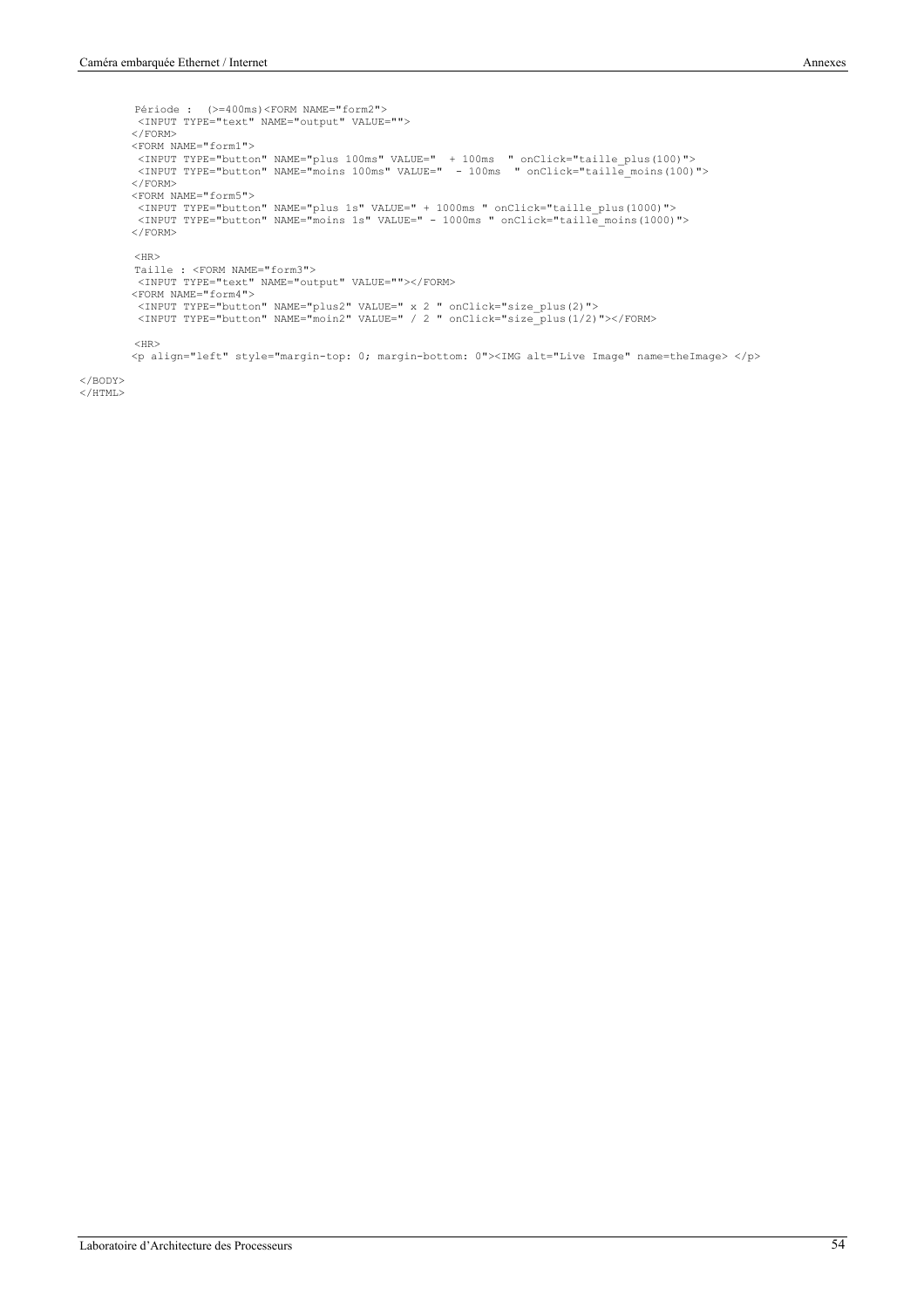#### *Index.html*

```
<HTML>
<HEAD>
         <TITLE>Welcome to the Nios EDK</TITLE>
\angle/HFAD>
<BODY BGCOLOR="#FFFFFF">
         <BLOCKQUOTE>
         <H1>
          <IMG SRC="exc-nios.gif">
         Welcome To Nios EDK
         </H1>
         <TABLE><TR><TD WIDTH=1024>
          <HR>This is the s web serversi>/i>s/b>. He can serve different kinds of pages :
         \leq 0T.><LI> <b><i>Static Pages.</i></b> The page is served directly from flash memory.
(GIF images can also be served from flash memory.) </LI>
                    <LI> <b><i>Demo Picture in BMP.</i></b> The picture is served directly from flash memory. </LI>
<LI> <b><i>Test Picture in BMP.</i></b> The picture is generated entirely by code. </LI>
                   <LI> <b><i>Camera Picture in BMP.</i></b> The picture from camera is generated entirely by code.
\langle/LI>
                   <LI> <b><i>Page of Camera Picture.</i></b> The page is served directly from flash memory.
                             Picture from camera is generated entirely by code. </LI>
                   <LI> <b><i>Template Pages.</i></b> The page is retrieved from flash memory, and
                             code in the server replaces each occurence of %s with some new value. </LI>
                   <LI> <b><i>Dynamic Pages.</i></b> The page is generated entirely by code
                    in the server. </LI>
<LI> <b><i>404 Error Page.</i></b> If none of previous pages can
                             be served for a particular URL, then an error page is generated. </LI>
         \langle/OL>\langle HR \rangle<H3> Example of Each Kind of Page </H3>
         <FONT SIZE="+1">
          <b>Test pictures :</b><BR>
             <LI><A HREF=img.bmp>A Démo Picture in BMP</A><BR></LI>
             <LI><A HREF=test.bmp>A Test Picture in BMP</A><BR></LI>
         <b>Pictures from camera :</b><BR>
             <LI><A HREF=camera.bmp>A Camera Picture in BMP</A><BR></LI>
             <LI><A HREF=camera.html>Page of camera pictures</A><BR></LI>
             <LI><A HREF=camera_pool.html>Camera pictures in live</A><BR></LI>
         <b>Some pages exemples :</b><BR>
           <LI><A HREF=static_page.html>A Static Page</A><BR></LI>
 <LI><A HREF=template_page.html>A Template Page</A><BR></LI>
             <LI><A HREF=dynamic_page.html>A Dynamic Page</A><BR></LI>
         No existent link :</b><BR>
          <LI><A HREF=a_bad_link.zzzhtml>A Bad Link</A><BR></LI>
         <HR></TD></TR></TABLE>
```
</BLOCKQUOTE> </BODY>

 $<$ /HTML>